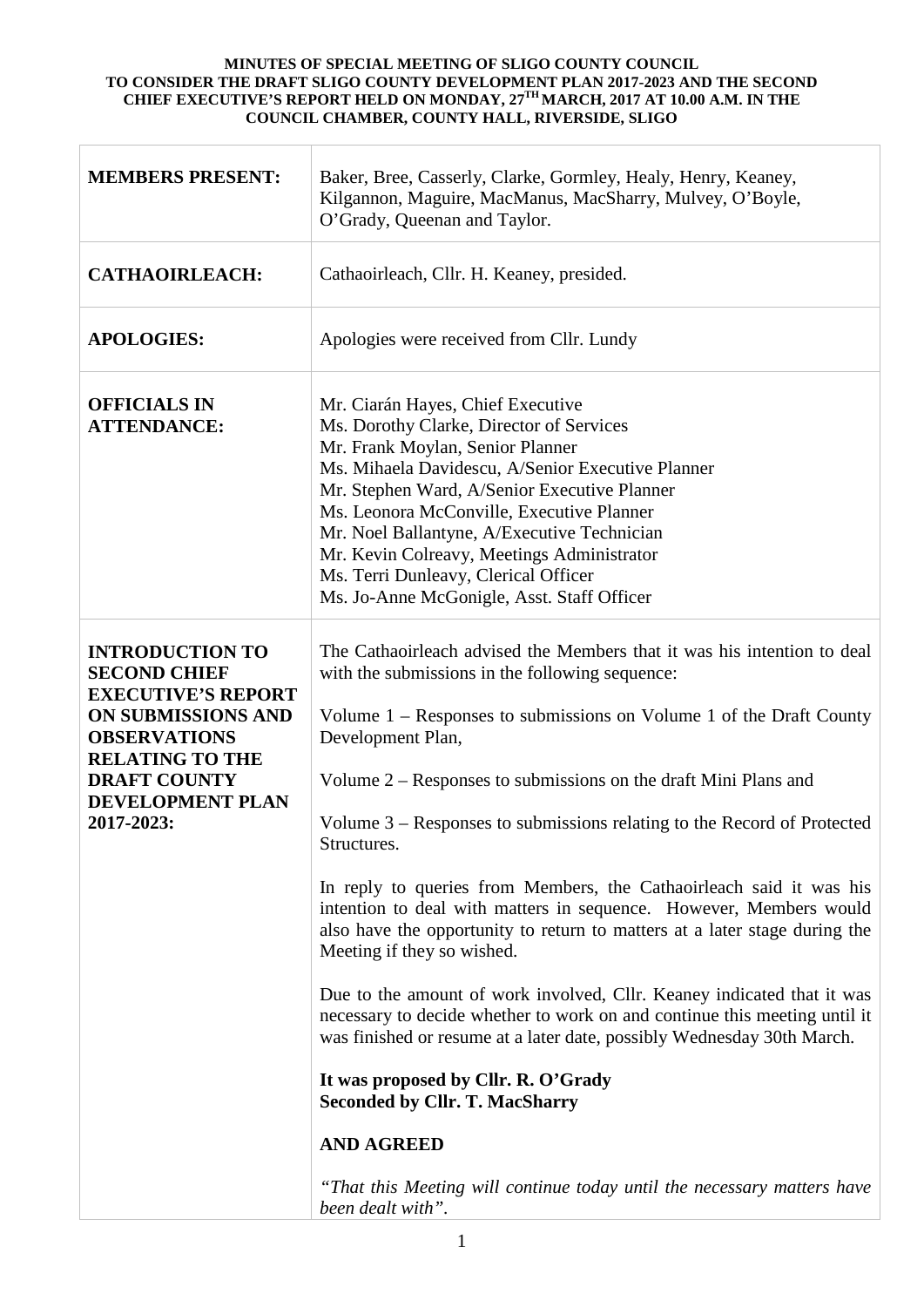## **INTRODUCTION TO SECOND CHIEF EXECUTIVE'S REPORT ON SUBMISSIONS AND OBSERVATIONS RELATING TO THE DRAFT COUNTY DEVELOPMENT PLAN 2017-2023:**

The Chief Executive confirmed that 176 submissions had been received by the end of November 2016 with 49 of those submissions relating to the Record of Protected Structures. Each of the submissions has to be considered. There had been a number of material changes that had been recommended to the Members for their consideration. These would arise as the discussions continued through each Section. The Members could then make further material changes. All material changes made would then have to go out to public consultation for a further period. Having regard to the role of the Elected Members, the Executive and staff would facilitate this with advice and guidance through the process. The Chief Executive said he was also conscious of the role of Dáil Éireann to exercise their remit through Government policy and legislation. This may be a cause for conflict but the staff's role was to advise the Members.

The Chief Executive indicated that the issue of fracking would be dealt with when that stage was reached in the draft Plan; there has been a relaxation of restrictions on rural housing due to a Case taken at E.U. level. The suggested relaxation in relation to rural housing, however, is subject to the requirement for proper Planning and Development. Issues will arise from access on to national and scenic routes, etc.

A further issue highlighted by the Chief Executive that the Members should be conscious of was the submission made by Sligo County Council in recent days in relation to the National Planning Framework. For that submission to be taken seriously, the Council needs to be consistent. These issues would also be highlighted for the Members as they arose.

Mr. Frank Moylan, Senior Planner, outlined to the Meeting the stages the Plan had been through to date;

- $\triangleright$  The draft County Development Plan had been on public display for a period of ten weeks to the 30th November, 2016.
- $\geq 176$  submissions had been received:
- 56 submissions related to Volume 1 Draft C.D.P.
- 71 submissions related to Vol. 2 (Mini Plans)
- 49 submissions related to Vol. 3 (Record of Protected Structures)
- 2 submissions had been received early and
- 4 submissions had been received late.

The submissions received outside the ten week period had also been addressed in the Report. However, the Members were not obliged to consider those submissions.

The second Chief Executive's Report gives the response to each one of the submissions as to whether it should be modified or not.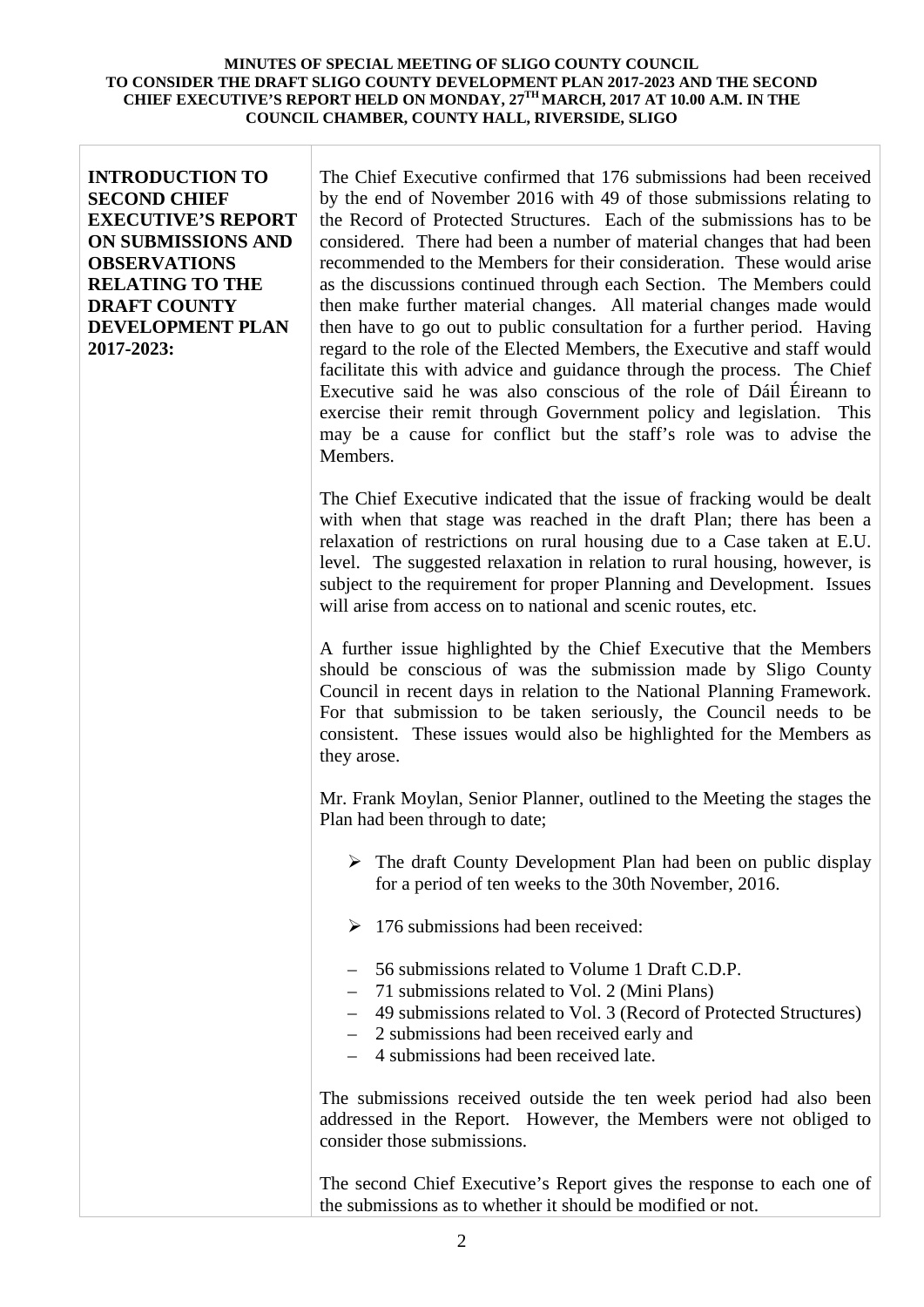| <b>INTRODUCTION TO</b><br><b>SECOND CHIEF</b><br><b>EXECUTIVE'S REPORT</b><br><b>ON SUBMISSIONS AND</b><br><b>OBSERVATIONS</b><br><b>RELATING TO THE</b><br><b>DRAFT COUNTY</b><br>DEVELOPMENT PLAN<br>2017-2023: | Responses in Volume 1 would be dealt with by Ms. Davidescu, those in<br>Volume to by Mr. Ward and Volume 3 by Ms. McConville.<br>The Chief Executive had recommended a number of amendments. There<br>were recommendations relating to errors and matters that needed to be<br>updated. The decision whether to propose amendments to the draft Plan<br>is a function reserved for the Members. Amendments must then go on<br>public display for a minimum of four weeks. All submissions received<br>will be summarised in the third Chief Executive's Report. Members will<br>then finalise and adopt the County Development Plan. There would be a<br>further period of public consultation after the present Meeting if<br>amendments were made to the Draft Plan.                                                                                                                                                                                                                                                                                                                                                                                                                                                                                                |
|-------------------------------------------------------------------------------------------------------------------------------------------------------------------------------------------------------------------|-----------------------------------------------------------------------------------------------------------------------------------------------------------------------------------------------------------------------------------------------------------------------------------------------------------------------------------------------------------------------------------------------------------------------------------------------------------------------------------------------------------------------------------------------------------------------------------------------------------------------------------------------------------------------------------------------------------------------------------------------------------------------------------------------------------------------------------------------------------------------------------------------------------------------------------------------------------------------------------------------------------------------------------------------------------------------------------------------------------------------------------------------------------------------------------------------------------------------------------------------------------------------|
| <b>SECOND CHIEF</b><br><b>EXECUTIVE'S REPORT</b><br><b>ON SUBMISSIONS AND</b><br><b>OBSERVATIONS</b><br><b>RELATING TO THE</b><br><b>DRAFT COUNTY</b><br><b>DEVELOPMENT PLAN</b><br>2017-2023                     | The Second Chief Executive's Report summarised the submissions by<br>breaking them into issues. The Chief Executive offered an opinion and a<br>recommendation on each issue of each submission. The recommendation<br>was either to keep the Draft Plan unchanged or to make a change to the<br>Draft Plan. Where a change was recommended, the additional text or the<br>text to be deleted was included in the recommendation.<br>It was agreed that the Members consider the Chief Executive's                                                                                                                                                                                                                                                                                                                                                                                                                                                                                                                                                                                                                                                                                                                                                                    |
| VOLUME <sub>1</sub> -<br><b>RESPONSES TO</b><br><b>SUBMISSIONS ON</b><br><b>VOLUME ONE OF THE</b><br><b>DRAFT COUNTY</b><br><b>DEVELOPMENT PLAN:</b>                                                              | recommendations on each issue of each submission.<br>On the following pages of these Minutes:<br>where the Members agreed with the Chief Executive's<br>$\bullet$<br>recommendation to keep the Draft Plan unchanged, this is marked<br>as "No change".<br>where the Members agreed with the Chief Executive's<br>$\bullet$<br>recommendation to change the Draft Plan, this is marked as<br>"Agreed".<br>where the Members rejected the Chief Executive's<br>٠<br>recommendation for either change or no change, a vote was taken<br>on the respective issue. This is marked as "Proposed by<br><b>Seconded by </b> " and followed by the outcome, i.e. "AGREED"<br>+ the text or modification that was agreed.<br>where any of the Members put forward a motion for a change to<br>$\bullet$<br>the Draft Plan, a vote was taken on the respective issue. This is<br>marked as "Proposed by Cllr.  & Seconded by Cllr. " and<br>followed by the outcome, either " $AGREED"$ + the text or<br>modification that was agreed, or "Lost".<br>Ms. Davidescu commenced with Volume 1 and, at the outset, Cllr. D.<br>Bree referred to a submission from the N.W.R.A. (Northern and Western<br>Regional Assembly) requesting that the ban on fracking would be<br>removed. |
|                                                                                                                                                                                                                   | In considering this matter, the Chief Executive instanced this as an issue                                                                                                                                                                                                                                                                                                                                                                                                                                                                                                                                                                                                                                                                                                                                                                                                                                                                                                                                                                                                                                                                                                                                                                                            |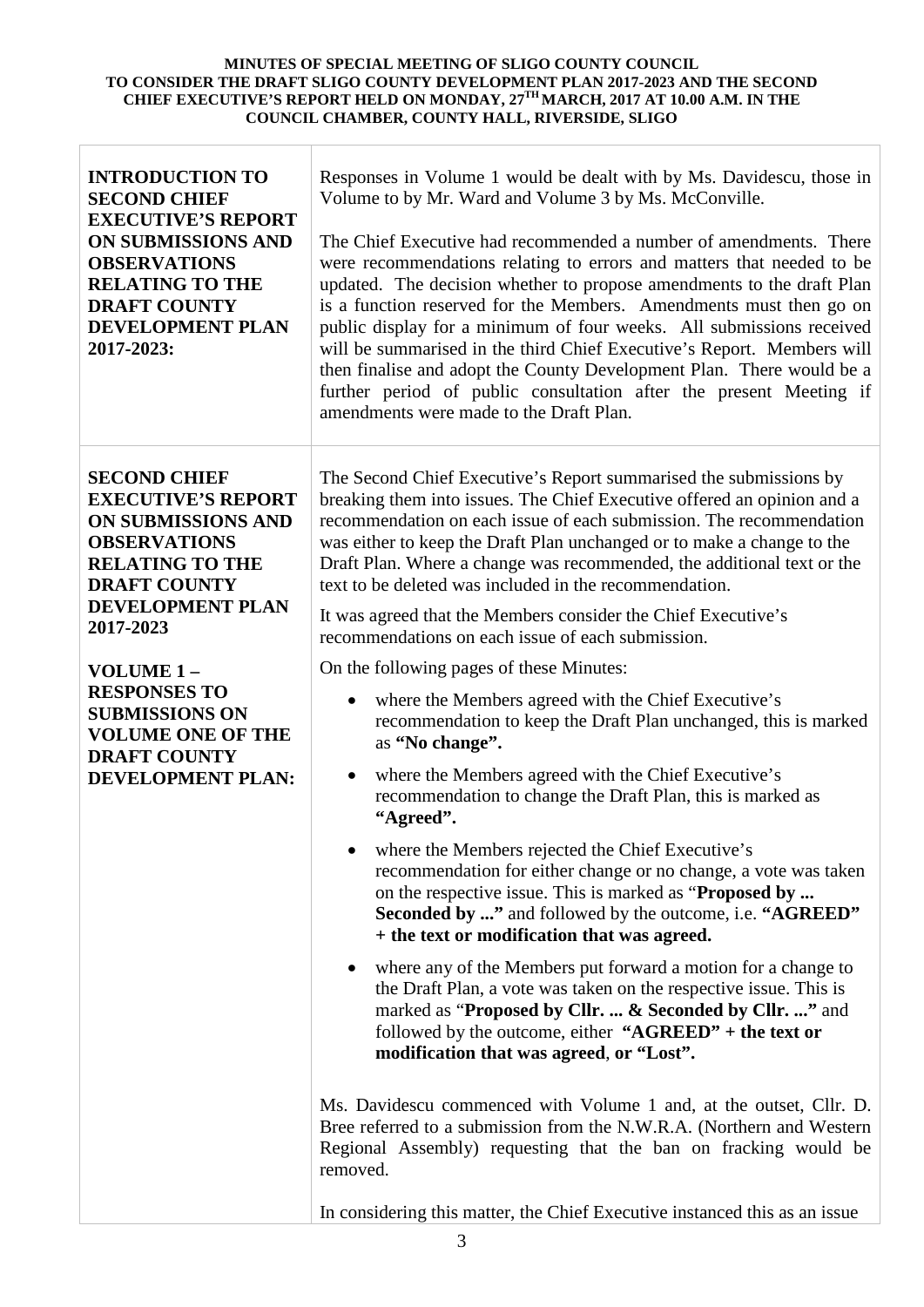| <b>SECOND CHIEF</b><br><b>EXECUTIVE'S REPORT</b><br><b>ON SUBMISSIONS AND</b><br><b>OBSERVATIONS</b><br><b>RELATING TO THE</b><br><b>DRAFT COUNTY</b><br><b>DEVELOPMENT PLAN</b><br>2017-2023<br>VOLUME 1-<br><b>RESPONSES TO</b><br><b>SUBMISSIONS ON</b><br><b>VOLUME ONE OF THE</b><br><b>DRAFT COUNTY</b><br><b>DEVELOPMENT PLAN:</b> | where conflicts between requirements of national and local Government<br>can arise. The removal from the Draft was not because of the submission<br>by Mr. David Minton on behalf of the N.W.R.A. but that the Department<br>had submitted that it is premature. However, Members could reject the<br>recommendation that had been put before them to remove the ban on<br>fracking and, by doing so, it would simply stay in the Plan.<br>It was proposed by Cllr. D. Bree<br>Seconded by Cllr. G. O'Boyle<br><b>AND AGREED</b><br>"That the ban on fracking – Section 11.1.10 Unconventional gas<br>exploration and extraction (UGEE) be retained in the Draft Plan".<br>Cllr. Queenan raised a query regarding the proposed 3% levy on vacant<br>sites in the county and this was clarified by Ms. Davidescu as relating to<br>sites specifically designated as regeneration sites. This levy can also be<br>appealed through an independent entity. However, no village in Sligo<br>has been designated for regeneration.<br>In reply to Cllr. MacManus, where he sought clarification regarding the<br>inclusion of lands in the Cranmore Regeneration area, Mr. Moylan<br>confirmed that he would revert to the Members on this matter. |
|-------------------------------------------------------------------------------------------------------------------------------------------------------------------------------------------------------------------------------------------------------------------------------------------------------------------------------------------|-----------------------------------------------------------------------------------------------------------------------------------------------------------------------------------------------------------------------------------------------------------------------------------------------------------------------------------------------------------------------------------------------------------------------------------------------------------------------------------------------------------------------------------------------------------------------------------------------------------------------------------------------------------------------------------------------------------------------------------------------------------------------------------------------------------------------------------------------------------------------------------------------------------------------------------------------------------------------------------------------------------------------------------------------------------------------------------------------------------------------------------------------------------------------------------------------------------------------------------------------|
| VOLUME 1-<br><b>RESPONSES TO</b><br><b>SUBMISSIONS</b><br><b>SECTION I-</b><br><b>SUBMISSIONS FROM</b><br><b>PRESCRIBED BODIES:</b><br><b>SUBMISSION 52 -</b><br><b>DEPARTMENT OF</b><br>HOUSING, PLANNING,<br><b>COMMUNITY AND</b>                                                                                                       | <b>Submission 52</b> – Mr. Niall Cussen, Principal Adviser, Forward Planning<br>Section (Department of Housing, Planning, Community and Local<br>Government).<br><i>Issue</i> $1$ – no change<br>$Is5u2 - Agreed$<br><i>Issue</i> $3 -$ Agreed<br><i>Issue</i> $4$ – no change<br>$Is sue 5-$<br>Proposed by Cllr. M. Clarke<br><b>Seconded by Cllr. S. Maguire</b><br><b>AND AGREED:</b><br>"To reject the recommendation in relation to Unconventional gas                                                                                                                                                                                                                                                                                                                                                                                                                                                                                                                                                                                                                                                                                                                                                                                  |
| <b>LOCAL GOVERNMENT:</b><br><b>SUBMISSION 86 -</b>                                                                                                                                                                                                                                                                                        | exploration and extraction (UGEE)".<br><i>Issue</i> $6 -$ Agreed<br><b>Submission 86</b> – Mr. David Minton, Director, N.W.R.A.                                                                                                                                                                                                                                                                                                                                                                                                                                                                                                                                                                                                                                                                                                                                                                                                                                                                                                                                                                                                                                                                                                               |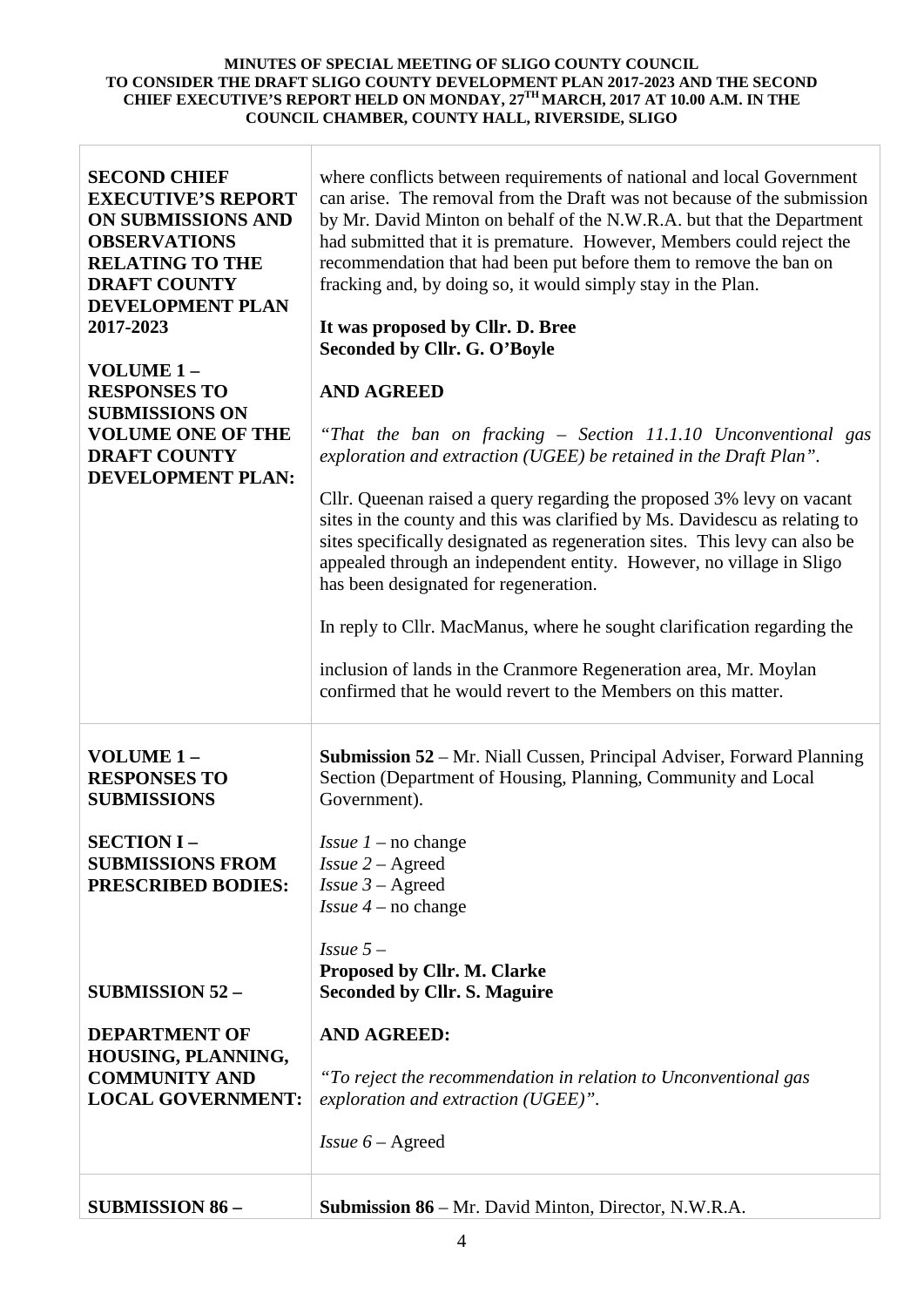| <b>NORTHERN AND</b><br><b>WESTERN REGIONAL</b><br><b>ASSEMBLY (N.W.R.A.):</b>                                 | <i>Issue 1</i> – no change<br><i>Issue</i> $2$ – no change<br><i>Issue</i> $3 -$ Agreed<br><i>Issue</i> $4 -$ Agreed<br><i>Issue</i> $5$ – no change<br><i>Issue</i> $6$ – no change<br><i>Issue</i> $7$ – no change<br><i>Issue 8 – Agreed</i><br>$Is5ue 9 - Agreed$<br>Issue 10 - Previously dealt with and rejected<br><i>Issue</i> $11$ – no change.                                                                                                                                                                                                                                                                                                                                                                                                                                                                                                                                                  |
|---------------------------------------------------------------------------------------------------------------|-----------------------------------------------------------------------------------------------------------------------------------------------------------------------------------------------------------------------------------------------------------------------------------------------------------------------------------------------------------------------------------------------------------------------------------------------------------------------------------------------------------------------------------------------------------------------------------------------------------------------------------------------------------------------------------------------------------------------------------------------------------------------------------------------------------------------------------------------------------------------------------------------------------|
| <b>SUBMISSION 13-</b><br><b>TRANSPORT</b><br><b>INFRASTRUCTURE</b><br><b>IRELAND</b> (T.I.I.):                | <b>Submission 13 – Ms. Tara Spain, Head of land use planning</b><br><b>Transport Infrastructure Ireland</b><br>Issue 1a) - Agreed<br>Issue 1b) - Agreed<br><i>Issue</i> $3$ – no change<br>$Is5 - Agreed$                                                                                                                                                                                                                                                                                                                                                                                                                                                                                                                                                                                                                                                                                                 |
| <b>SUBMISSION 13-</b><br><b>TRANSPORT</b><br><b>INFRASTRUCTURE</b><br><b>IRELAND</b> (T.I.I.)<br>(CONTINUED): | Issue $6-$<br>A discussion took place regarding this issue with Members raising their<br>concerns. The Chief Executive referred to having regard to National<br>Policy. The Senior Planner confirmed it referred to developments of a<br>strategic nature, e.g. if a major industry sought access on to a National<br>Primary route.<br><b>Proposed by Cllr. S. Maguire</b><br><b>Seconded by Cllr. M. Clarke</b><br><b>AND AGREED</b><br>"Insert policy to S.8.2.1 National Primary and Secondary roads –<br>Permit direct access to zoned lands along national roads inside the 50 km<br>speed limit subject to normal planning considerations. Within<br>transitional zones access may be permitted but only in limited<br>circumstances where in the interest of facilitating orderly urban<br>development and subject to a road safety audit carried out in accordance<br>with T.I.I. requirements". |
| <b>SUBMISSION 42 -</b><br><b>AN TAISCE:</b>                                                                   | <b>Submission 42 – Mr. Michael Kirby on behalf of An Taisce North West</b><br><b>Local Association</b><br>Issue $1 -$ Agreed                                                                                                                                                                                                                                                                                                                                                                                                                                                                                                                                                                                                                                                                                                                                                                              |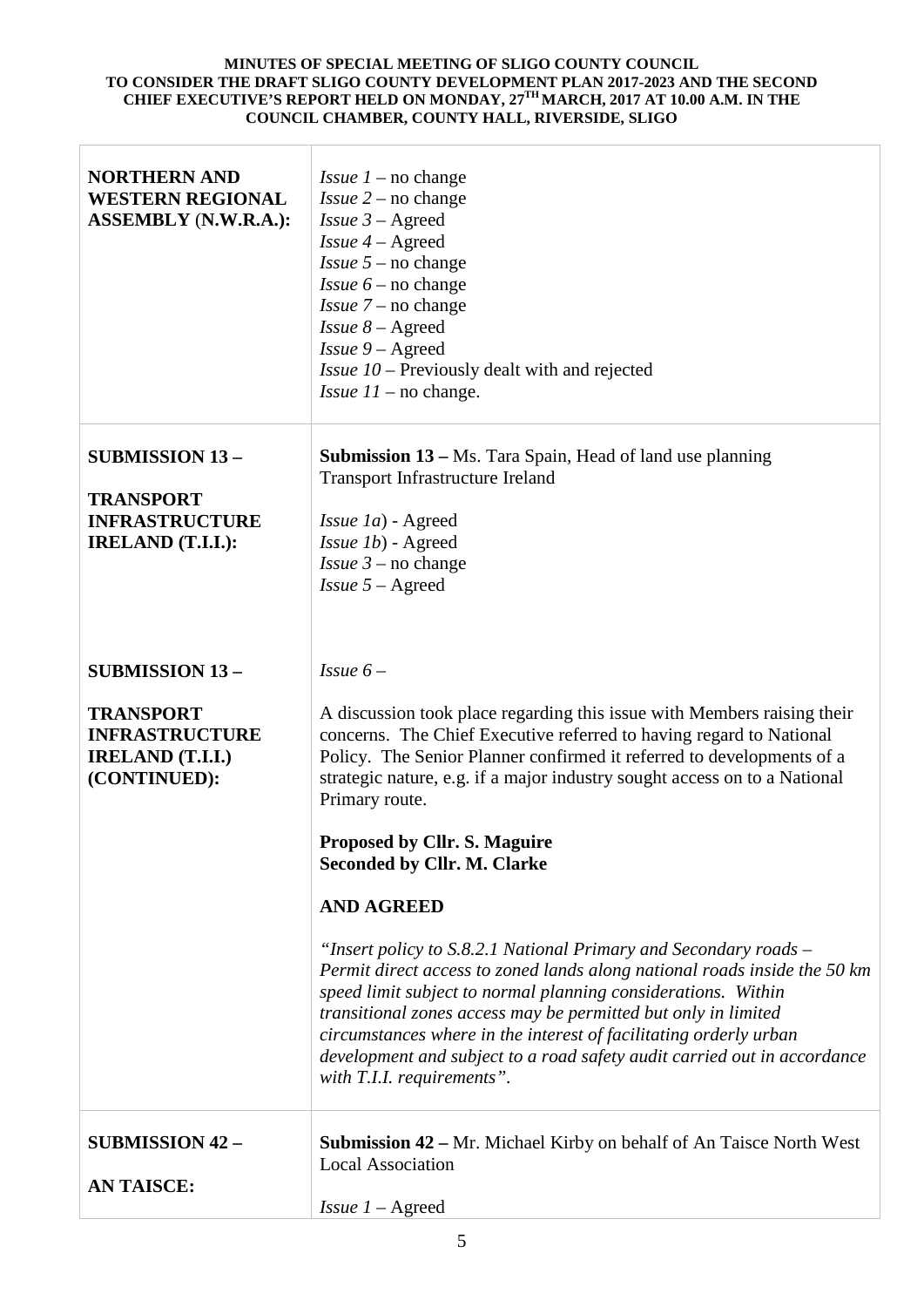| <b>SUBMISSION 42 -</b><br><b>AN TAISCE</b><br>(CONTINUED): | <i>Issue</i> $2$ – no change<br><i>Issue</i> $3$ – no change<br><i>Issue</i> $4 -$ Agreed                                                                                                                                                                                                                                                                                                                                        |
|------------------------------------------------------------|----------------------------------------------------------------------------------------------------------------------------------------------------------------------------------------------------------------------------------------------------------------------------------------------------------------------------------------------------------------------------------------------------------------------------------|
|                                                            | Members raised concerns regarding the definition of a derelict house.<br>The Senior Planner advised the Meeting that Derelict Sites legislation<br>defines a derelict building.                                                                                                                                                                                                                                                  |
|                                                            | In reply to further issues raised by the Members, the Chief Executive said<br>that anyone buying a derelict property would be advised to consult with<br>the Planning Authority and to obtain advice from an Engineer or<br>Architect. If people are going to invest and expend money, they should<br>have due diligence.                                                                                                        |
|                                                            | <i>Issue</i> $5$ – no change<br><i>Issue</i> $6 -$ Agreed<br>$Is5ue$ 7 – Agreed<br><i>Issue</i> $8$ – no change<br>$Is5ue 9 - Agreed$<br><i>Issue</i> $10 -$ Agreed<br><i>Issue</i> $11 -$ Agreed<br><i>Issue</i> $12 -$ Agreed<br><i>Issue</i> $13$ – no change                                                                                                                                                                 |
|                                                            | <i>Issue</i> $14$ – no change<br><i>Issue</i> $15 -$ Agreed                                                                                                                                                                                                                                                                                                                                                                      |
|                                                            | <i>Issue 16 – External illumination</i>                                                                                                                                                                                                                                                                                                                                                                                          |
|                                                            | Members sought clarification as to the types of illumination referred to<br>and details were furnished by the Senior Planner and Chief Executive.                                                                                                                                                                                                                                                                                |
|                                                            | The recommendation was then agreed.                                                                                                                                                                                                                                                                                                                                                                                              |
|                                                            | <i>Issue</i> $17$ – no change<br><i>Issue <math>18</math> – Locating a house in the landscape</i><br>Several Members had concerns in relation to the paragraphs suggested for<br>inclusion in the Plan and put forward different situations they were aware<br>of that this would affect. The Senior Planner and the Acting S.E.P.<br>confirmed that these are not prescriptive and this is for providing<br>guidance to people. |
|                                                            | Proposed by Cllr. P. Taylor<br><b>Seconded by Cllr. M. Gormley</b>                                                                                                                                                                                                                                                                                                                                                               |
|                                                            | <b>AND AGREED</b>                                                                                                                                                                                                                                                                                                                                                                                                                |
|                                                            | "That the full paragraph would be dealt with later".                                                                                                                                                                                                                                                                                                                                                                             |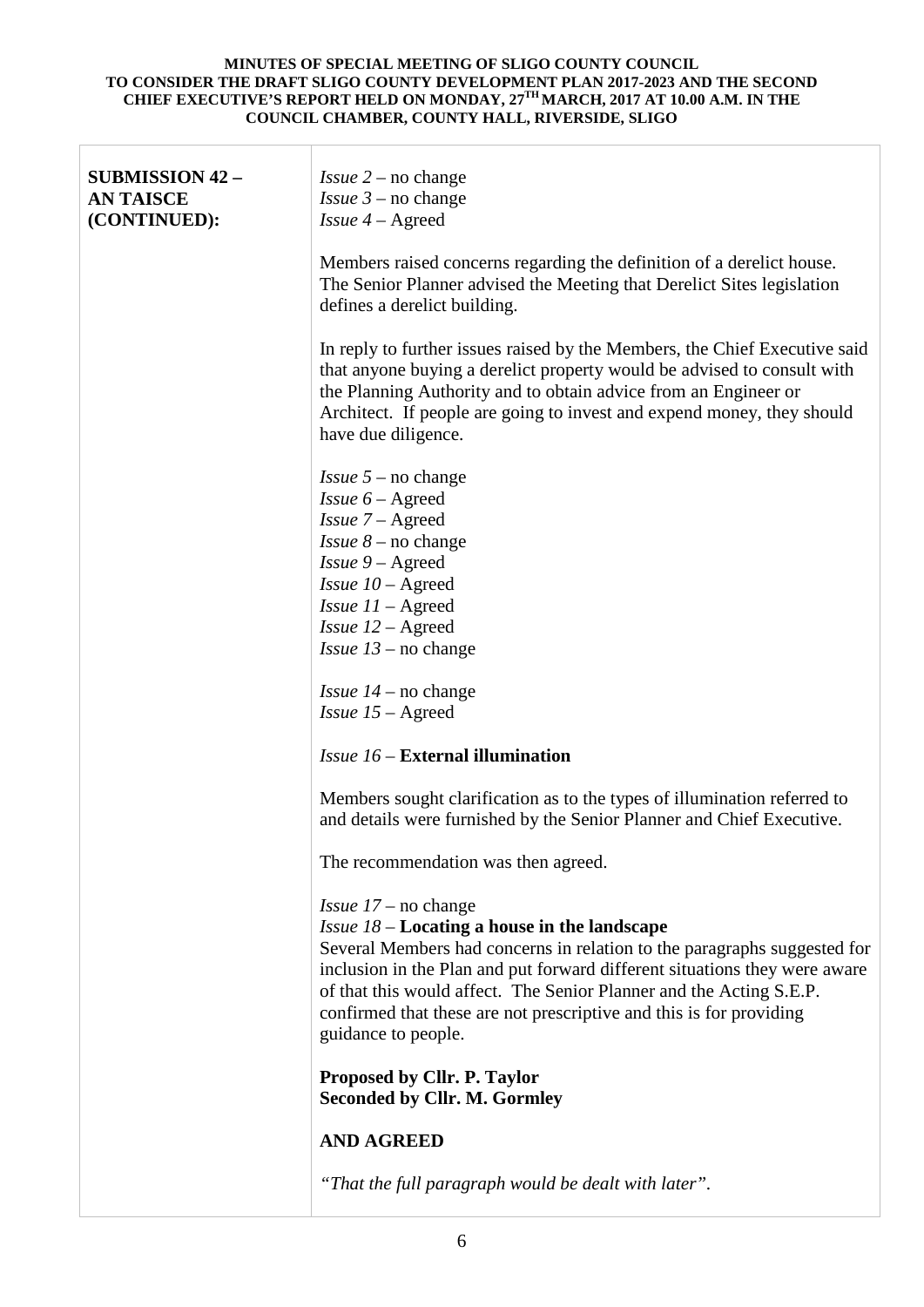| <b>SUBMISSION 42 -</b><br><b>AN TAISCE</b><br>(CONTINUED):                                                                             | $Is5u219 - \text{Agreed}$<br><i>Issue 20</i> – Entrances to rural house sites<br>Proposed by Cllr. M. Clarke<br><b>Seconded by Cllr. P. Taylor</b><br><b>AND AGREED</b><br>"To add the following text to the first paragraph on Issue 20 "and this<br>will have priority".<br>The paragraph to now read: "Proposed vehicular access points will be<br>carefully considered by the Planning Authority with a view to minimising<br>the impact of a safe access on the visual appearance and rural<br>characteristics of the area and this will have priority". |
|----------------------------------------------------------------------------------------------------------------------------------------|---------------------------------------------------------------------------------------------------------------------------------------------------------------------------------------------------------------------------------------------------------------------------------------------------------------------------------------------------------------------------------------------------------------------------------------------------------------------------------------------------------------------------------------------------------------|
| <b>SUBMISSION 49 -</b>                                                                                                                 | <b>Submission 49 – Ms. Yvonne Jackson – Failte Ireland</b>                                                                                                                                                                                                                                                                                                                                                                                                                                                                                                    |
| <b>FÁILTE IRELAND:</b>                                                                                                                 | <i>Issue 1-Agreed</i>                                                                                                                                                                                                                                                                                                                                                                                                                                                                                                                                         |
| <b>SUBMISSION 74 -</b><br><b>DEPARTMENT OF</b><br>ARTS, HERITAGE,<br><b>REGIONAL, RURAL</b><br><b>AND GAELTACHT</b><br><b>AFFAIRS:</b> | <b>Submission 74 – Mr. Michael Murphy, Development Applications Unit</b><br>- Department of Arts, Heritage, Regional, Rural and Gaeltacht Affairs<br>$I$ ssue $I -$ Agreed<br><i>Issue</i> $2$ – no change<br><i>Issue</i> $3$ – no change<br><i>Issue <math>4</math> – Agreed</i><br><i>Issue</i> $5$ – no change<br><i>Issue</i> $6 -$ Agreed<br><i>Issue</i> $7$ – no change                                                                                                                                                                               |
| <b>SUBMISSION 78 -</b><br><b>EIRGRID:</b>                                                                                              | <b>Submission 78 – Ms. Gael Gibson, Principal Planner</b><br>Planning and Environmental Unit, Grid Development, Eirgrid<br><i>Issue 1</i> – no change<br>$Issue 2 - Agreed$                                                                                                                                                                                                                                                                                                                                                                                   |
| <b>SUBMISSION 80 -</b><br><b>ENVIRONMENTAL</b><br>PROTECTION AGENCY<br>$(E.P.A.)$ :                                                    | <b>Submission 80</b> – Dr. Tara Higgins, Scientific Officer, S.E.A. Section<br>Office of Environmental Assessment, Environmental Protection Agency<br><i>Issue</i> $1$ – no change<br>$Is5u2 - Agreed$                                                                                                                                                                                                                                                                                                                                                        |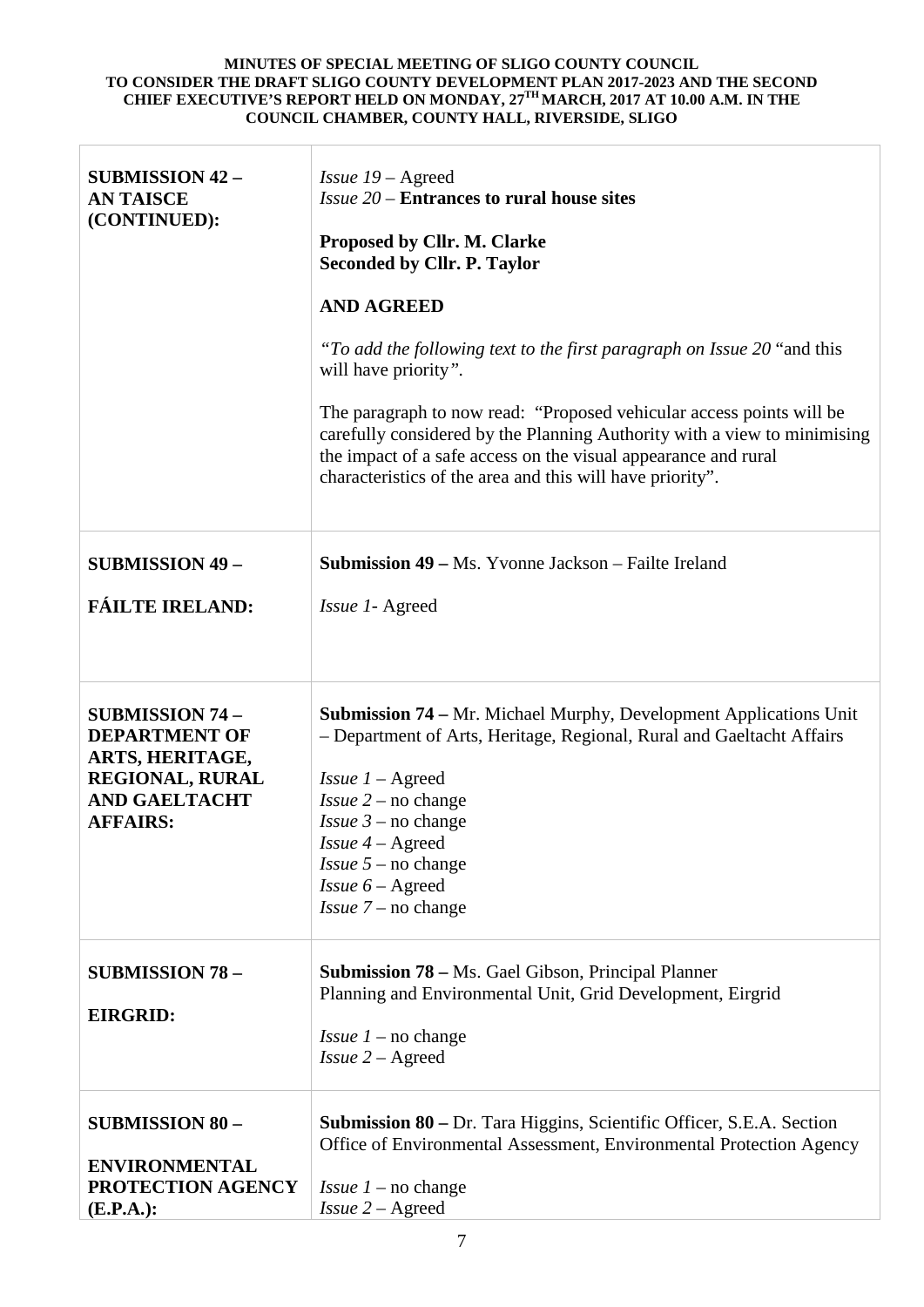т

| <b>SUBMISSION 80 -</b><br><b>ENVIRONMENTAL</b><br>PROTECTION AGENCY<br>(E.P.A.)<br>(CONTINUED): | <i>Issue</i> $3 -$ Agreed<br><i>Issue</i> $4 -$ Agreed<br><i>Issue</i> $5$ – no change<br><i>Issue</i> $6 -$ Agreed<br>$Issue 7 - Agreed$<br>$Is5ue 8 - Agreed$<br><i>Issue</i> $9$ – no change<br><i>Issue</i> $10$ – no change<br><i>Issue</i> $11$ – no change<br><i>Issue</i> $12$ – no change<br><i>Issue</i> $13$ – no change<br>Issue 14 - Agreed<br>Issue 15 - Agreed<br><i>Issue</i> $16 -$ Agreed<br><i>Issue</i> $17$ – no change<br>Issue 18 - Agreed<br>$Is5ue 19 - Agreed$<br><i>Issue</i> $20$ – no change. |
|-------------------------------------------------------------------------------------------------|----------------------------------------------------------------------------------------------------------------------------------------------------------------------------------------------------------------------------------------------------------------------------------------------------------------------------------------------------------------------------------------------------------------------------------------------------------------------------------------------------------------------------|
| <b>SUBMISSION 81 -</b><br><b>ELECTRICITY SUPPLY</b>                                             | <b>Submission 81 – Mr. Colm Cummins, Planning and Asset Management,</b><br>E.S.B. Business Service Centre                                                                                                                                                                                                                                                                                                                                                                                                                  |
| <b>BOARD</b> (E.S.B.):                                                                          | <i>Issue 1</i> – no change<br>$Is3 = 2 - A3$                                                                                                                                                                                                                                                                                                                                                                                                                                                                               |
| <b>SUBMISSION 89 -</b>                                                                          | <b>Submission 89 – Mr. John Conneely (Director) and Ms. Catherine Kerins</b><br>(Senior Fisheries Environmental Officer) Inland Fisheries Ireland                                                                                                                                                                                                                                                                                                                                                                          |
| <b>INLAND FISHERIES</b><br><b>IRELAND:</b>                                                      |                                                                                                                                                                                                                                                                                                                                                                                                                                                                                                                            |
|                                                                                                 | <i>Issue 1</i> – no change<br><i>Issue</i> $2$ – no change                                                                                                                                                                                                                                                                                                                                                                                                                                                                 |
|                                                                                                 | <i>Issue</i> $3$ – no change                                                                                                                                                                                                                                                                                                                                                                                                                                                                                               |
|                                                                                                 | <i>Issue</i> $4$ – no change                                                                                                                                                                                                                                                                                                                                                                                                                                                                                               |
|                                                                                                 | $Is5 - Agreed$                                                                                                                                                                                                                                                                                                                                                                                                                                                                                                             |
|                                                                                                 | <i>Issue</i> $6$ – no change                                                                                                                                                                                                                                                                                                                                                                                                                                                                                               |
|                                                                                                 | <i>Issue</i> $7$ – no change                                                                                                                                                                                                                                                                                                                                                                                                                                                                                               |
|                                                                                                 | <i>Issue</i> $8$ – no change<br><i>Issue</i> $9$ – no change                                                                                                                                                                                                                                                                                                                                                                                                                                                               |
|                                                                                                 | <i>Issue</i> $10$ – no change                                                                                                                                                                                                                                                                                                                                                                                                                                                                                              |
|                                                                                                 | <i>Issue</i> $11$ – no change                                                                                                                                                                                                                                                                                                                                                                                                                                                                                              |
|                                                                                                 | <i>Issue</i> $12$ – no change                                                                                                                                                                                                                                                                                                                                                                                                                                                                                              |
| <b>SUBMISSION 92 -</b><br><b>IRISH WATER:</b>                                                   | <b>Submission 92 – Ms. Suzanne Dempsey, Spatial Planning Strategy</b><br>Specialist - Irish Water.                                                                                                                                                                                                                                                                                                                                                                                                                         |
|                                                                                                 | <i>Issue</i> $1 -$ Agreed<br>$Is3 = 2 - A3$                                                                                                                                                                                                                                                                                                                                                                                                                                                                                |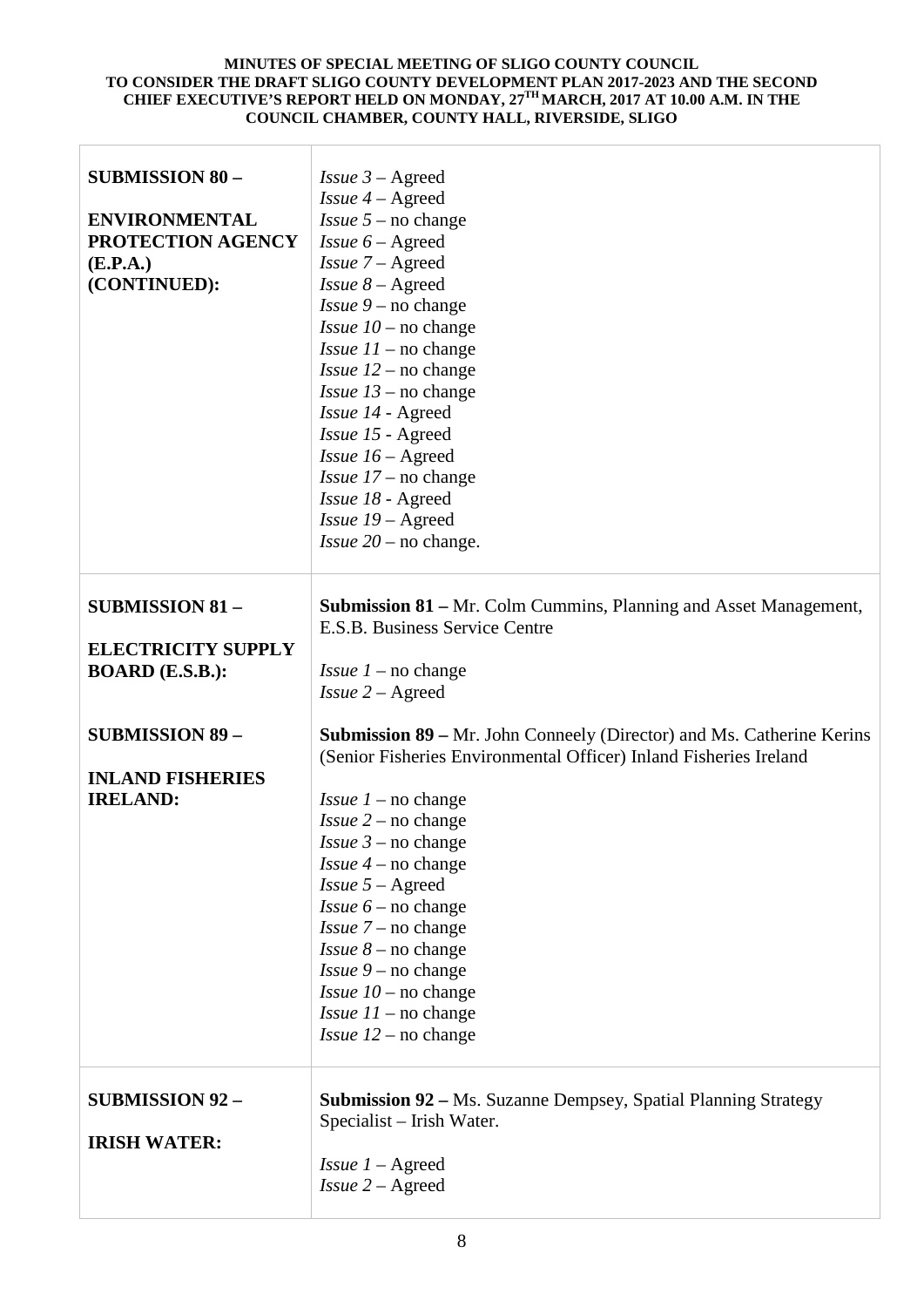| <b>SUBMISSION 125 -</b><br><b>MAYO COUNTY</b><br><b>COUNCIL:</b>                                             | Submission 125 - Ms. Dette Cunningham, Senior Executive Planner,<br>Forward Planning Section, Mayo County Council.<br><i>Issue</i> $1 -$ Agreed<br>$Is3 = 2 - A3$                                                                                                                                                                                                                                                                     |
|--------------------------------------------------------------------------------------------------------------|---------------------------------------------------------------------------------------------------------------------------------------------------------------------------------------------------------------------------------------------------------------------------------------------------------------------------------------------------------------------------------------------------------------------------------------|
| VOLUME 1-<br><b>RESPONSES TO</b><br><b>SUBMISSIONS</b><br><b>SECTION II -</b>                                | SUBMISSIONS FROM INDIVIDUALS, COMMUNITY<br>ORGANISATIONS AND PRIVATE COMPANIES                                                                                                                                                                                                                                                                                                                                                        |
| <b>SUBMISSION 1-</b><br><b>DAVITT PLAN &amp;</b><br><b>DESIGN:</b>                                           | <b>Submission 1 – Mr. Francis Davitt, Davitt Plan and Design</b><br><i>Issue</i> $1$ – no change                                                                                                                                                                                                                                                                                                                                      |
| <b>SUBMISSION 3-</b><br><b>CARRAROE AND</b><br><b>DISTRICT</b><br><b>REGENERATION</b><br><b>ASSOCIATION:</b> | <b>Submission 3 – Mr. Pat Benson on behalf of Carraroe and District</b><br>Regeneration Association.<br><i>Issue 1</i> – no change                                                                                                                                                                                                                                                                                                    |
| <b>SUBMISSION 4-</b><br><b>ENGINEERS IRELAND:</b>                                                            | <b>Submission 4 – Mr. Damien Owens on behalf of Engineers Ireland</b><br><i>Issue 1</i> – no change                                                                                                                                                                                                                                                                                                                                   |
| <b>SUBMISSION 6 -</b><br><b>SLIGO GAOL:</b>                                                                  | <b>Submission 6</b> – Grace Larkin, Tamlyn McHugh, Tamlyn McHugh<br>(Chairperson of Friends of Sligo Gaol), Janet Benson, Steve Devine,<br>Anna Marie Doherty, Dr. Robert Hensey, Iarlaithe O'Tighearnaigh,<br>Nuala Dineen-Campbell, John Dorrian, Pauline Foley, Deirdre Melvin,<br>Niall O'Connor, Eddie O'Gorman, Fintan Whelan, Michael Devine,<br>Deirdre Molloy, Clare Feerick and Frank Reilly.<br><i>Issue 1</i> – no change |
| <b>SUBMISSIONS 7, 8, 16,</b><br>24, 26 AND 51 -<br><b>COLLOONEY-</b><br><b>BELLAGHY RAILWAY</b><br>LINE:     | <b>Submissions 7, 8, 16, 24, 26 and 51</b> – John McCarrick, Pat McCarrick<br>(Chairperson of Sligo Greenway Co-Op.), Brendan Quinn (two separate<br>submissions on the same topic), John Mulligan and Jarlath Gantly.<br>A lengthy discussion took place surrounding this topic and the various<br>groups interested in same.                                                                                                        |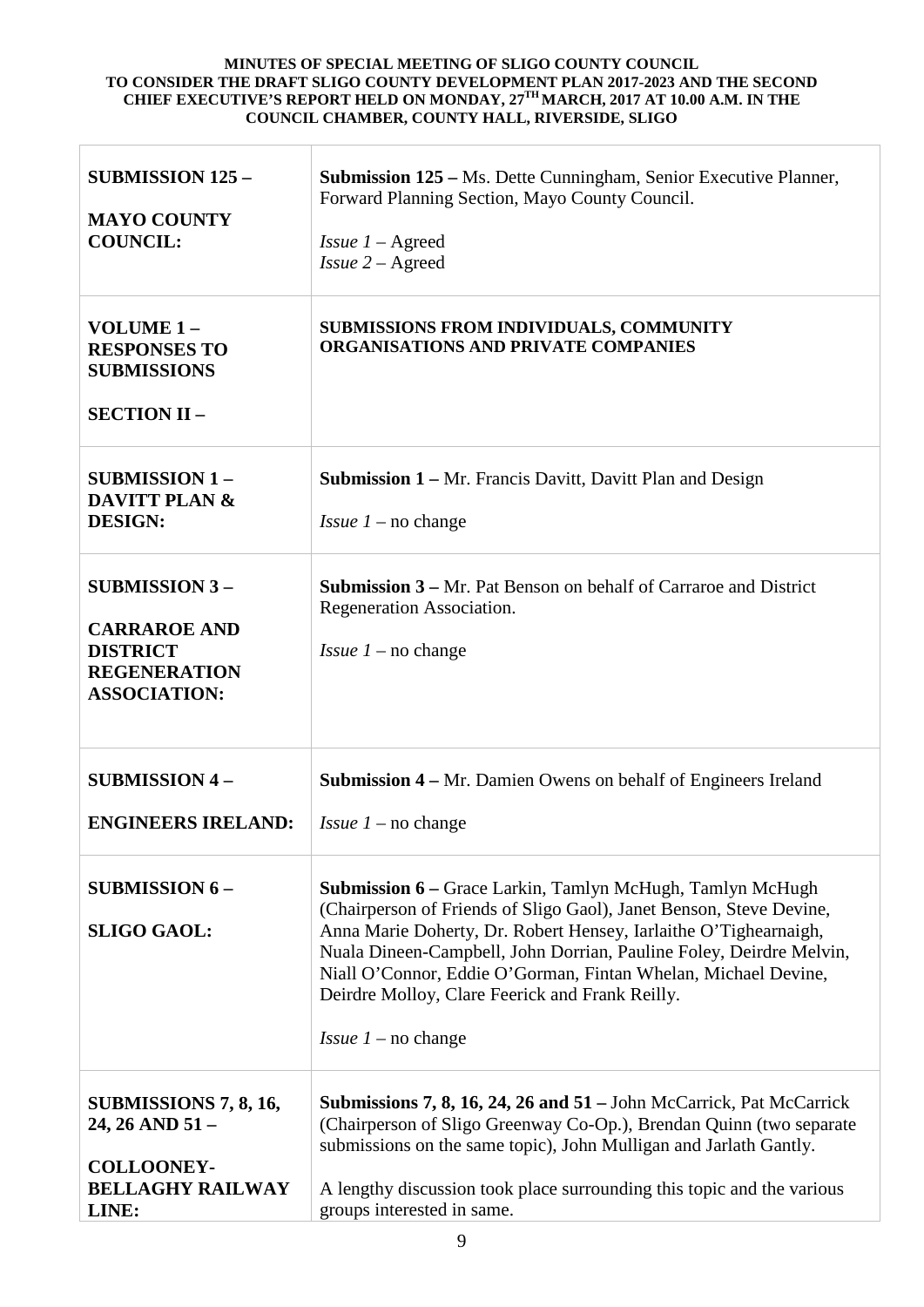|                                                                         | <i>Issue</i> $1 -$ Agreed                                                                                                                                                                                                                                                                                                                                                                                   |
|-------------------------------------------------------------------------|-------------------------------------------------------------------------------------------------------------------------------------------------------------------------------------------------------------------------------------------------------------------------------------------------------------------------------------------------------------------------------------------------------------|
| <b>ADJOURNMENT FOR</b><br>LUNCH:                                        | The Meeting adjourned at 1.15 p.m. and resumed at 2.15 p.m.<br>The Cathaoirleach confirmed that Standing Orders were being suspended<br>to allow the work of the Meeting to continue after 5.00 p.m.                                                                                                                                                                                                        |
| <b>SUBMISSIONS 9 AND 10</b>                                             | <b>Submissions 9 and 10 – Mr. Pat McCarrick, Ballymote and Cloonacool</b>                                                                                                                                                                                                                                                                                                                                   |
| <b>MR. PAT MCCARRICK:</b>                                               | <i>Issue 1</i> – no change                                                                                                                                                                                                                                                                                                                                                                                  |
| <b>SUBMISSION 11-</b>                                                   | <b>Submission 11 – Mr. Joe Corcoran on behalf of Sligo Tourism</b>                                                                                                                                                                                                                                                                                                                                          |
| <b>SLIGO TOURISM:</b>                                                   | <i>Issue 1</i> – no change                                                                                                                                                                                                                                                                                                                                                                                  |
| <b>SUBMISSION 27 -</b><br><b>DAUGHTERS OF</b><br><b>WISDOM (CREGG):</b> | <b>Submission 27 – Ms. Ann Mulcrone, Reid Associates on behalf of the</b><br>Daughters of Wisdom (Cregg)<br>Ms. M. Davidescu, A/S.E.P. advised Members, following some enquiries,<br>that the Planning Unit had to go to the Land Registration Authority to<br>clarify lands in question as no map had been provided and no concrete<br>proposal had been submitted to date.<br><i>Issue 1</i> – no change. |
| <b>SUBMISSION 29-</b>                                                   | Submission 29 - Mr. John Giblin                                                                                                                                                                                                                                                                                                                                                                             |
| <b>MR. JOHN GIBLIN:</b>                                                 | <i>Issue 1</i> – no change                                                                                                                                                                                                                                                                                                                                                                                  |
| <b>SUBMISSION 35 -</b>                                                  | <b>Submission 35 – Ronan and Maureen McCann</b>                                                                                                                                                                                                                                                                                                                                                             |
| <b>RONAN AND MAUREEN</b><br><b>MCCANN:</b>                              | <i>Issue 1</i> – no change                                                                                                                                                                                                                                                                                                                                                                                  |
| <b>SUBMISSION 36 -</b>                                                  | <b>Submission 36 – Ms. Gail McGibbon on behalf of Sligo Business</b><br><b>Improvement District</b>                                                                                                                                                                                                                                                                                                         |
| <b>SLIGO BUSINESS</b><br><b>IMPROVEMENT</b><br><b>DISTRICT:</b>         | <i>Issue</i> $1$ – no change                                                                                                                                                                                                                                                                                                                                                                                |
| <b>SUBMISSION 39 -</b>                                                  | <b>Submission 39 – Mr. Martin Timoney</b>                                                                                                                                                                                                                                                                                                                                                                   |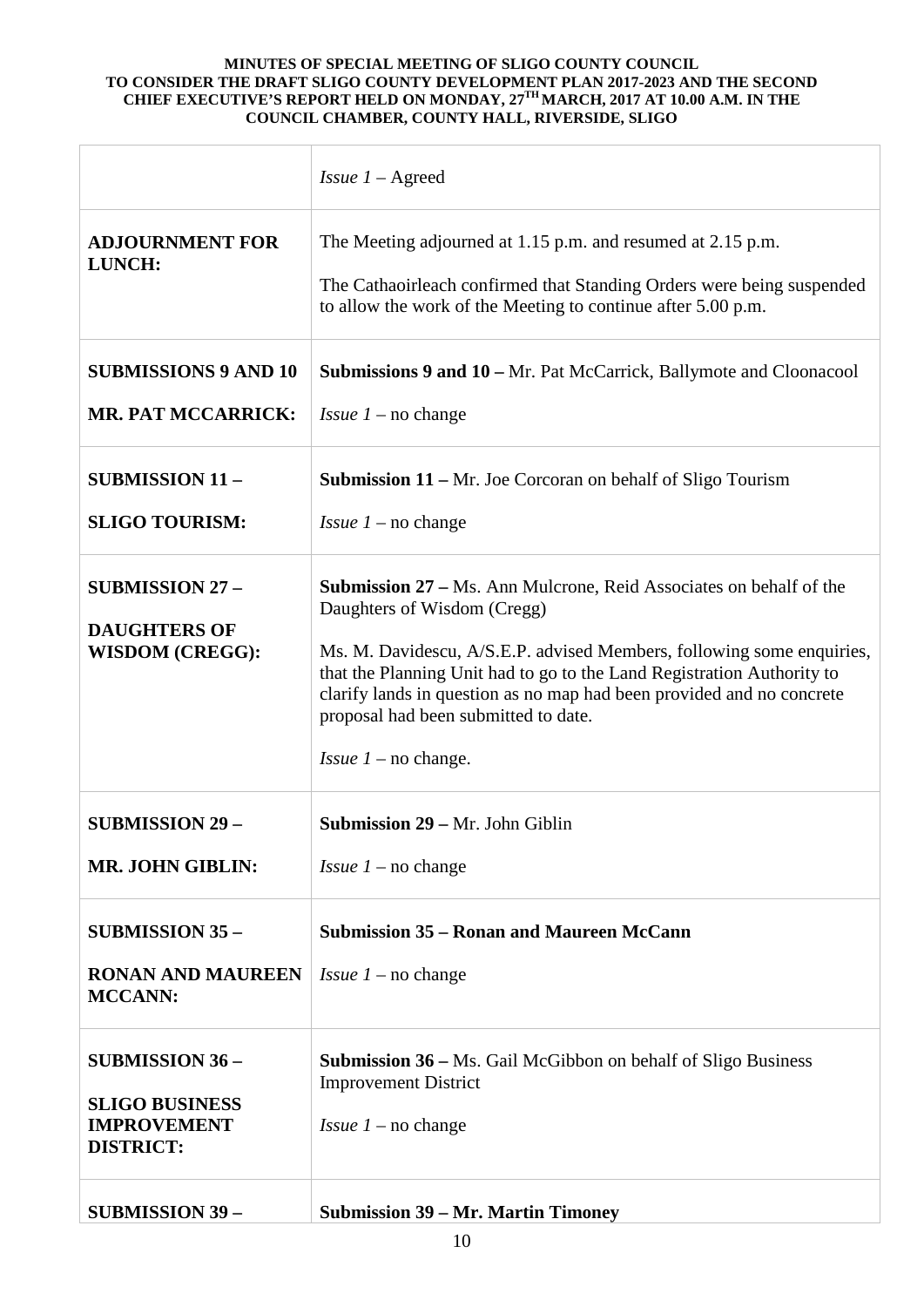| <b>MARTIN TIMONEY:</b>                                                                                 | <i>Issue 1</i> – no change<br><i>Issue</i> $2$ – no change<br><i>Issue</i> $3$ – no change<br><i>Issue</i> $4$ – no change<br><i>Issue</i> $5$ – no change<br><i>Issue</i> $6$ – no change<br><i>Issue</i> $7$ – no change<br><i>Issue</i> $8$ – no change                                                                                                                                       |
|--------------------------------------------------------------------------------------------------------|--------------------------------------------------------------------------------------------------------------------------------------------------------------------------------------------------------------------------------------------------------------------------------------------------------------------------------------------------------------------------------------------------|
| <b>SUBMISSION 41 -</b><br><b>ALDI STORES</b><br>(IRELAND) LTD.:                                        | <b>Submission 41 – Mr. John Tierney, Associate Director, John Spain</b><br>Associates on behalf of Aldi Stores (Ireland) Limited.<br><i>Issue 1</i> – no change                                                                                                                                                                                                                                  |
| <b>SUBMISSION 43 -</b><br><b>TBP PLANNING AND</b><br><b>DEVELOPMENT</b><br><b>CONSULTANTS:</b>         | <b>Submission 43 – Mr.</b> Tony Bamford, TBP Planning and Development<br>Consultants<br><i>Issue</i> $1$ – no change<br><i>Issue</i> $2$ – no change<br><i>Issue</i> $3$ – no change<br><i>Issue</i> $4$ – no change<br><i>Issue</i> $5$ – no change<br><i>Issue</i> $6$ – no change<br><i>Issue</i> $7$ – no change                                                                             |
| <b>SUBMISSIONS 59 AND</b><br>$60 -$<br><b>JOHN O'HARA AND</b><br><b>MICHAEL ROWLEY:</b>                | Submissions 59 and 60 – Mr. John O'Hara and Mr. Michael Rowley<br><i>Issue 1</i> – while no change had been the Chief Executive's<br>recommendation, it was<br>Proposed by Cllr. J. Queenan<br>Seconded by Cllrs. M. Gormley and P. Taylor<br><b>AND AGREED</b><br>"That we support submissions No. 59 and 60 and that the paragraph in<br>question be deleted from the Draft Development Plan". |
| <b>SUBMISSION 61 -</b><br><b>PARENTS AND</b><br><b>GUARDIANS OF</b><br><b>CREGG SERVICES</b><br>(PGCS) | <b>Submission 61</b> – Ms. Heather Taylor on behalf of The Parents and<br>Guardians of Cregg Services (PGCS)<br><i>Issue</i> $1 -$ Agreed                                                                                                                                                                                                                                                        |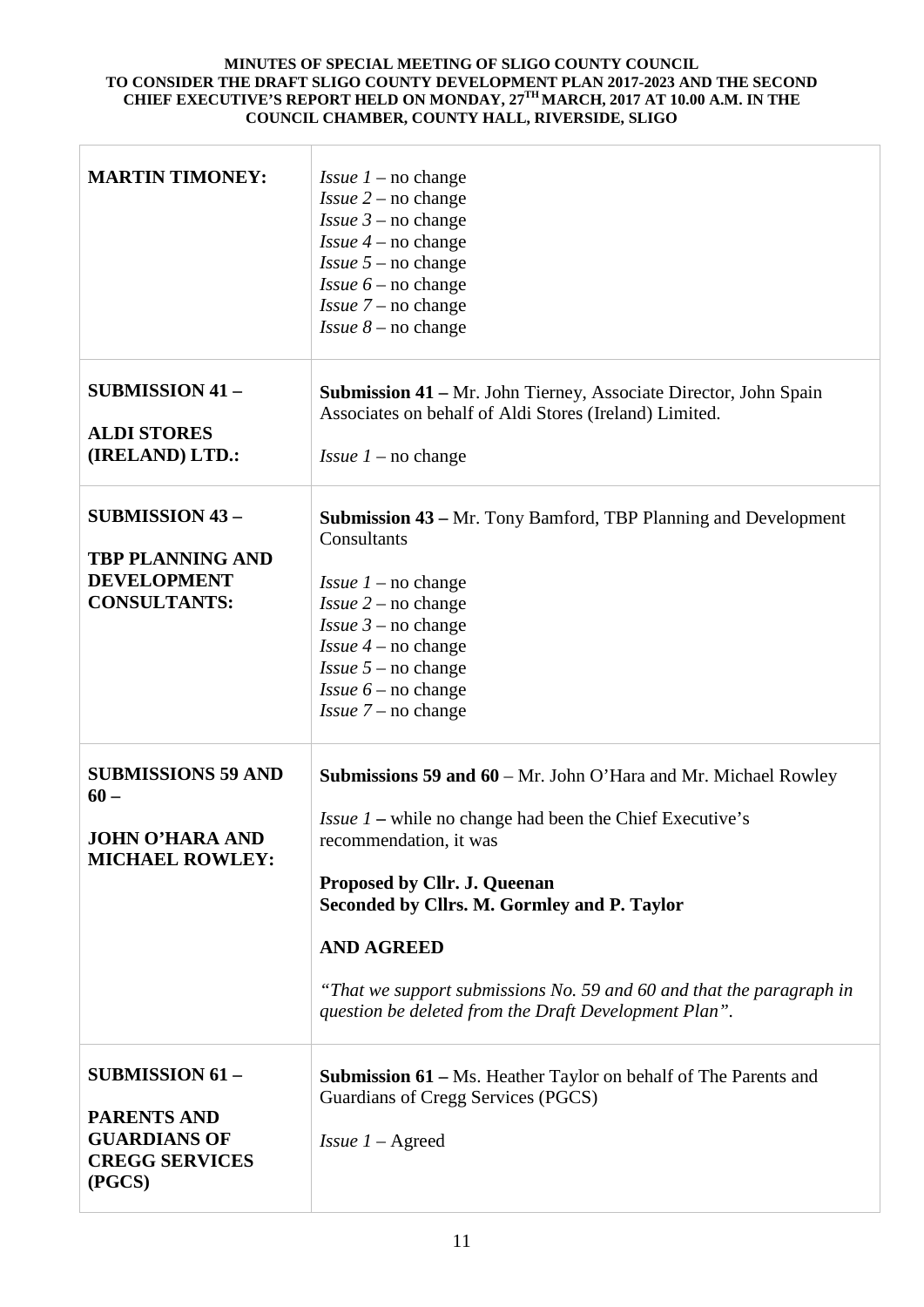| <b>SUBMISSION 63 -</b><br><b>AUGHAMORE ROWING</b><br><b>CLUB:</b>                                                      | Submission 63 - Mr. Albert Higgins, Chairperson of Aughamore<br><b>Rowing Club</b><br><i>Issue 1</i> – no change                                                                                                                                                                                                                                                                                                                                                                                                                                                                                                                                                                      |
|------------------------------------------------------------------------------------------------------------------------|---------------------------------------------------------------------------------------------------------------------------------------------------------------------------------------------------------------------------------------------------------------------------------------------------------------------------------------------------------------------------------------------------------------------------------------------------------------------------------------------------------------------------------------------------------------------------------------------------------------------------------------------------------------------------------------|
| <b>SUBMISSION 68 -</b><br><b>NIALL CLARKE</b>                                                                          | Submission 68 - Ms. Emma Flanagan, Cunnan, Stratton, Reynolds on<br>behalf of Mr. Niall Clarke<br><i>Issue</i> $1 -$ Agreed<br><i>Issue</i> $2$ – no change                                                                                                                                                                                                                                                                                                                                                                                                                                                                                                                           |
| <b>SUBMISSION 73 -</b><br><b>BALLYMOTE</b><br><b>SUPERVALU:</b>                                                        | Submission 73 - Mr. Simon Davey - Ballymote Supervalu<br><i>Issue</i> $1$ – no change<br>Cllr. Queenan raised a query regarding the Retail Strategy and the 500 sq.<br>m. limit on extensions to retail premises. This was regarded as far too<br>restrictive.<br>The Senior Planner confirmed that any proposals for a new retail<br>development will be required to be accompanied by a retail impact<br>assessment. Mr. Moylan further confirmed that the text referred to is<br>contained within the Retail Strategy and is referring the existing retail<br>policy in the current County Development Plan as opposed to the retail<br>policy incorporated within the Draft Plan. |
| <b>SUBMISSION 75 -</b><br><b>DISABILITY LINKAGE</b><br><b>GROUP (SLIGO PUBLIC</b><br><b>PARTICIPATION</b><br>NETWORK): | Submission 75 - Ms. Claire Galligan on behalf of the Disability Linkage<br>Group (Sligo Public Participation Network).<br><i>Issue 1</i> – no change<br>$Issue$ 2 – no change<br><i>Issue</i> $3 -$ Agreed<br><i>Issue 4</i> – no change<br>$Is5 - Agreed$<br><i>Issue</i> $6 -$ Agreed<br>$Issue 7$ – no change                                                                                                                                                                                                                                                                                                                                                                      |
| <b>SUBMISSION 77 -</b><br>PEIGIN DOYLE AND<br><b>OTHERS:</b>                                                           | <b>Submission 77 – Ms. Peigin Doyle and others</b><br><i>Issue 1</i> – no change<br><i>Issue 2 – Chief Executive's recommendation was for no change.</i><br>Proposed by Cllr. D. Bree<br>Seconded by Cllr. G. O'Boyle                                                                                                                                                                                                                                                                                                                                                                                                                                                                 |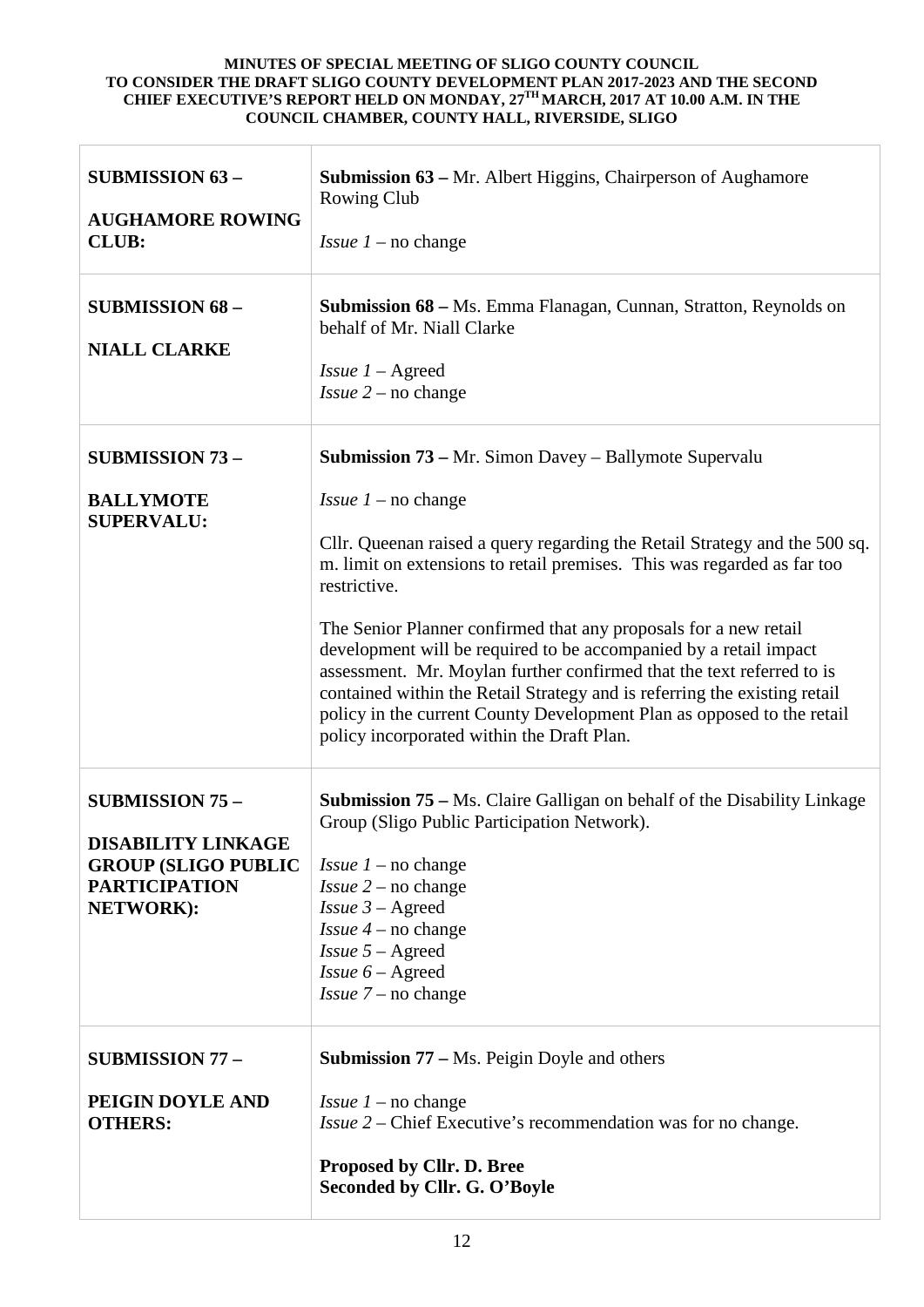| <b>SUBMISSION 77 -</b><br>PEIGIN DOYLE AND<br><b>OTHERS</b><br>(CONTINUED):                               | "That the three rights of way included in the submission from Peigin<br>Doyle and others be recorded for protection in the draft Development<br>Plan".<br>A discussion followed with the locations of the routes in question being<br>identified for Members.<br>The Senior Planner referred to the new section in the Development Plan<br>where public rights of way are identified. Those included are where there<br>is considered to be prima facia evidence that the public right of way<br>exists. Members should be fully aware of the risks of inserting routes<br>into the Draft Plan. The advice given was to only insert those rights of<br>way that are clear and uncontentious.<br>The Chief Executive concurred that it was prudent, at this point, to only<br>include those in the Plan. Following further discussion, he gave an<br>undertaking that this would be examined in the first six months of the<br>Development Plan.<br>Having received this undertaking, Cllrs. Bree and O'Boyle agreed to<br>withdraw their resolution. |
|-----------------------------------------------------------------------------------------------------------|------------------------------------------------------------------------------------------------------------------------------------------------------------------------------------------------------------------------------------------------------------------------------------------------------------------------------------------------------------------------------------------------------------------------------------------------------------------------------------------------------------------------------------------------------------------------------------------------------------------------------------------------------------------------------------------------------------------------------------------------------------------------------------------------------------------------------------------------------------------------------------------------------------------------------------------------------------------------------------------------------------------------------------------------------|
| <b>SUBMISSION 79 -</b><br><b>ENERCO ENERGY LTD.</b>                                                       | <b>Submission 79 – Liam Flynn, McCarthy, Keville O'Sullivan on behalf of</b><br><b>Enerco Energy Limited</b><br><i>Issue</i> $1 -$ Agreed                                                                                                                                                                                                                                                                                                                                                                                                                                                                                                                                                                                                                                                                                                                                                                                                                                                                                                            |
| <b>SUBMISSION 84 -</b>                                                                                    | <b>Submission 84 – Cecily Gilligan</b>                                                                                                                                                                                                                                                                                                                                                                                                                                                                                                                                                                                                                                                                                                                                                                                                                                                                                                                                                                                                               |
| <b>CECILY GILLIGAN:</b>                                                                                   | <i>Issue 1</i> – no change                                                                                                                                                                                                                                                                                                                                                                                                                                                                                                                                                                                                                                                                                                                                                                                                                                                                                                                                                                                                                           |
| <b>SUBMISSION 85 -</b><br><b>GRANGE AND</b><br><b>ARMADA</b><br><b>DEVELOPMENT</b><br><b>ASSOCIATION:</b> | <b>Submission 85 – Eddie O'Gorman (Chairperson) and Declan Bruen</b><br>(Treasurer) on behalf of Grange and Armada Development Association<br><i>Issue</i> $1 -$ Agreed                                                                                                                                                                                                                                                                                                                                                                                                                                                                                                                                                                                                                                                                                                                                                                                                                                                                              |
| <b>SUBMISSION 88 -</b>                                                                                    | <b>Submission 88 – Marice Henry</b>                                                                                                                                                                                                                                                                                                                                                                                                                                                                                                                                                                                                                                                                                                                                                                                                                                                                                                                                                                                                                  |
| <b>MARICE HENRY:</b>                                                                                      | <i>Issue 1</i> – no change                                                                                                                                                                                                                                                                                                                                                                                                                                                                                                                                                                                                                                                                                                                                                                                                                                                                                                                                                                                                                           |
| <b>SUBMISSION 91 -</b>                                                                                    | <b>Submission 91</b> – Ms. Stella Burke, Irish Wind Energy Association                                                                                                                                                                                                                                                                                                                                                                                                                                                                                                                                                                                                                                                                                                                                                                                                                                                                                                                                                                               |
| <b>IRISH WIND ENERGY</b>                                                                                  | <i>Issue</i> $1$ – no change                                                                                                                                                                                                                                                                                                                                                                                                                                                                                                                                                                                                                                                                                                                                                                                                                                                                                                                                                                                                                         |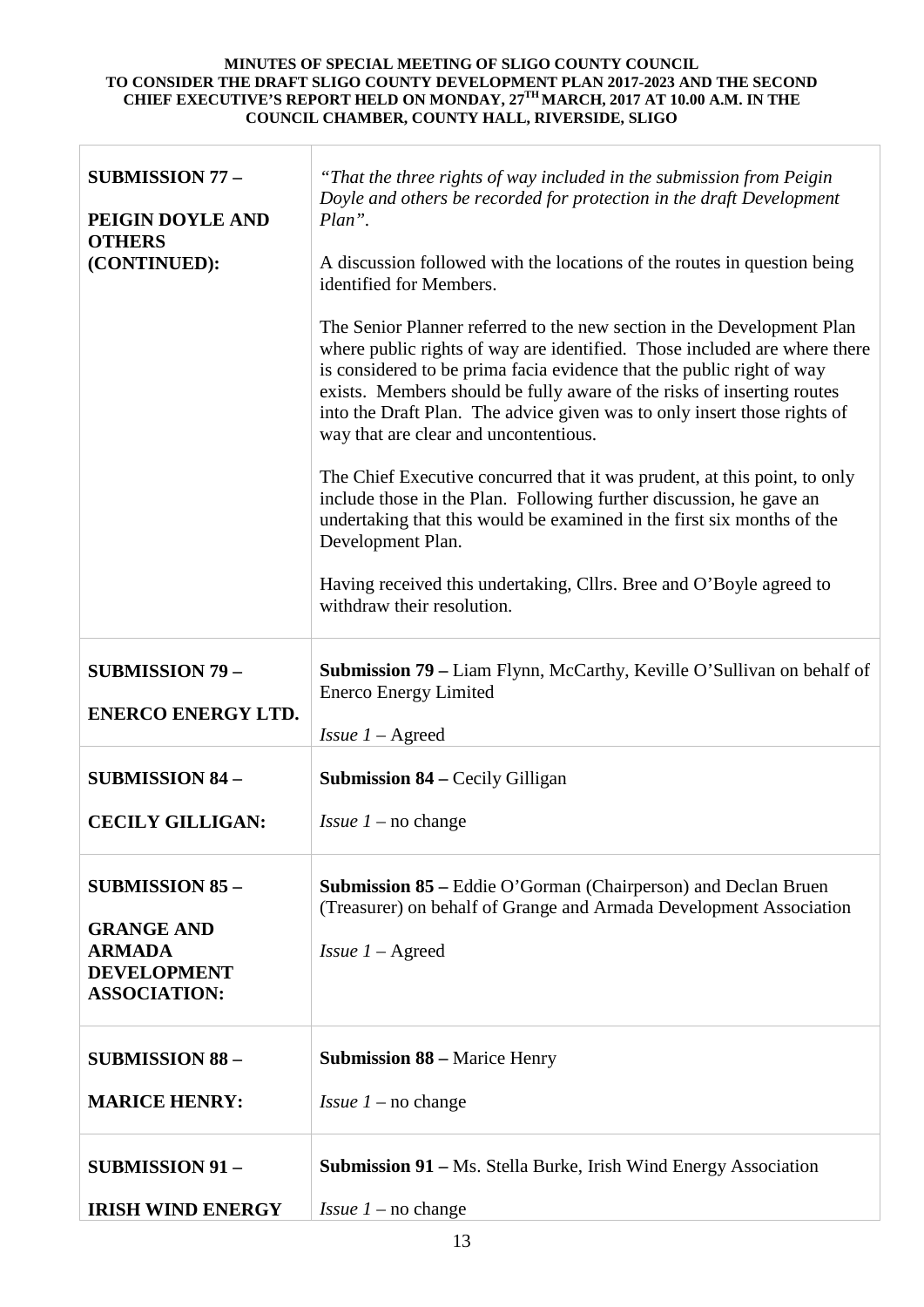| <b>ASSOCIATION:</b>                                                  | $Is5u2 - Agreed$                                                                                                                                                                                                                                                                                                                                    |
|----------------------------------------------------------------------|-----------------------------------------------------------------------------------------------------------------------------------------------------------------------------------------------------------------------------------------------------------------------------------------------------------------------------------------------------|
|                                                                      | <i>Issue</i> $3$ – no change                                                                                                                                                                                                                                                                                                                        |
|                                                                      |                                                                                                                                                                                                                                                                                                                                                     |
| <b>SUBMISSION 89 -</b>                                               | Submission 89 – Mr. Roger Garland on behalf of Keep Ireland Open                                                                                                                                                                                                                                                                                    |
| <b>KEEP IRELAND OPEN</b><br>(KIO)                                    | Issue $1 - no change$                                                                                                                                                                                                                                                                                                                               |
|                                                                      | Cllr. Bree said that Mr. Garland should be complimented on his<br>submissions. The Senior Planner agreed that the submissions are very<br>helpful to the Forward Planning Unit. Mr. Garland examines all County<br>Development Plans and makes suggestions which are taken on board at<br>the start of the review process.                          |
| <b>SUBMISSION 95 -</b><br><b>LIDL IRELAND GMBH</b>                   | <b>Submission 95 – Mr.</b> Fintan Morrin, Associate, The Planning Partnership<br>on behalf of Lidl Ireland GmbH                                                                                                                                                                                                                                     |
|                                                                      | <i>Issue</i> $1$ – no change                                                                                                                                                                                                                                                                                                                        |
|                                                                      |                                                                                                                                                                                                                                                                                                                                                     |
| <b>SUBMISSION 99 -</b>                                               | <b>Submission 99 – Colm McLoughlin, McCutcheon Halley Planning</b><br>Consultants on behalf of the Mullan family                                                                                                                                                                                                                                    |
| <b>MULLAN FAMILY</b>                                                 | <i>Issue 1</i> – no change                                                                                                                                                                                                                                                                                                                          |
| <b>SUBMISSION 108 -</b><br><b>OAKTREE (OWNERS</b><br>OF SLIGO RETAIL | <b>Submission 108 – Mr. Trevor Sadler, Director, McGill Planning Ltd. on</b><br>behalf of Oaktree, owners of the Sligo Retail Park, Carrowroe                                                                                                                                                                                                       |
| <b>PARK - CARROWROE):</b>                                            | <i>Issue</i> $1$ – no change                                                                                                                                                                                                                                                                                                                        |
|                                                                      | <i>Issue</i> $2$ – no change                                                                                                                                                                                                                                                                                                                        |
|                                                                      | <i>Issue</i> $3$ – no change                                                                                                                                                                                                                                                                                                                        |
| <b>SUBMISSION 110 -</b>                                              | <b>Submission 110 – Mr.</b> Finbarr Filan on behalf of Renua Ireland (Sligo-<br>Leitrim)                                                                                                                                                                                                                                                            |
| <b>RENUA IRELAND</b><br>(SLIGO-LEITRIM):                             | <i>Issue 1</i> – no change                                                                                                                                                                                                                                                                                                                          |
|                                                                      |                                                                                                                                                                                                                                                                                                                                                     |
| <b>SUBMISSION 112-</b>                                               | <b>Submission 112 – Mr. Michael Rowley</b>                                                                                                                                                                                                                                                                                                          |
| <b>MICHAEL ROWLEY:</b>                                               | <i>Issue 1</i> – Principles of vernacular rural house design                                                                                                                                                                                                                                                                                        |
|                                                                      | Members expressed their concerns regarding the content of the table<br>referred to under 13.4.3 Rural house design. Following a lengthy<br>discussion where it was outlined that this was intended as a guide for<br>those members of the public wishing to build a house in a vernacular<br>style, it was agreed that Table 13.A would be deleted. |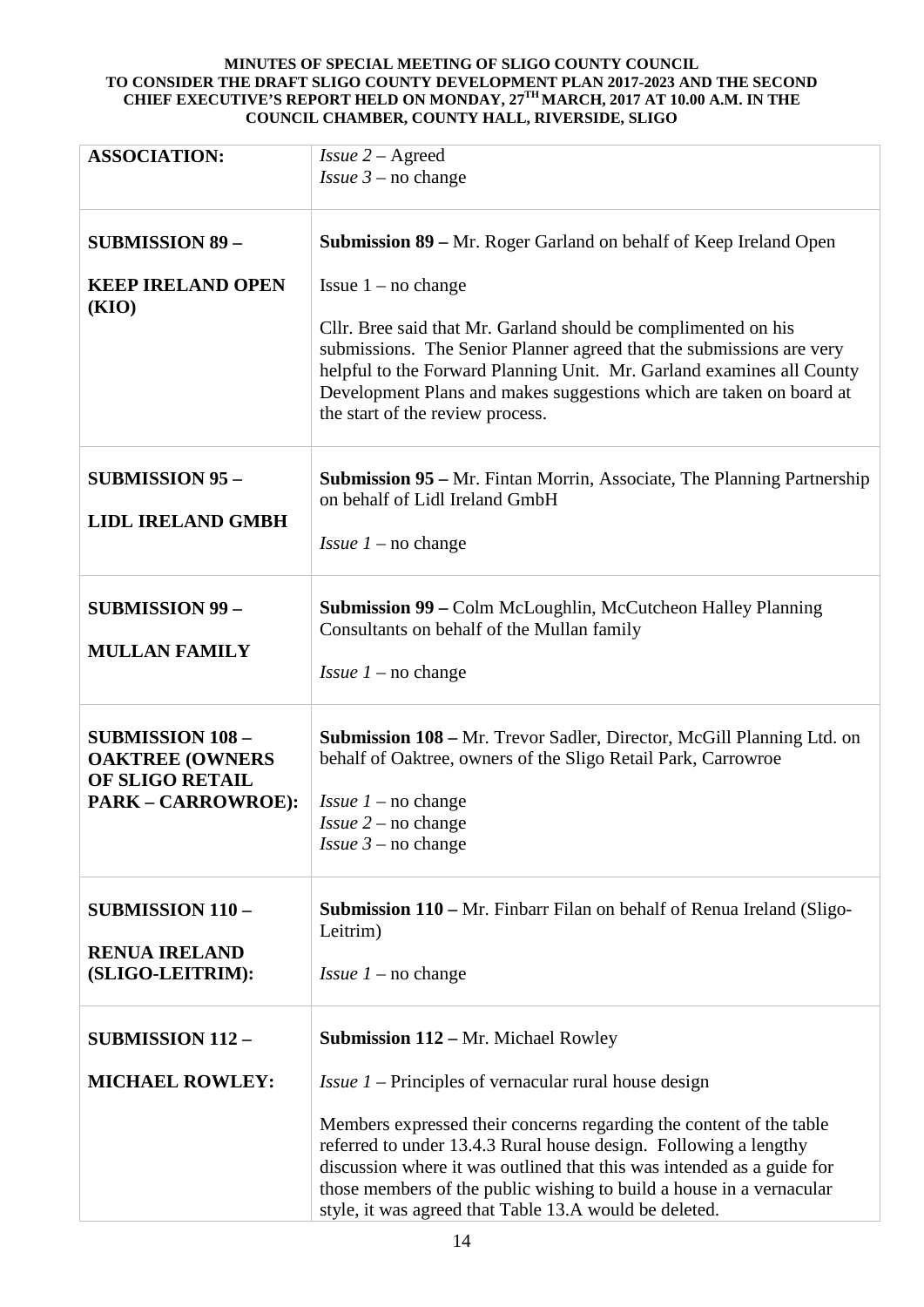| <b>SUBMISSION 112-</b><br><b>MICHAEL ROWLEY</b><br>(CONTINUED):              | Proposed by Cllr. M. Gormley<br>Seconded by Cllr. P. Taylor and Cllr. J. Queenan<br><b>AND AGREED</b><br>"To remove Table 13A".                                                                              |
|------------------------------------------------------------------------------|--------------------------------------------------------------------------------------------------------------------------------------------------------------------------------------------------------------|
| <b>SUBMISSION 113 -</b>                                                      | <b>Submission 113 – Mr. Jim Sheridan</b>                                                                                                                                                                     |
| <b>JIM SHERIDAN:</b>                                                         | <i>Issue</i> $1 -$ Agreed                                                                                                                                                                                    |
| <b>SUBMISSION 115 -</b><br><b>S.S.E. (RENEWABLES)</b><br><b>IRELAND LTD.</b> | <b>Submission 115 – Ms. Eimear Lenehan, Lead Consent Manager on</b><br>behalf of S.S.E. (Renewables) Ireland Ltd.<br><i>Issue 1</i> – no change<br><i>Issue</i> $2$ – no change                              |
| <b>SUBMISSION 118 -</b>                                                      | <b>Submission 118 – Mr. Jarlath Taheny</b>                                                                                                                                                                   |
| <b>JARLATH TAHENY</b>                                                        | <i>Issue 1</i> – no change                                                                                                                                                                                   |
| <b>SUBMISSION 119 -</b><br><b>TESCO IRELAND</b><br><b>LIMITED</b>            | <b>Submission 119 – Mr. Simon Bradshaw, G.V.A. Planning and</b><br>Regeneration Ltd. on behalf of Tesco Ireland Limited<br><i>Issue 1</i> – no change<br>$Is sue 2 - Agreed$<br><i>Issue</i> $3$ – no change |
| <b>SUBMISSION 121-</b>                                                       | <b>Submission 121 – Mr. John Bailey</b>                                                                                                                                                                      |
| <b>JOHN BAILEY:</b>                                                          | <i>Issue 1</i> – no change                                                                                                                                                                                   |
| <b>SUBMISSION 122 -</b>                                                      | <b>Submission 122 – Mr. Peter Bowen-Walsh on behalf of West=on=Track</b>                                                                                                                                     |
| <b>WEST=ON=TRACK:</b>                                                        | <i>Issue 1</i> – no change                                                                                                                                                                                   |
| <b>SUBMISSION 127 -</b><br><b>TOBERCURRY</b><br><b>SUPERVALU:</b>            | <b>Submission 127 – Mr. Gearóid Surlis – Tobercurry Supervalu</b><br><i>Issue 1</i> – no change                                                                                                              |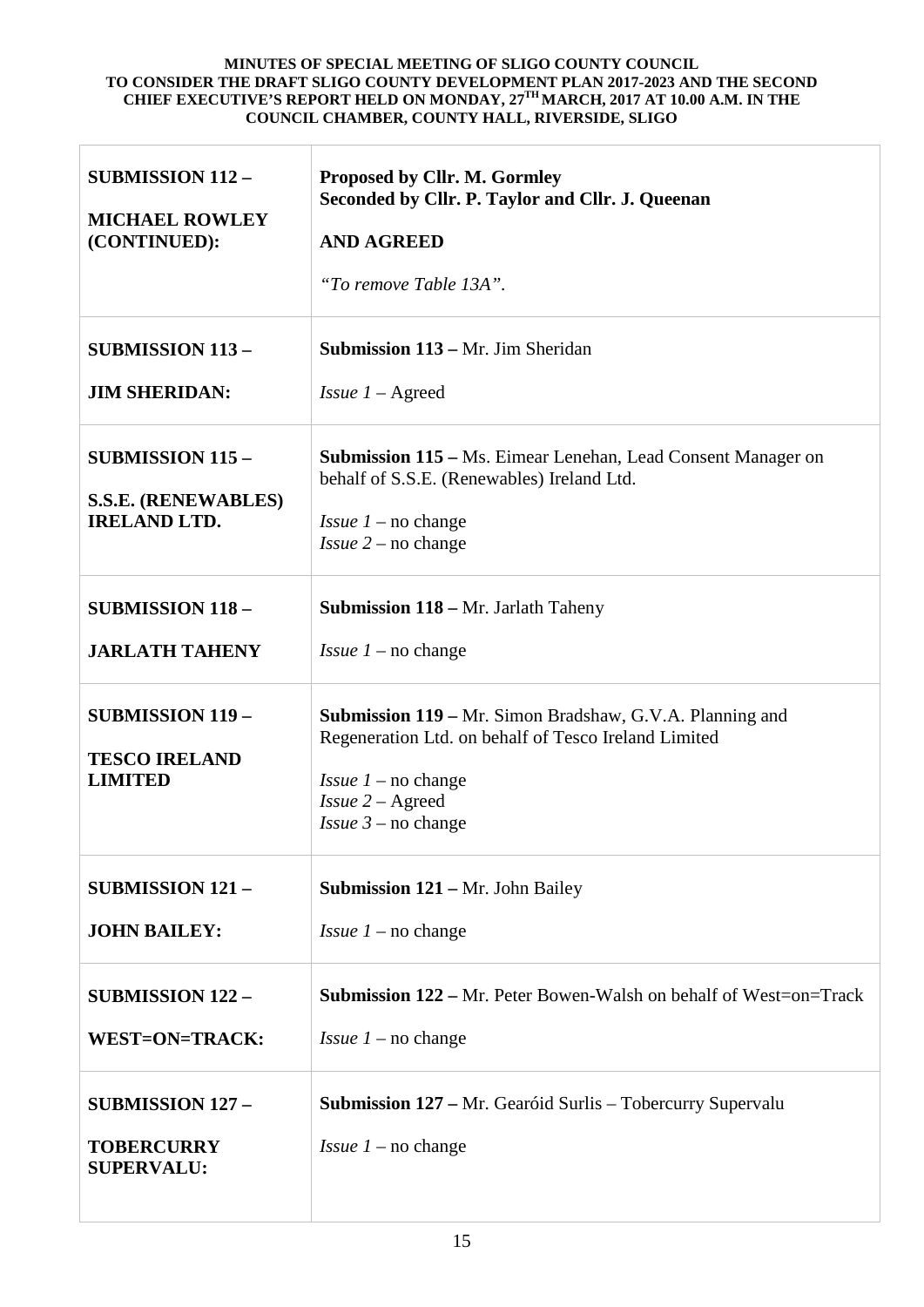| <b>SUBMISSIONS</b>                                                          | <b>Early submission no. E-1</b> – Martin Timoney                                                              |
|-----------------------------------------------------------------------------|---------------------------------------------------------------------------------------------------------------|
| <b>RECEIVED BEFORE OR</b><br><b>AFTER THE PUBLIC</b><br><b>CONSULTATION</b> | <i>Issue 1</i> – no change                                                                                    |
| <b>PERIOD:</b>                                                              | Late submission no. L-1 - Inspector Padraic Burke, Acting<br>Superintendent - Ballymote Garda District Office |
|                                                                             | <i>Issue 1</i> – no change<br><i>Issue</i> $2$ – no change<br><i>Issue</i> $3$ – no change                    |
|                                                                             | Late submission no. L-2 - Anne Marie Finnerty on behalf of Skreen and<br><b>Dromard Community Council</b>     |
|                                                                             | <i>Issue 1</i> – no change                                                                                    |
| <b>SECTION III -</b>                                                        | <b>Chapter 5 – Housing</b>                                                                                    |
| <b>CHIEF EXECUTIVE'S</b>                                                    | $CESR 5-I - Agreed$                                                                                           |
| <b>SUPPLEMENTARY</b>                                                        | $CESR 5-2 - Agreed$                                                                                           |
| <b>RECOMMENDATIONS:</b>                                                     | $CESR 5-3 -$ Agreed                                                                                           |
|                                                                             | <b>Chapter 6 – Community facilities</b>                                                                       |
|                                                                             | CESR $6-I -$ Agreed                                                                                           |
|                                                                             | $CESR 6-2 - Agreed$                                                                                           |
|                                                                             | $CESR 6-3 -$ Agreed                                                                                           |
|                                                                             | <b>Chapter 7 – Heritage</b>                                                                                   |
|                                                                             | CESR 7-1- Agreed                                                                                              |
|                                                                             | $CESR 7-2 - Agreed$                                                                                           |
|                                                                             | CESR $7-3$ – Agreed                                                                                           |
|                                                                             | <b>Chapter 8 – Transport and mobility</b>                                                                     |
|                                                                             | $CESR 8-1 - \text{Agreed}$                                                                                    |
|                                                                             | $CESR 8-2 - Agreed$                                                                                           |
|                                                                             | <b>Chapter 10 – Environmental quality</b>                                                                     |
|                                                                             | CESR $10-1$ – Agreed                                                                                          |
|                                                                             | CESR $10-2$ – Agreed                                                                                          |
|                                                                             | CESR $10-3$ – Agreed                                                                                          |
|                                                                             | CESR $10-4$ – Agreed                                                                                          |
|                                                                             | CESR $10-5$ – Agreed                                                                                          |
|                                                                             | CESR $10-6$ – Agreed                                                                                          |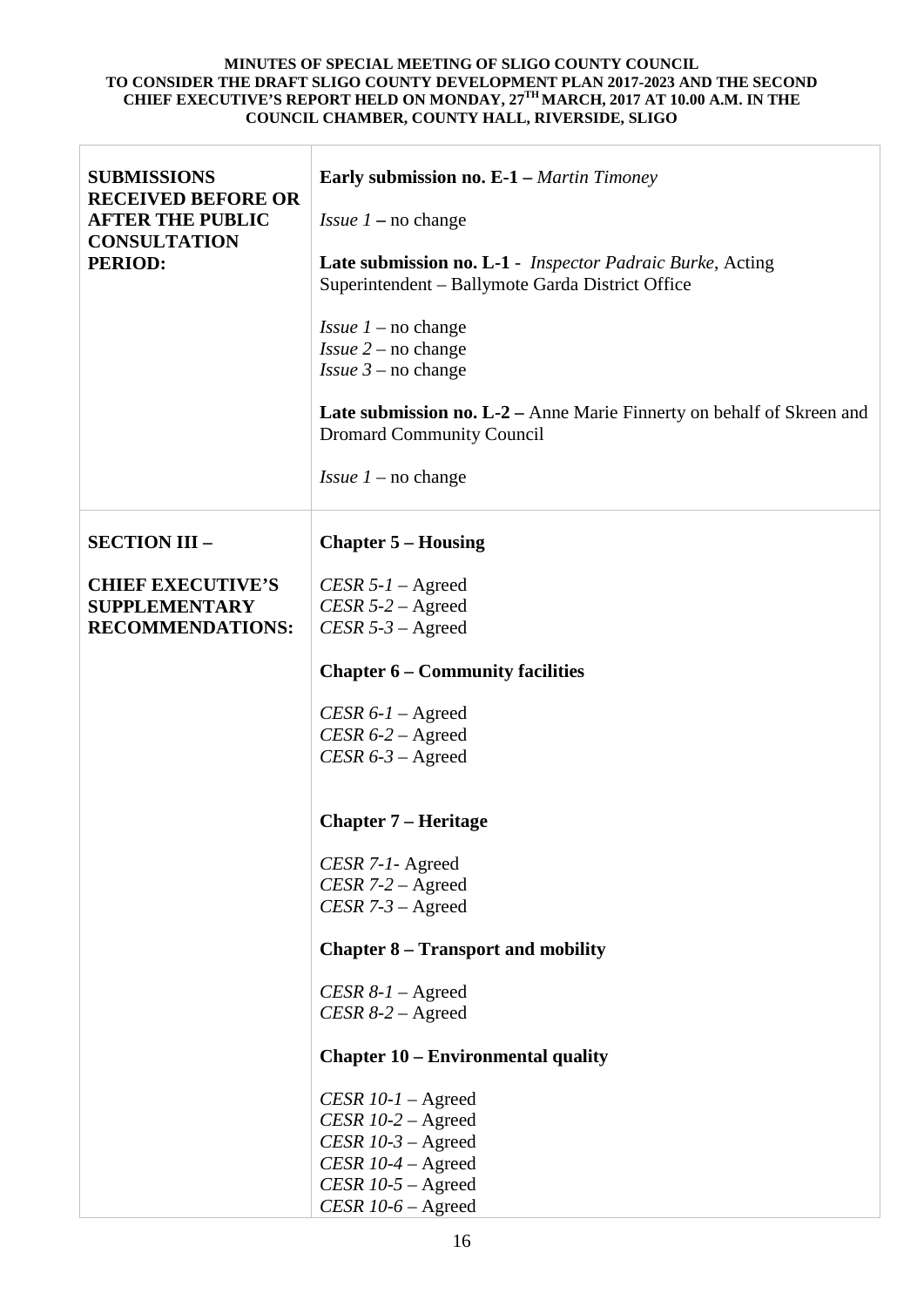| <b>SECTION III -</b><br><b>CHIEF EXECUTIVE'S</b><br><b>SUPPLEMENTARY</b><br><b>RECOMMENDATIONS</b><br>(CONTINUED): | CESR $10-7$ – Agreed<br>CESR $10-8$ – Agreed<br>CESR $10-9$ – Agreed<br>CESR $10-10$ – Agreed<br><b>Chapter 13 – Development standards</b><br>CESR $13-1$ – Agreed<br>CESR $13-2$ – Agreed<br><b>Strategic Flood Risk Assessment</b><br>$CESR - SFRA-1 - \text{Agreed}$                                                                                                                                                                                                                                                                                                                                                                                                                                                                                     |
|--------------------------------------------------------------------------------------------------------------------|-------------------------------------------------------------------------------------------------------------------------------------------------------------------------------------------------------------------------------------------------------------------------------------------------------------------------------------------------------------------------------------------------------------------------------------------------------------------------------------------------------------------------------------------------------------------------------------------------------------------------------------------------------------------------------------------------------------------------------------------------------------|
| <b>RESOLUTIONS:</b>                                                                                                | At this stage of the Meeting, the Cathaoirleach indicated that he would<br>deal with the resolutions which had been presented to him during the<br>course of the previous discussions.<br><b>Proposed by Cllr. S. Maguire</b><br><b>Seconded by Cllr. M. Clarke</b><br><b>AND AGREED</b><br>"Insert policy to S.8.2.1 National Primary and Secondary roads -<br>Permit direct access to zoned lands along national roads inside the 50 km<br>speed limit subject to normal planning considerations. Within<br>transitional zones access may be permitted but only in limited<br>circumstances where in the interest of facilitating orderly urban<br>development and subject to a road safety audit carried out in accordance<br>with T.I.I. requirements". |
|                                                                                                                    | Proposed by Cllr. M. Clarke<br><b>Seconded by Cllr. P. Taylor</b><br><b>AND AGREED</b><br>"To add the following text to the first paragraph on Issue 20 "and this<br>will have priority".<br>The paragraph to now read: "Proposed vehicular access points will be<br>carefully considered by the Planning Authority with a view to minimising<br>the impact of a safe access on the visual appearance and rural<br>characteristics of the area and this will have priority".<br>Proposed by Cllr. J. Queenan<br>Seconded by Cllrs. M. Gormley and P. Taylor                                                                                                                                                                                                 |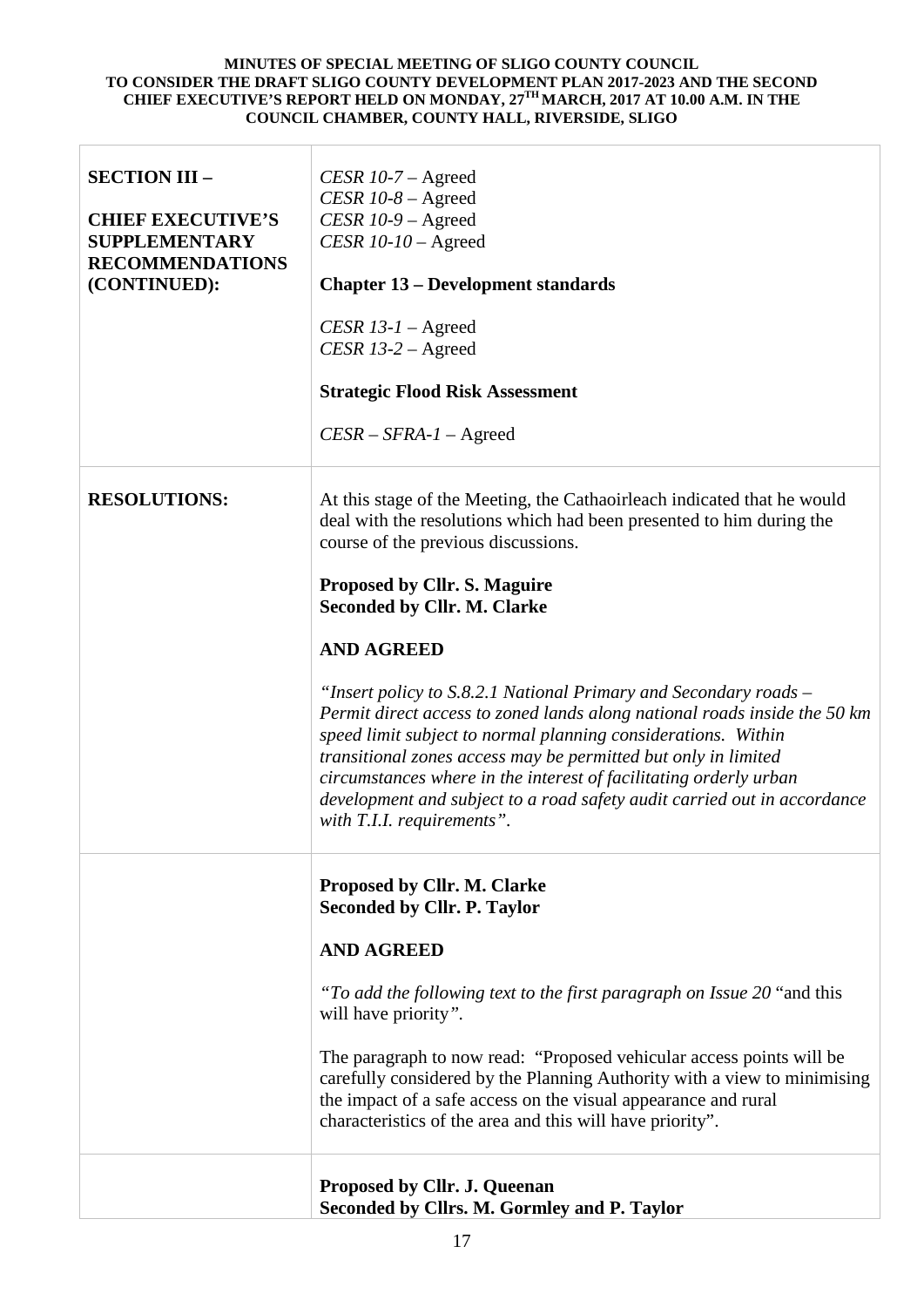|                                                  | <b>AND AGREED</b>                                                                                                                                                                                   |
|--------------------------------------------------|-----------------------------------------------------------------------------------------------------------------------------------------------------------------------------------------------------|
|                                                  | "That we support submissions No. 59 and 60 and that the paragraph in<br>question be deleted from the Draft Development Plan".                                                                       |
|                                                  | The Senior Planner sought clarification that, rather than amend it, the<br>entire paragraph on page 84 was to be deleted and this was agreed.                                                       |
|                                                  | Proposed by Cllr. D. Bree<br>Seconded by Cllr. G. O'Boyle                                                                                                                                           |
|                                                  | "That the three rights of way included in the submission from Peigin<br>Doyle and others be recorded for protection in the draft Development<br>$Plan$ ".                                           |
|                                                  | Cllrs. Bree and O'Boyle confirmed that they wished to withdraw this<br>resolution.                                                                                                                  |
| <b>SUBMISSION 118 -</b><br><b>JARLATH TAHENY</b> | It was noted that Cllr. Healy had an interest in this submission and would<br>address this matter at a later stage in the Meeting.                                                                  |
| <b>REMOVAL OF TABLE</b><br>13A                   | <b>Proposed by Cllr. M. Gormley</b><br>Seconded by Cllr. P. Taylor and Cllr. J. Queenan                                                                                                             |
|                                                  | <b>AND AGREED</b>                                                                                                                                                                                   |
|                                                  | "To remove Table 13A".                                                                                                                                                                              |
| <b>ADJOURNMENT:</b>                              | The Meeting was adjourned by the Cathaoirleach at 5.00 p.m. and it<br>resumed at 5.20 p.m.                                                                                                          |
| <b>INSERTION IN SP-Z-4</b>                       | <b>Proposed by Cllr. H. Keaney</b><br>Seconded by Cllrs. S. Maguire, S. Kilgannon, T. MacSharry and R.<br>O'Grady                                                                                   |
|                                                  | <b>AND AGREED</b>                                                                                                                                                                                   |
|                                                  | "To insert the following in SP-Z-4                                                                                                                                                                  |
|                                                  | Housing on residentially zones lands adjacent to existing residential<br>developments within Sligo environs plan area where the land is serviced<br>with adequate capacity. Student accommodation". |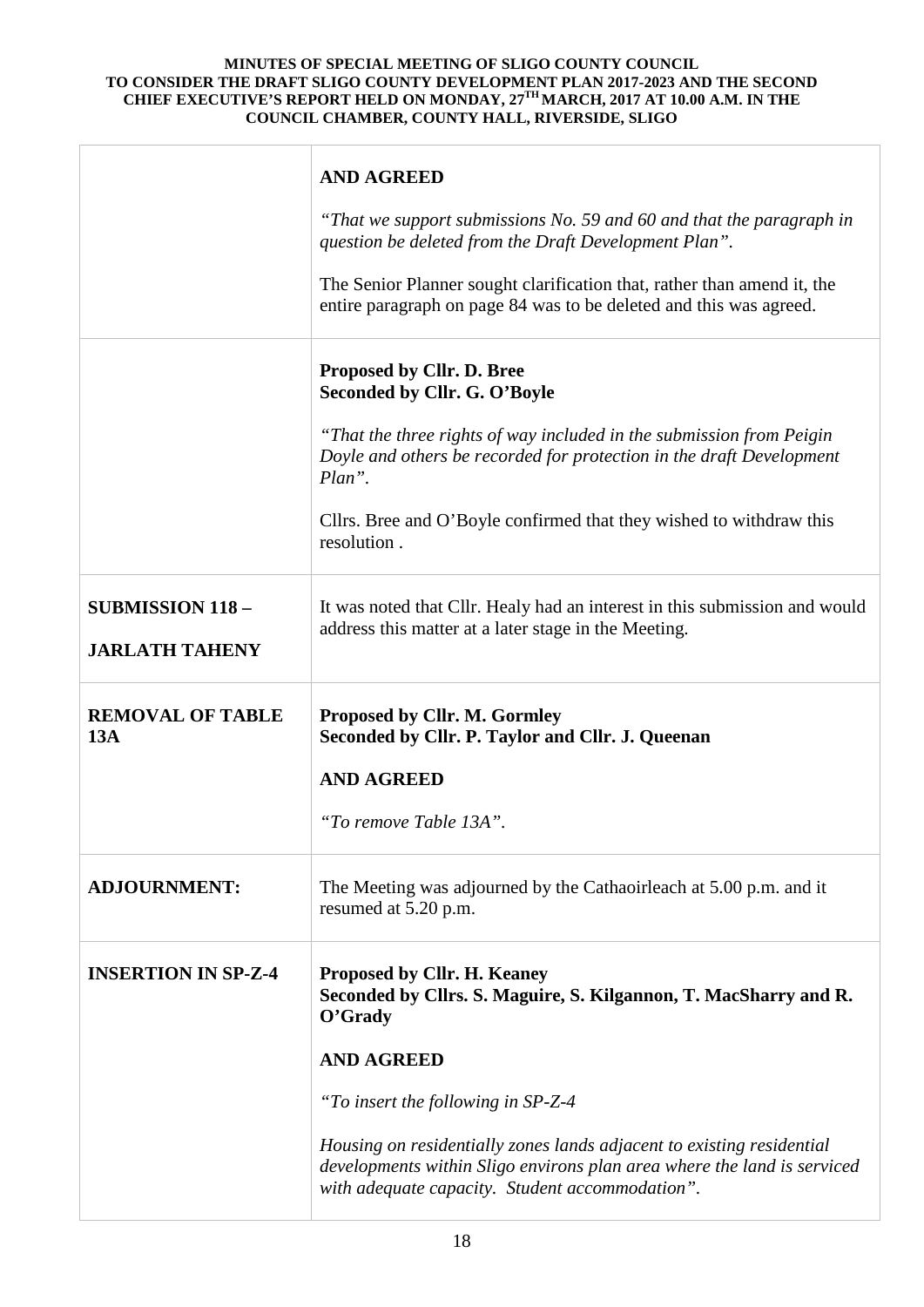| <b>GREEN BELTS-</b><br><b>REVIEW OF</b><br><b>ENNISCRONE LOCAL</b><br><b>AREA PLAN:</b>                                                                            | In reply to an enquiry from Cllr. J. Queenan, the Senior Planner said he<br>had given an assurance to the Councillor that, when reviewing the<br>Enniscrone Local Area Plan, the extent of the green belts would be<br>examined. In the preparation of the draft mini-plans, a similar exercise<br>had been carried out and the majority of green belts had been reduced in<br>size. |
|--------------------------------------------------------------------------------------------------------------------------------------------------------------------|--------------------------------------------------------------------------------------------------------------------------------------------------------------------------------------------------------------------------------------------------------------------------------------------------------------------------------------------------------------------------------------|
| VOLUME 2-<br><b>RESPONSES TO</b><br><b>SUBMISSIONS ON THE</b><br><b>DRAFT MINI PLANS:</b>                                                                          | Mr. S. Ward, A/S.E.P. advised the Meeting that 71 submissions had been<br>received.                                                                                                                                                                                                                                                                                                  |
| <b>SECTION I-</b>                                                                                                                                                  | <b>BALLINACARROW MINI PLAN</b>                                                                                                                                                                                                                                                                                                                                                       |
| <b>SUBMISSIONS</b><br><b>RELATING TO MINI</b><br><b>PLANS LOCATED</b><br><b>WITHIN THE</b><br><b>BALLYMOTE-</b><br><b>TOBERCURRY</b><br><b>MUNICIPAL DISTRICT:</b> | <b>Submission 14 – Frank Keane on behalf of Margaret Keane</b><br><i>Issue</i> $1 -$ Agreed<br>$Is3 = 2 - A3$<br>The Chief Executive's recommendation in relation to this submission was<br>agreed.                                                                                                                                                                                  |
|                                                                                                                                                                    | <b>CURRY MINI PLAN</b>                                                                                                                                                                                                                                                                                                                                                               |
|                                                                                                                                                                    | <b>Submission 33 – Raymond Lenehan</b>                                                                                                                                                                                                                                                                                                                                               |
|                                                                                                                                                                    | <i>Issue</i> $1 -$ Agreed<br>The Chief Executive's recommendation in relation to this submission was<br>agreed.                                                                                                                                                                                                                                                                      |
|                                                                                                                                                                    | <b>EASKY MINI PLAN</b>                                                                                                                                                                                                                                                                                                                                                               |
|                                                                                                                                                                    | <b>Submission 18</b> – David Rolston on behalf of Patrick and Joe Rolston                                                                                                                                                                                                                                                                                                            |
|                                                                                                                                                                    | <i>Issue</i> $1 -$ Agreed<br>The Chief Executive's recommendation in relation to this submission was<br>agreed.                                                                                                                                                                                                                                                                      |
|                                                                                                                                                                    | Proposed by Cllr. M. Clarke<br>Seconded by Cllrs. J. Queenan and D. Mulvey                                                                                                                                                                                                                                                                                                           |
|                                                                                                                                                                    | "To zone 'A' as residential use and re-zone 'B' as green belt, as marked<br>in the Easkey zoning map". $-$ Agreed                                                                                                                                                                                                                                                                    |
|                                                                                                                                                                    | <b>GORTEEN MINI PLAN</b>                                                                                                                                                                                                                                                                                                                                                             |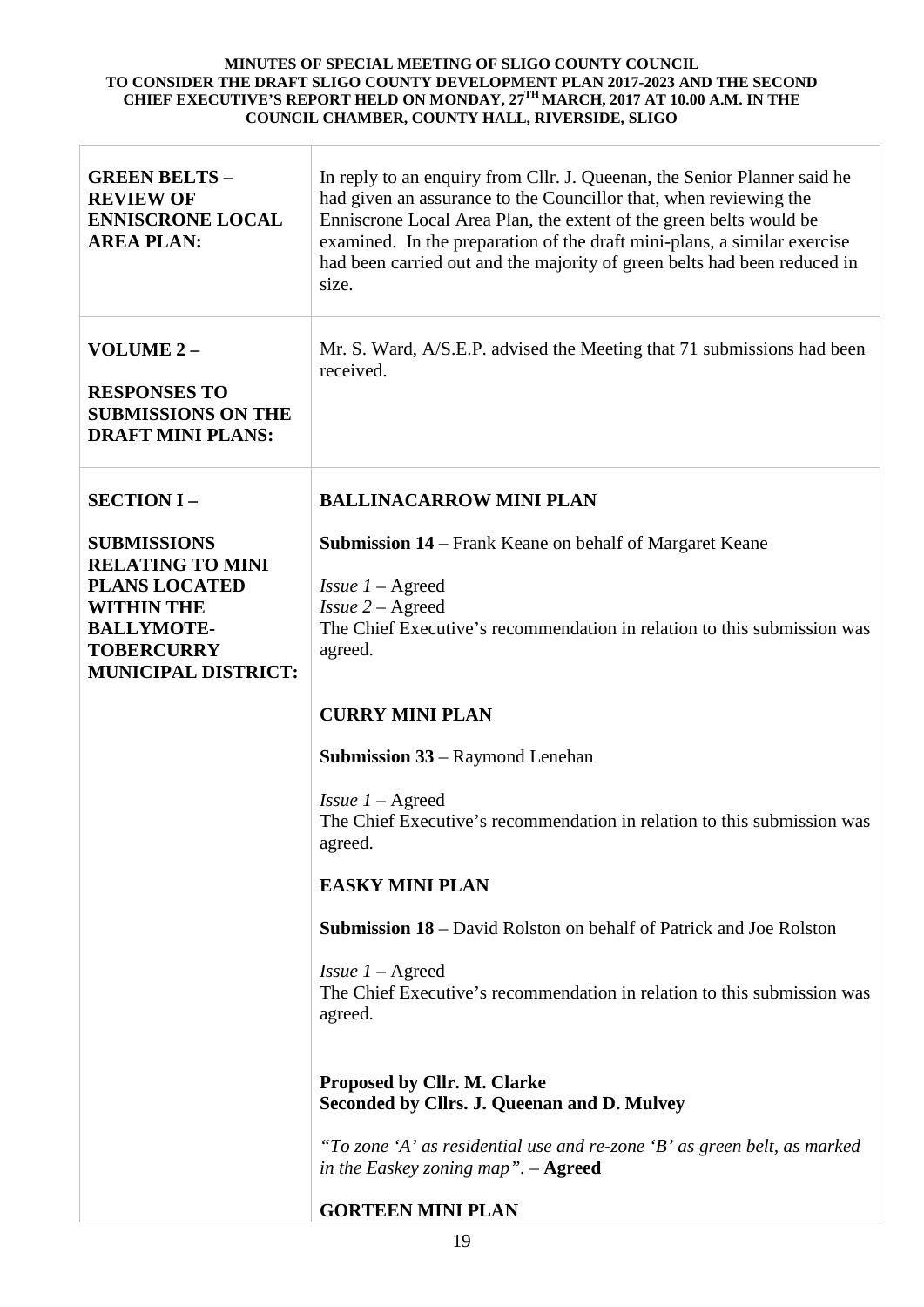| <b>SUBMISSIONS</b>                                                                                       | <b>Submission 70</b> – Tommy Conlon                                                                                       |
|----------------------------------------------------------------------------------------------------------|---------------------------------------------------------------------------------------------------------------------------|
| <b>RELATING TO MINI</b><br><b>PLANS LOCATED</b>                                                          | <i>Issue</i> $1 -$ Agreed                                                                                                 |
| <b>WITHIN THE</b><br><b>BALLYMOTE-</b>                                                                   | <b>Submission 87 – Madeline O'Dowd</b>                                                                                    |
| <b>TOBERCURRY</b><br><b>MUNICIPAL DISTRICT:</b>                                                          | <i>Issue 1</i> – Recommendation was for no change                                                                         |
|                                                                                                          | Proposed by Cllr. P. Taylor<br>Seconded by Cllrs. M. Gormley and K. Henry                                                 |
|                                                                                                          | <b>AND AGREED</b>                                                                                                         |
|                                                                                                          | "To zone the lands referred to in submission 87 to Community facilities"<br>in Gurteen Mini Plan".                        |
|                                                                                                          | <b>Submission 124 – Gerard Wilson</b>                                                                                     |
|                                                                                                          | <i>Issue 1</i> – No change                                                                                                |
|                                                                                                          | <b>RIVERSTOWN MINI PLAN</b>                                                                                               |
|                                                                                                          | <b>Submission 30</b> – Joe Carty (Vincent Hannon, Architects, on behalf of<br><b>Tony Gormley</b>                         |
|                                                                                                          | Issue $1 - no change$                                                                                                     |
| <b>SECTION II -</b>                                                                                      | <b>BALLINCAR MINI PLAN</b>                                                                                                |
| <b>SUBMISSIONS</b>                                                                                       | <b>Submission 25 – Adrian Tansey</b>                                                                                      |
| <b>RELATING TO MINI</b><br><b>PLANS LOCATED</b><br><b>WITHIN THE SLIGO</b><br><b>MUNICIPAL DISTRICT:</b> | Issue $1 -$ Agreed<br>The Chief Executive's recommendation in relation to this submission was<br>agreed.                  |
|                                                                                                          | <b>Submission 28</b> – George Draper                                                                                      |
|                                                                                                          | <i>Issue</i> $1$ – no change                                                                                              |
|                                                                                                          | Submissions 34, 47, 48, 55, 98 and $101$ – Residents of Ballincar                                                         |
|                                                                                                          | Issue $1 -$ <b>Agreed</b><br>The Chief Executive's recommendations A and B in relation to this<br>submission were agreed. |
|                                                                                                          | <b>Submission 37</b> – D. A. Harte and Associates on behalf of P. Rattigan, B.                                            |
|                                                                                                          | Mullen, T. Porter and M. Horan                                                                                            |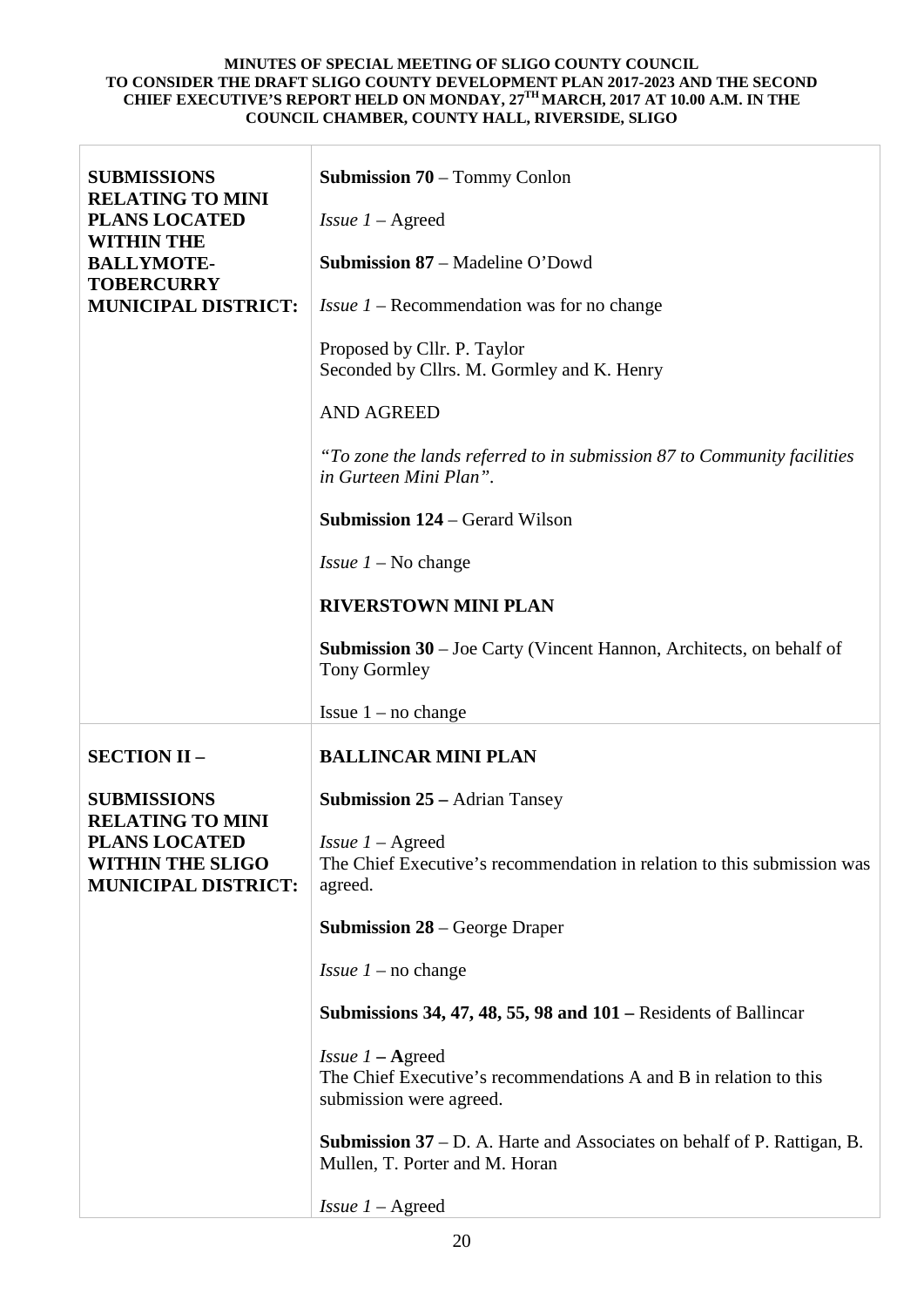| <b>SECTION II -</b>                                                                              | The Chief Executive's recommendation in relation to this submission was<br>agreed.                        |
|--------------------------------------------------------------------------------------------------|-----------------------------------------------------------------------------------------------------------|
| <b>SUBMISSIONS</b><br><b>RELATING TO MINI</b><br><b>PLANS LOCATED</b><br><b>WITHIN THE SLIGO</b> | <b>Submission 102 – Enda Duignan (Future Analytics Consulting Ltd.) on</b><br>behalf of Joan O'Beirne     |
| <b>MUNICIPAL DISTRICT</b><br>(CONTINUED):                                                        | <i>Issue 1</i> – no change recommended.                                                                   |
|                                                                                                  | Proposed by Cllr. S. Kilgannon<br>Seconded by Cllrs. R. O'Grady and T. MacSharry                          |
|                                                                                                  | "Submission no. 102 – That this site at Ballincar, Co. Sligo be included<br>within the Development Plan". |
|                                                                                                  | This motion was withdrawn and no change agreed.                                                           |
|                                                                                                  | <b>BALLINTOGHER MINI PLAN</b>                                                                             |
|                                                                                                  | <b>Submission 96 – Seamus McCormack on behalf of Ballintogher Tidy</b><br>Towns                           |
|                                                                                                  | <i>Issue</i> $1 -$ <i>Agreed</i><br>Issue $2 - no$ change<br>Issue $3 -$ Agreed                           |
|                                                                                                  | The Chief Executive's recommendations A, B and C in relation to this<br>submission were agreed.           |
|                                                                                                  | Submission 120 - Seamus McCormack on behalf of Ballintogher Tidy<br>Towns                                 |
|                                                                                                  | <i>Issue 1</i> – no change<br><i>Issue</i> $2$ – no change                                                |
|                                                                                                  | <b>BALLYGAWLEY MINI PLAN</b>                                                                              |
|                                                                                                  | <b>Submission 65</b> – Mary Callaghan                                                                     |
|                                                                                                  | <i>Issue 1</i> – no change                                                                                |
|                                                                                                  | <b>Submission 103 – Sean O'Brien</b>                                                                      |
|                                                                                                  | <i>Issue 1</i> - No change                                                                                |
|                                                                                                  | <b>Submission 120</b> – Kieran Carol on behalf of Ballygawley Tidy Towns                                  |
|                                                                                                  | Issue $1 - No$ change                                                                                     |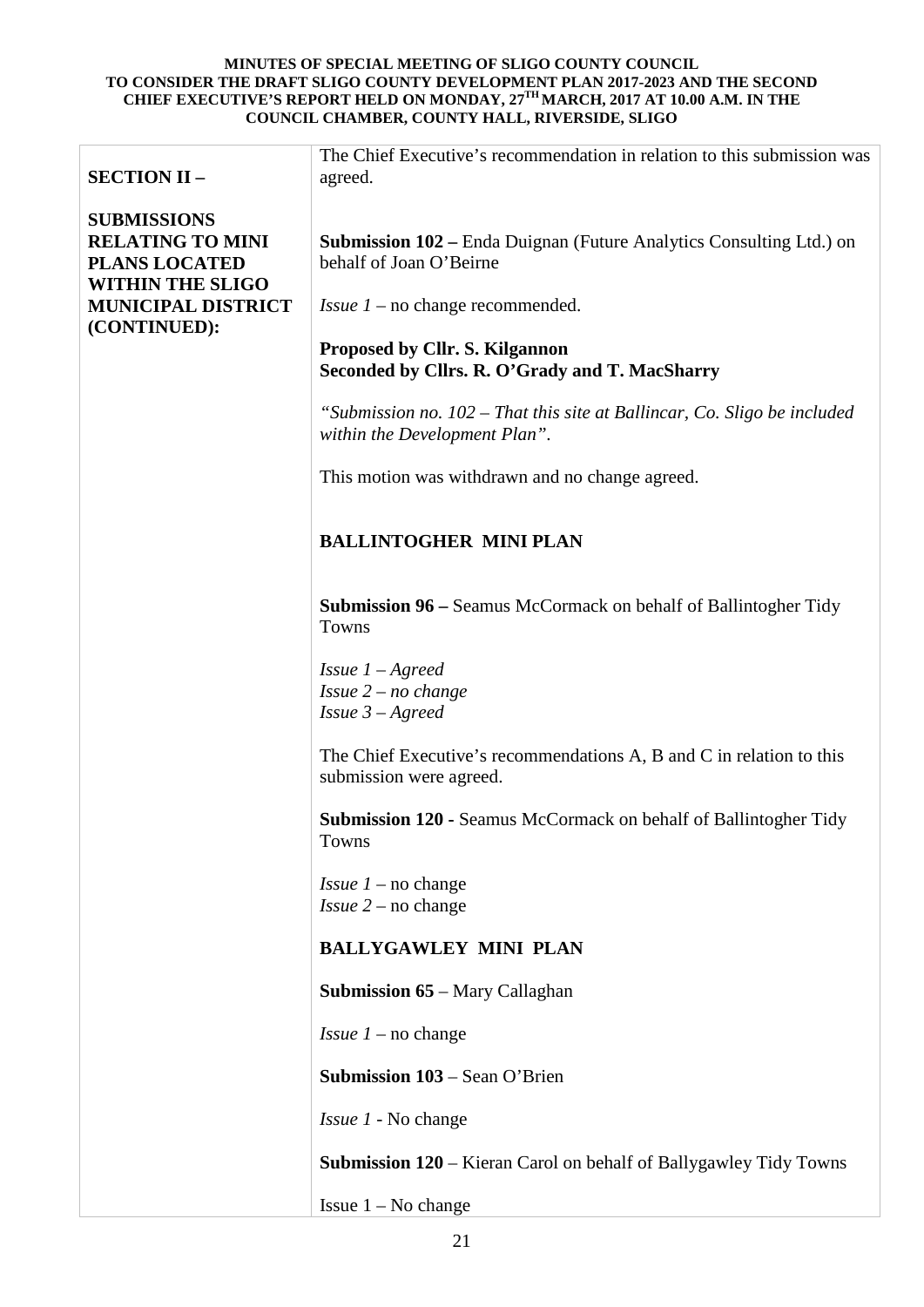|                                                                       | Issue $2 - No$ change                                                                                                 |
|-----------------------------------------------------------------------|-----------------------------------------------------------------------------------------------------------------------|
| <b>SECTION II -</b>                                                   | Issue $3 - No$ change                                                                                                 |
|                                                                       | Issue $4 - No$ change                                                                                                 |
| <b>SUBMISSIONS</b><br><b>RELATING TO MINI</b><br><b>PLANS LOCATED</b> | <b>BALLYSADARE MINI PLAN</b>                                                                                          |
| <b>WITHIN THE SLIGO</b><br><b>MUNICIPAL DISTRICT</b>                  | <b>Submission 5</b> – Anthony McGarry                                                                                 |
| (CONTINUED):                                                          | Issue $1 - No$ change                                                                                                 |
|                                                                       | <b>Submission 46</b> – Patrick Barrett (Duggan Barrett Consulting Engineers<br>Ltd.) on behalf of DMG Promotions Ltd. |
|                                                                       | <i>Issue <math>1 - No</math> change</i>                                                                               |
|                                                                       | <b>Submission 62 – Peter Bowen-Walsh</b>                                                                              |
|                                                                       | <i>Issue 1</i> – No change                                                                                            |
|                                                                       | <b>Submission 64 - Patrick Barrett (Duggan Barrett Consulting Engineers</b><br>Ltd.) on behalf of Eillis Barrett      |
|                                                                       | <i>Issue 1</i> – No change                                                                                            |
|                                                                       | <b>Submission 82</b> – Sinead Gallagher on behalf of Ballysadare Tidy Towns                                           |
|                                                                       | <i>Issue 1</i> - No change                                                                                            |
|                                                                       | <i>Issue</i> $2 - No change$                                                                                          |
|                                                                       | <i>Issue</i> $3 - No change$                                                                                          |
|                                                                       | <i>Issue</i> $4$ – No change                                                                                          |
|                                                                       | $Issue 5 - \text{Agreed}$                                                                                             |
|                                                                       | The Chief Executive's recommendation in relation to this submission was<br>agreed.                                    |
|                                                                       | <b>Submission 97</b> – Joe Carty (Vincent Hannon Architects) on behalf of<br><b>Hugh McGarry</b>                      |
|                                                                       | <i>Issue <math>1 - No</math> change</i>                                                                               |
|                                                                       | <b>Submission 104 - Joe Carty (Vincent Hannon Architects) on behalf of</b><br>Cathal O'Connor                         |
|                                                                       | Issue $1 - No$ change recommended - see resolution agreed hereunder<br>Issue $2 - No$ change                          |
|                                                                       | <b>Submission 105</b> – Declan O'Connor                                                                               |
|                                                                       | <i>Issue <math>1 - No</math> change</i>                                                                               |
|                                                                       | Issue $2 - No$ change recommended - see resolution agreed hereunder                                                   |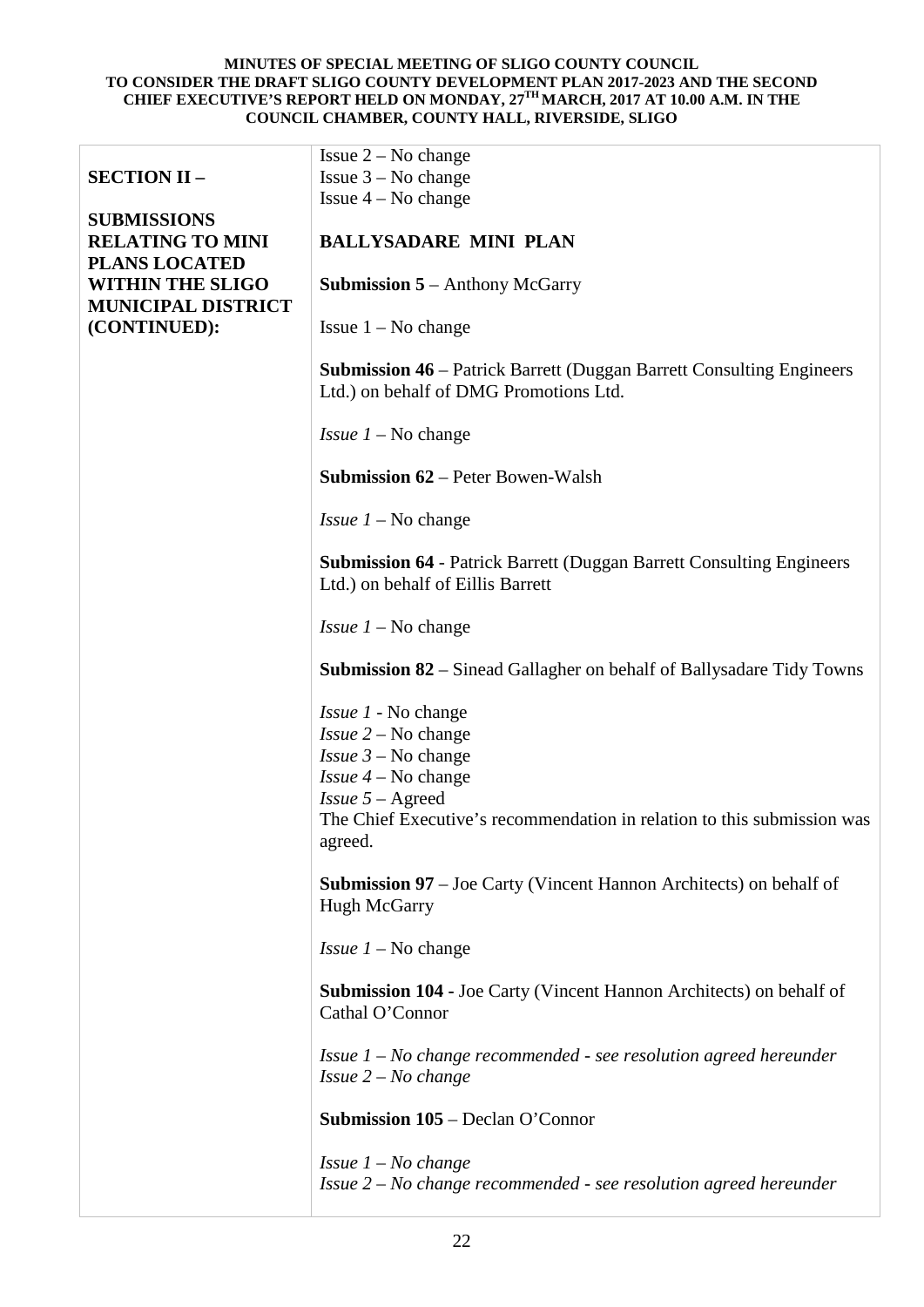| <b>SECTION II -</b>                                                                                                                           | Proposed by Cllr. M. Clarke<br><b>Seconded by Cllr. S. Maguire</b>                                                                                                               |
|-----------------------------------------------------------------------------------------------------------------------------------------------|----------------------------------------------------------------------------------------------------------------------------------------------------------------------------------|
| <b>SUBMISSIONS</b><br><b>RELATING TO MINI</b><br><b>PLANS LOCATED</b><br><b>WITHIN THE SLIGO</b><br><b>MUNICIPAL DISTRICT</b><br>(CONTINUED): | "I propose to zone 104 and 105 as purposes of mixed use".                                                                                                                        |
|                                                                                                                                               | Vote on submissions 104 and 105 resulted as follows:                                                                                                                             |
|                                                                                                                                               | FOR: Cllrs. Baker, Casserly, Clarke, Gormley, Henry, Kilgannon,<br>Maguire, MacSharry, Mulvey, Queenan and Taylor (11)                                                           |
|                                                                                                                                               | <i>AGAINST:</i> Cllrs. Bree, Healy, Keaney, MacManus and O'Boyle (5)                                                                                                             |
|                                                                                                                                               | ABSTAINED: Cllr. O'Grady (1)                                                                                                                                                     |
|                                                                                                                                               | The resolution was deemed to have been carried.                                                                                                                                  |
|                                                                                                                                               | <b>Submission 106 – Declan O'Connor</b>                                                                                                                                          |
|                                                                                                                                               | <i>Issue <math>1</math> – no change recommended.</i>                                                                                                                             |
|                                                                                                                                               | Proposed by Cllr. M. Clarke<br><b>Seconded by Cllr. D. Mulvey</b>                                                                                                                |
|                                                                                                                                               | <b>AND AGREED</b>                                                                                                                                                                |
|                                                                                                                                               | "Submission 106 – Declan O'Connor<br>Regarding the Ballisodare Mini Plan, we propose to zone map marked<br>'A' as residential use and to re-zone map marked 'B' as open spaces". |
|                                                                                                                                               | <b>Submission 116 – Peter Kinghan (SLR Consulting Ireland) on behalf of</b><br><b>Harrington Concrete</b>                                                                        |
|                                                                                                                                               | <i>Issue</i> $1 -$ <i>Agreed</i><br>The Chief Executive's recommendations A and B in relation to this<br>submission were agreed.                                                 |
|                                                                                                                                               | <b>Submission 120</b> – Sinead Gallagher (on behalf of Ballysadare Tidy<br>Towns)                                                                                                |
|                                                                                                                                               | Issue 1 - Agreed                                                                                                                                                                 |
|                                                                                                                                               | <b>CARNEY MINI PLAN</b>                                                                                                                                                          |
|                                                                                                                                               | <b>Submission 94</b> – Haran Associates on behalf of Jim Kerrigan                                                                                                                |
|                                                                                                                                               | <i>Issue</i> $1 -$ <i>Agreed</i><br>The Chief Executive's recommendation in relation to this submission was<br>agreed.                                                           |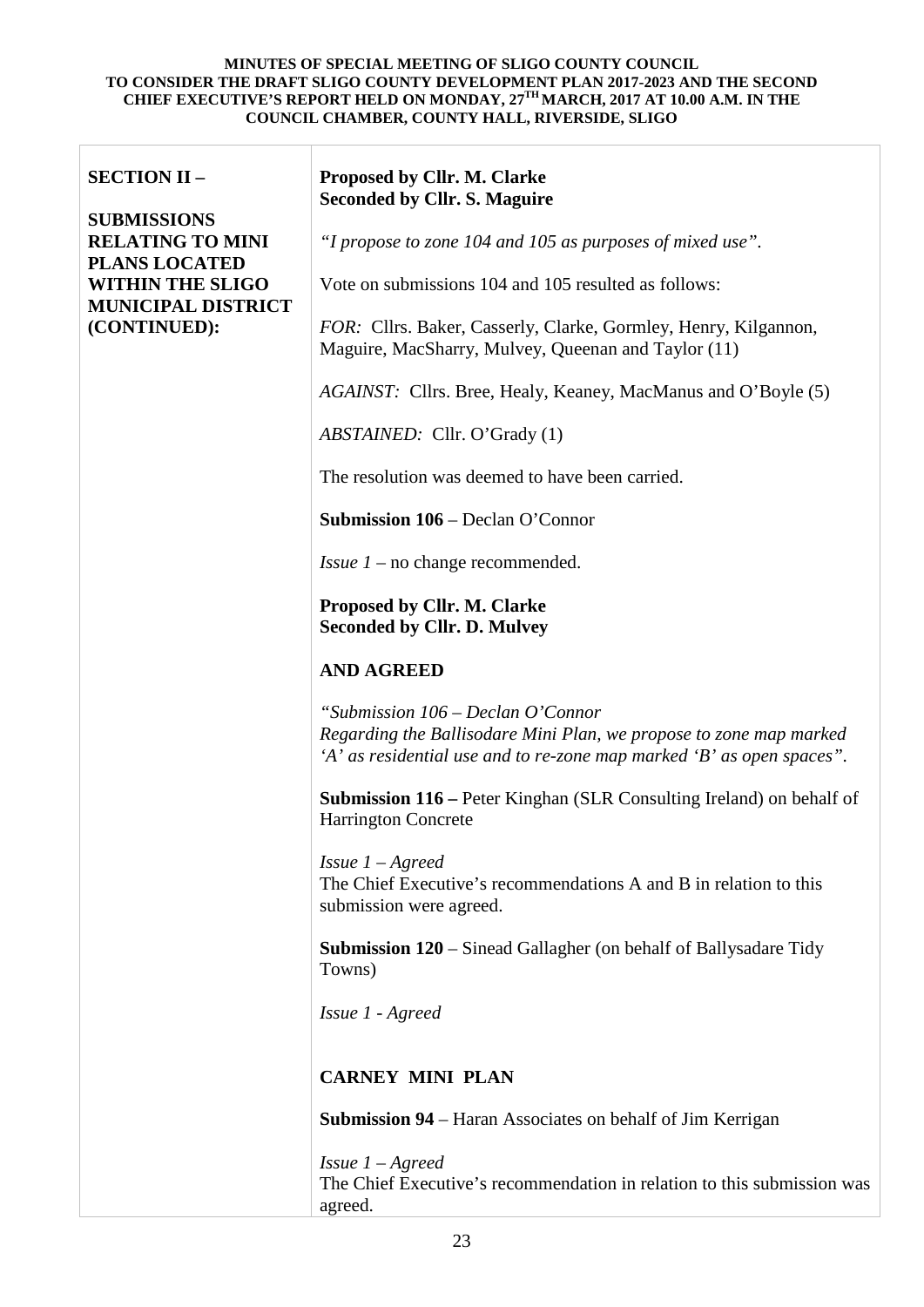| <b>SECTION II -</b>                                                                                     | <b>CLIFFONY MINI PLAN</b>                                                                                                                                                                                                                                                                                                                                                       |
|---------------------------------------------------------------------------------------------------------|---------------------------------------------------------------------------------------------------------------------------------------------------------------------------------------------------------------------------------------------------------------------------------------------------------------------------------------------------------------------------------|
| <b>SUBMISSIONS</b>                                                                                      | <b>Submission 20</b> – Liam McHugh                                                                                                                                                                                                                                                                                                                                              |
| <b>RELATING TO MINI</b><br><b>PLANS LOCATED</b><br><b>WITHIN THE SLIGO</b><br><b>MUNICIPAL DISTRICT</b> | Issue 1 - Agreed<br>The Chief Executive's recommendation in relation to this submission was<br>agreed.                                                                                                                                                                                                                                                                          |
| (CONTINUED):                                                                                            | <b>Submission 40</b> – Martin and Mary Timoney                                                                                                                                                                                                                                                                                                                                  |
|                                                                                                         | Issue 1 - Agreed                                                                                                                                                                                                                                                                                                                                                                |
|                                                                                                         | <b>Submission 107</b> – Haran and Associates on behalf of Mary O'Donnell<br>Gambrell                                                                                                                                                                                                                                                                                            |
|                                                                                                         | <i>Issue</i> $1 - A$ <i>greed</i>                                                                                                                                                                                                                                                                                                                                               |
|                                                                                                         | <b>Submission 109</b> – Haran and Associates on behalf of Martin Oates                                                                                                                                                                                                                                                                                                          |
|                                                                                                         | Issue 1 - Agreed                                                                                                                                                                                                                                                                                                                                                                |
|                                                                                                         |                                                                                                                                                                                                                                                                                                                                                                                 |
|                                                                                                         | <b>COLLOONEY MINI PLAN</b>                                                                                                                                                                                                                                                                                                                                                      |
|                                                                                                         | <b>Submission 45 – Eamon Barrett</b>                                                                                                                                                                                                                                                                                                                                            |
|                                                                                                         | <i>Issue</i> $1 -$ <i>Agreed</i>                                                                                                                                                                                                                                                                                                                                                |
|                                                                                                         | Issue 2 - Agreed<br>The Chief Executive's recommendations A and B in relation to this<br>submission were agreed.                                                                                                                                                                                                                                                                |
|                                                                                                         | <b>Submission 69</b> – Kathy Clark on behalf of Collooney Village<br>Redevelopment Ltd.                                                                                                                                                                                                                                                                                         |
|                                                                                                         | Issue $1$ $-A$ greed<br><i>Issue</i> $2 - No$ <i>change</i><br><i>Issue</i> $3 - No$ <i>change</i><br><i>Issue</i> $4 - No$ <i>change</i><br><i>Issue</i> $5 - No$ <i>change</i><br>Issue $6 -$ Agreed<br><i>Issue</i> $7 - No$ <i>change</i><br><i>Issue</i> $8 - No$ <i>change</i><br>Issue $9 - No$ change<br>A discussion between S. Ward and Cllr. T. Healy in relation to |
|                                                                                                         | carparking. No specific Issue number noted but "Agreed" at end of<br>discussion.                                                                                                                                                                                                                                                                                                |
|                                                                                                         | The Chief Executive's recommendations A and B in relation to this                                                                                                                                                                                                                                                                                                               |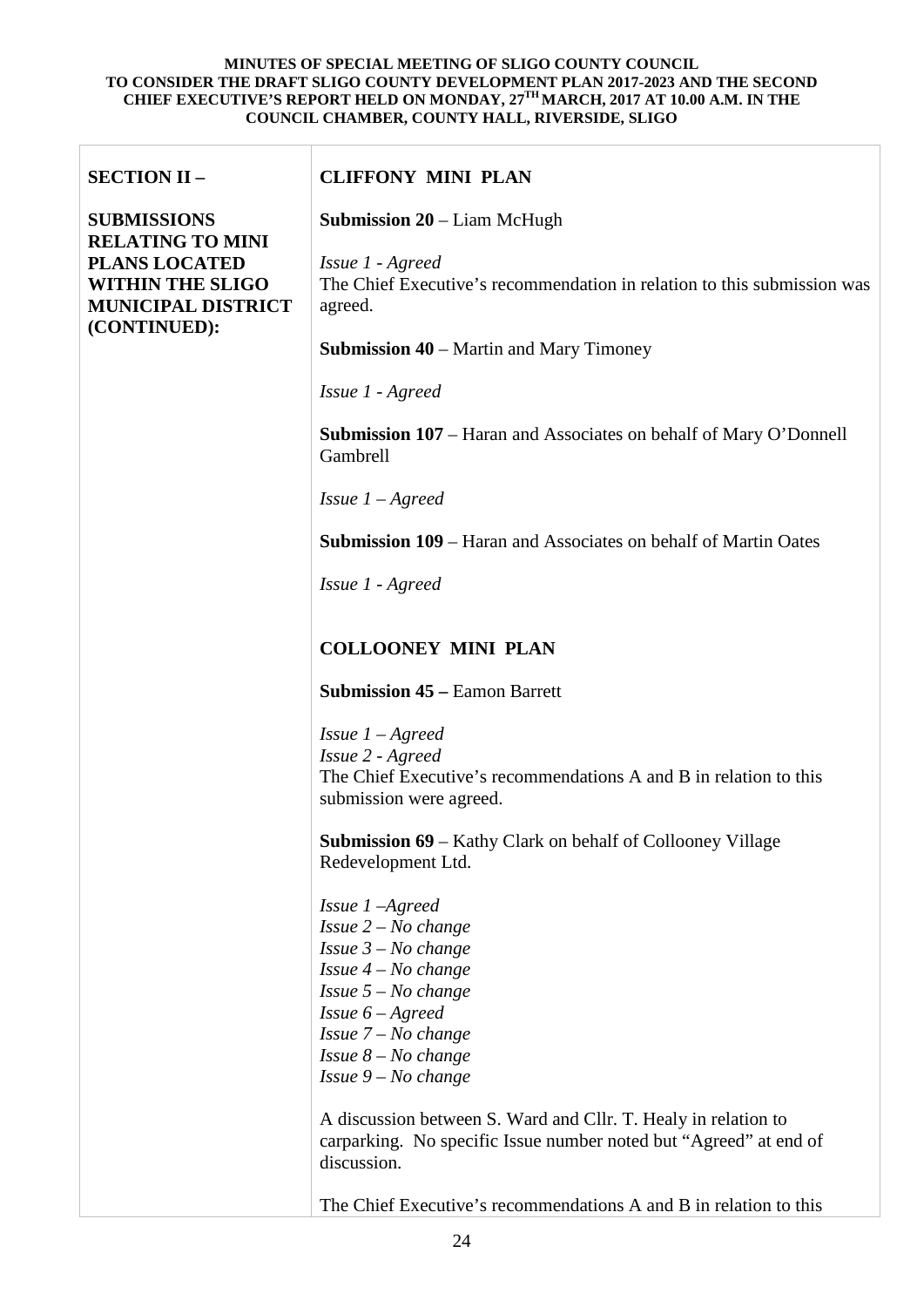| <b>SECTION II -</b>                                                                                     | submission were agreed.                                                                                         |
|---------------------------------------------------------------------------------------------------------|-----------------------------------------------------------------------------------------------------------------|
| <b>SUBMISSIONS</b>                                                                                      | <b>Submission 120</b> – Daniel Gallagher on behalf of Collooney Tidy Towns                                      |
| <b>RELATING TO MINI</b><br><b>PLANS LOCATED</b><br><b>WITHIN THE SLIGO</b><br><b>MUNICIPAL DISTRICT</b> | <i>Issue <math>1 - No</math> change</i><br>Issue 2 - No change                                                  |
| (CONTINUED):                                                                                            | <b>DRUMCLIFF MINI PLAN</b>                                                                                      |
|                                                                                                         | <b>Submission 44 – Jill Barber</b>                                                                              |
|                                                                                                         | <i>Issue <math>1 - No</math> change</i>                                                                         |
|                                                                                                         | <b>Submission 50</b> – Jarlath Gantly on behalf of Drumcliff Development<br>Association                         |
|                                                                                                         | <i>Issue</i> $1 -$ Agreed<br>The Chief Executive's recommendation in relation to this submission was<br>agreed. |
|                                                                                                         | <b>Submission 83 - Jarlath Gantly on behalf of Drumcliff Development</b><br>Association                         |
|                                                                                                         | <i>Issue</i> $1 -$ Agreed<br>The Chief Executive's recommendation in relation to this submission was<br>agreed. |
|                                                                                                         | <b>Submission 114</b> – Joan Swift on behalf of Sligo Cycling Campaign                                          |
|                                                                                                         | <i>Issue 1</i> – Dealt with previously under Submission no. 50.                                                 |
|                                                                                                         |                                                                                                                 |
|                                                                                                         | <b>GRANGE MINI PLAN</b>                                                                                         |
|                                                                                                         | <b>Submission 22 – Patrick Gilmartin</b>                                                                        |
|                                                                                                         | <i>Issue <math>1 - No</math> change</i>                                                                         |
|                                                                                                         | <b>Submission 53 – Martin Gilroy</b>                                                                            |
|                                                                                                         | <i>Issue 1</i> – No change recommended – see resolution agreed hereunder.                                       |
|                                                                                                         | <b>Submission 54</b> – Ronan Gilroy                                                                             |
|                                                                                                         | <i>Issue <math>1 - No</math> change</i>                                                                         |
|                                                                                                         | <b>Submission 71</b> – Michael Connolly                                                                         |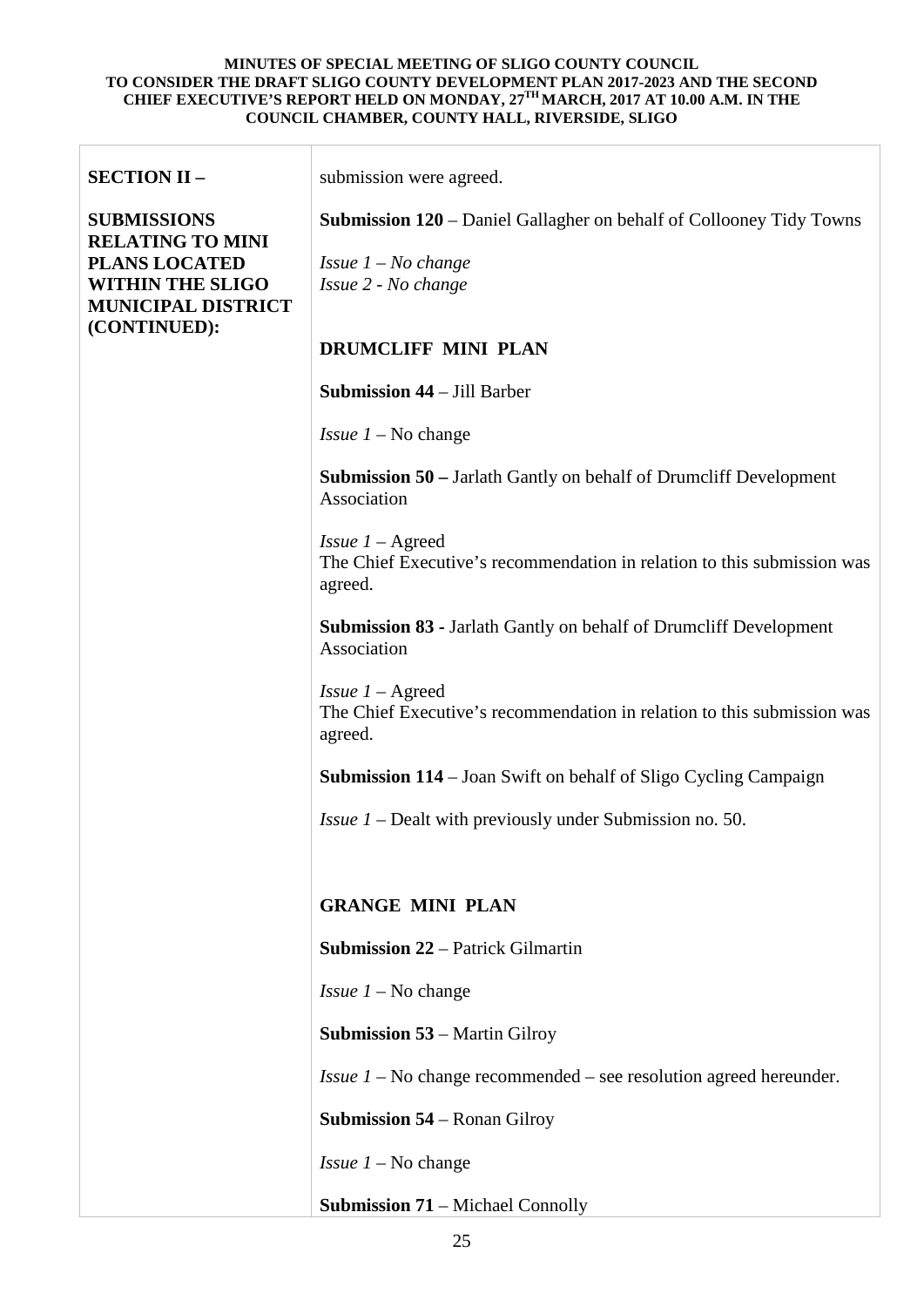| <b>SECTION II -</b><br><b>SUBMISSIONS</b><br><b>RELATING TO MINI</b><br><b>PLANS LOCATED</b><br><b>WITHIN THE SLIGO</b><br><b>MUNICIPAL DISTRICT</b><br>(CONTINUED): | <i>Issue 1</i> – No change recommended – see resolution agreed hereunder.<br>Submissions 53 and 71 -<br>Proposed by Cllr. S. Kilgannon<br>Seconded by Cllrs. R. O'Grady, M. Casserly and H. Keaney<br><b>AND AGREED</b><br>"Submission 71 and 53 – that the land at these areas be zone for Tourism<br>related uses". |
|----------------------------------------------------------------------------------------------------------------------------------------------------------------------|-----------------------------------------------------------------------------------------------------------------------------------------------------------------------------------------------------------------------------------------------------------------------------------------------------------------------|
|                                                                                                                                                                      | <b>Submission 76</b> – Haran and Associates on behalf of John Joe Donlon                                                                                                                                                                                                                                              |
|                                                                                                                                                                      | Issue 1 - Agreed                                                                                                                                                                                                                                                                                                      |
|                                                                                                                                                                      | <b>MULLAGHMORE MINI PLAN</b>                                                                                                                                                                                                                                                                                          |
|                                                                                                                                                                      | <b>Submission 21 – Liam McHugh</b>                                                                                                                                                                                                                                                                                    |
|                                                                                                                                                                      | <i>Issue 1</i> - No change                                                                                                                                                                                                                                                                                            |
|                                                                                                                                                                      | <b>Submission 23</b> – Ross Gallagher and Niamh McHugh                                                                                                                                                                                                                                                                |
|                                                                                                                                                                      | <i>Issue <math>1 - No</math> change</i>                                                                                                                                                                                                                                                                               |
|                                                                                                                                                                      | <b>Submission 39 – Martin Timoney</b>                                                                                                                                                                                                                                                                                 |
|                                                                                                                                                                      | <i>Issue</i> $1 -$ Agreed                                                                                                                                                                                                                                                                                             |
|                                                                                                                                                                      | RATHCORMAC MINI PLAN                                                                                                                                                                                                                                                                                                  |
|                                                                                                                                                                      | <b>Submission 100</b> – Jimmy Collins and Jimmy Mulvey on behalf of<br>Rathcormac Sewerage Scheme Committee                                                                                                                                                                                                           |
|                                                                                                                                                                      | <i>Issue</i> $1 -$ <i>Agreed</i><br>The Chief Executive's recommendation in relation to this submission was<br>agreed.                                                                                                                                                                                                |
|                                                                                                                                                                      | <b>ROSSES POINT MINI PLAN</b>                                                                                                                                                                                                                                                                                         |
|                                                                                                                                                                      | <b>Submission 12 – John Robinson</b>                                                                                                                                                                                                                                                                                  |
|                                                                                                                                                                      | <i>Issue 1 - Agreed</i><br>The Chief Executive's recommendation in relation to this submission was<br>agreed.                                                                                                                                                                                                         |
|                                                                                                                                                                      | <b>Submission 58</b> – Colm McLoughlin, McCutcheon Halley Planning                                                                                                                                                                                                                                                    |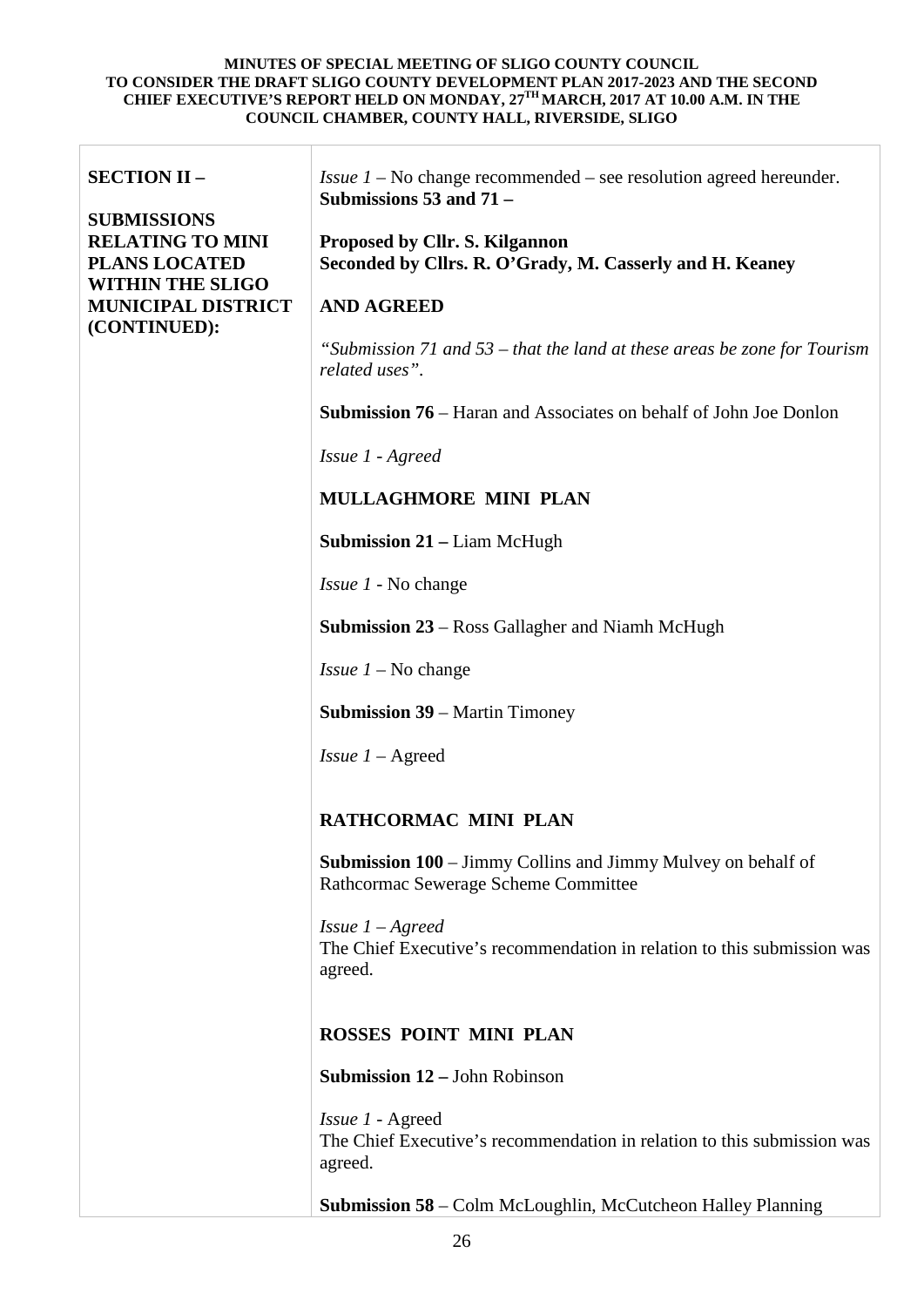|                           | Consultants on behalf of Eileen Carty                                   |
|---------------------------|-------------------------------------------------------------------------|
| <b>SECTION II -</b>       |                                                                         |
|                           | <i>Issue</i> $1 -$ Agreed                                               |
| <b>SUBMISSIONS</b>        | The Chief Executive's recommendation in relation to this submission was |
| <b>RELATING TO MINI</b>   | agreed.                                                                 |
| <b>PLANS LOCATED</b>      |                                                                         |
| <b>WITHIN THE SLIGO</b>   | <b>Submission 111</b> – John Monahan on behalf of Rosses Point          |
| <b>MUNICIPAL DISTRICT</b> | <b>Development Association</b>                                          |
| (CONTINUED):              |                                                                         |
|                           | <i>Issue</i> $1 -$ Agreed                                               |
|                           | Issue 2 - Agreed                                                        |
|                           | Issue 3 - Agreed                                                        |
|                           | Issue $4 -$ Agreed                                                      |
|                           | <i>Issue</i> $5 -$ Agreed                                               |
|                           | <i>Issue</i> $6 -$ Agreed                                               |
|                           | Issue 7 - Agreed                                                        |
|                           | Issue 8 - Agreed                                                        |
|                           | <i>Issue</i> $9 -$ Agreed                                               |
|                           | Issue $10 -$ Agreed                                                     |
|                           | <i>Issue</i> $11 -$ Agreed                                              |
|                           | <i>Issue</i> $12 -$ Agreed                                              |
|                           | The Chief Executive's recommendations A and B in relation to this       |
|                           | submission were agreed.                                                 |
|                           |                                                                         |
|                           |                                                                         |
|                           | <b>STRANDHILL MINI PLAN</b>                                             |
|                           | Prior to considering individual submissions, there was a lengthy        |
|                           | discussion on the contents of the Strandhill mini-plan focusing on the  |
|                           | extent of land zoned for residential development. Stephen Ward          |

extent of land zoned for residential development. Stephen Ward indicated that the population in Sligo has remained stagnant while Strandhill has grown significantly. There is a danger that there will be no growth in Sligo for the next 10 to 15 years, whereas growth will continue to occur in villages like Strandhill, Grange and Collooney. If the Council allow this to occur, it would conflict with contents of our National Planning Framework submission. The Chief Executive said that we can't be seen to change the Development plan to dilute the primary message of our NPF submission that Sligo should be the growth centre for the northwest region.

Cllr. R. O'Grady suggested that there were people sitting on land banks in Strandhill. A site on the top road had over 80 families turned away. In Rosses Point numbers have gone down at the National School. We can't go down the same road as Rosses Point. People want to live in Strandhill and this should be encouraged. Councillors have a duty of care to the people they represent.

Cllr. T. MacSharry indicated that all the Councillors had been approached about land in Strandhill. People want to come to live there and the price goes up.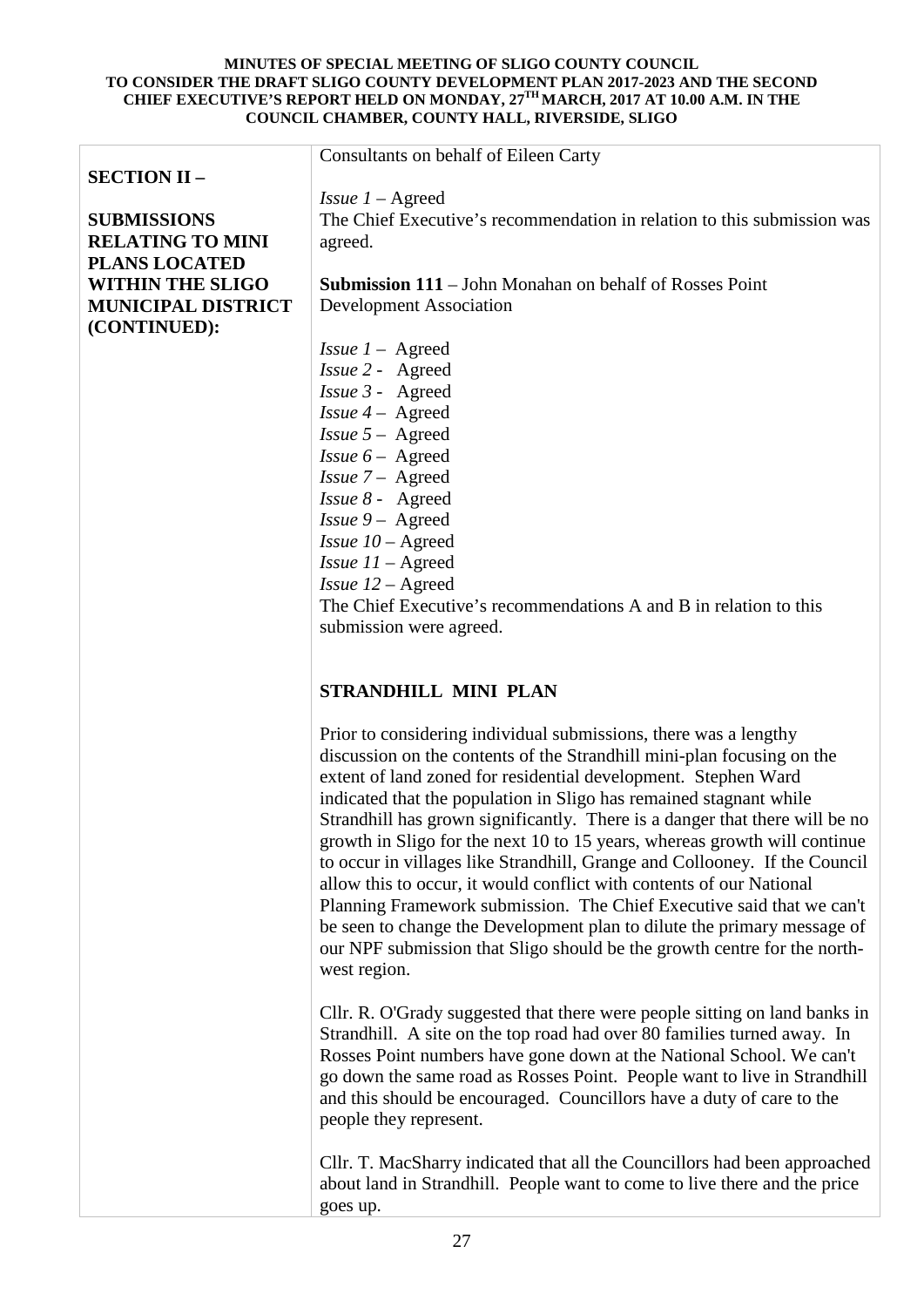| <b>SECTION II -</b><br><b>SUBMISSIONS</b><br><b>RELATING TO MINI</b><br><b>PLANS LOCATED</b><br><b>WITHIN THE SLIGO</b><br><b>MUNICIPAL DISTRICT</b><br>(CONTINUED): | Stephen Ward replied there is planning permission for 120 houses at the<br>moment. That is sufficient land to accommodate development in<br>Strandhill over the duration of the plan. The growth rate in recent times<br>is not sustainable. There is an onus on the Council to respect the views of<br>people living there already who have expressed concerns about the<br>overdevelopment of the village.<br>Cllr. S. Maguire agreed that the concerns of the existing residents of the |
|----------------------------------------------------------------------------------------------------------------------------------------------------------------------|--------------------------------------------------------------------------------------------------------------------------------------------------------------------------------------------------------------------------------------------------------------------------------------------------------------------------------------------------------------------------------------------------------------------------------------------------------------------------------------------|
|                                                                                                                                                                      | village should be respected. She referred to the existing infrastructural<br>deficiencies including the long awaited upgrade to the wastewater plant.                                                                                                                                                                                                                                                                                                                                      |
|                                                                                                                                                                      | The CE stated that if we want to be taken seriously at National level we<br>can't dilute the message outlined in the National Planning Framework<br>submission.                                                                                                                                                                                                                                                                                                                            |
|                                                                                                                                                                      | <b>Submission 2 – Patrick Scanlon</b>                                                                                                                                                                                                                                                                                                                                                                                                                                                      |
|                                                                                                                                                                      | <i>Issue <math>1 -</math></i> Agreed<br>Issue 2 - Agreed<br>Issue 3 - Agreed                                                                                                                                                                                                                                                                                                                                                                                                               |
|                                                                                                                                                                      | <b>Submission 15</b> – Virginia and Pat Curran                                                                                                                                                                                                                                                                                                                                                                                                                                             |
|                                                                                                                                                                      | <i>Issue <math>1 - No</math> change Agreed</i>                                                                                                                                                                                                                                                                                                                                                                                                                                             |
|                                                                                                                                                                      | <b>Submission 17</b> – Michael and Mary McGoldrick on behalf of James<br>McGoldrick                                                                                                                                                                                                                                                                                                                                                                                                        |
|                                                                                                                                                                      | <i>Issue <math>1 - No</math></i> change Agreed                                                                                                                                                                                                                                                                                                                                                                                                                                             |
|                                                                                                                                                                      | <b>Submission 19</b> – Anne Ruane (Principal) on behalf of Board of<br>Management of Scoil Asicus Naofa                                                                                                                                                                                                                                                                                                                                                                                    |
|                                                                                                                                                                      | <i>Issue <math>1 - No</math></i> change Agreed                                                                                                                                                                                                                                                                                                                                                                                                                                             |
|                                                                                                                                                                      | Submission 31 - Sean McCarthy (McCarthy Keville O'Sullivan) behalf<br>of Brendan Gerard Henry                                                                                                                                                                                                                                                                                                                                                                                              |
|                                                                                                                                                                      | <i>Issue <math>1 - No</math></i> change Agreed                                                                                                                                                                                                                                                                                                                                                                                                                                             |
|                                                                                                                                                                      | <b>Submission 32 - Sean McCarthy (McCarthy Keville O'Sullivan) behalf</b><br>of Kilcawley Construction Ltd.                                                                                                                                                                                                                                                                                                                                                                                |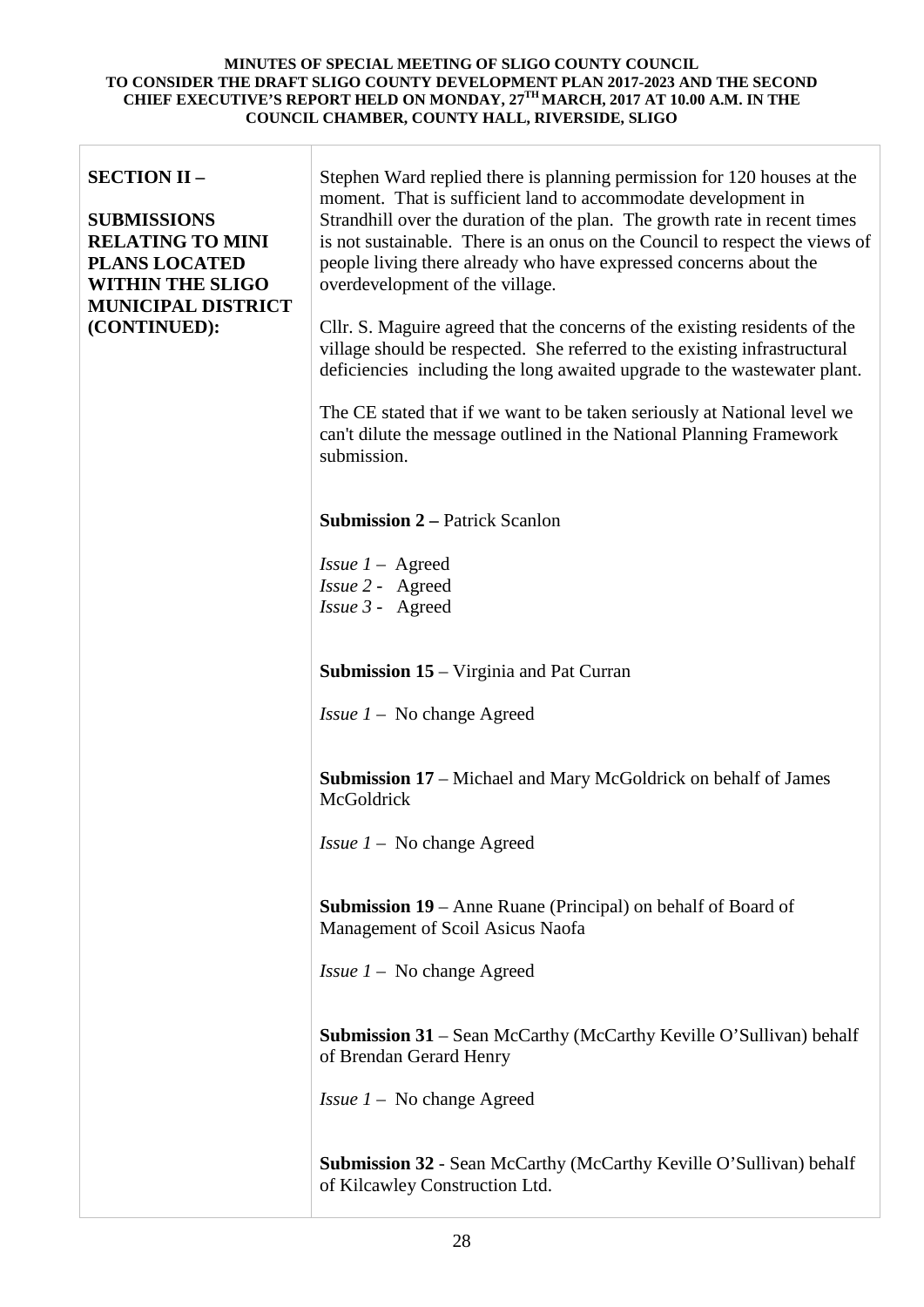| <b>SECTION II -</b>                                                                          | <i>Issue <math>1 - No</math></i> change to recommendation Agreed                                                                                                                                                                                                                                                                                                                                                                                                                                                                                                                                                                                                                                                                                                                                                                                                                                                                                                                                                                                                                                                                                           |
|----------------------------------------------------------------------------------------------|------------------------------------------------------------------------------------------------------------------------------------------------------------------------------------------------------------------------------------------------------------------------------------------------------------------------------------------------------------------------------------------------------------------------------------------------------------------------------------------------------------------------------------------------------------------------------------------------------------------------------------------------------------------------------------------------------------------------------------------------------------------------------------------------------------------------------------------------------------------------------------------------------------------------------------------------------------------------------------------------------------------------------------------------------------------------------------------------------------------------------------------------------------|
| <b>SUBMISSIONS</b><br><b>RELATING TO MINI</b>                                                | <b>Submission 38</b> – Colm McLoughlin (McCuthcheon Halley) on behalf of<br>RPS Construction Builders Ltd.                                                                                                                                                                                                                                                                                                                                                                                                                                                                                                                                                                                                                                                                                                                                                                                                                                                                                                                                                                                                                                                 |
| <b>PLANS LOCATED</b><br><b>WITHIN THE SLIGO</b><br><b>MUNICIPAL DISTRICT</b><br>(CONTINUED): | F. Moylan stated that there is sufficient land zoned in Strandhill to<br>accommodate the planned growth rate set out the Core Stategy. He<br>strongly recommended that large tracts of land as proposed to be rezoned<br>in this submission should remain in strategic reserve. There is a need for<br>the Council to show that they are being consistent in their decision-<br>making particularly with regard to the recently agreed submission to the<br>National Planning Framework. He also indicated that to zone this extent<br>of land would not be consistent with previous decisions on other<br>submissions. S. Ward said that it is a 5 hectare site that has the potential<br>to yield in excess of 100 houses. The school is already at capacity, there<br>would be additional cars around an already congested area, and it would<br>add to urban sprawl. There would be concern for over development of<br>area. Cllr S. Maguire said that it would completely detract from quality<br>of living there. F. Moylan said that the addition of that extent of<br>development would completely undermine the National Framework<br>submission. |
|                                                                                              | The meeting stopped at 8.40pm to reconvene in 10 minutes to further<br>consider issues relating to Strandhill.                                                                                                                                                                                                                                                                                                                                                                                                                                                                                                                                                                                                                                                                                                                                                                                                                                                                                                                                                                                                                                             |
|                                                                                              | The meeting re-convened at 8.55pm                                                                                                                                                                                                                                                                                                                                                                                                                                                                                                                                                                                                                                                                                                                                                                                                                                                                                                                                                                                                                                                                                                                          |
|                                                                                              | The members agreed with the Chief Executive's recommendations in<br>relation to this submission. After assurances that this issue will be looked<br>at again in two years during the statutory review on the progress achieved<br>in securing the objectives of the County Plan. F. Moylan, Senior Planner<br>said that if there is evidence to show that landowners are sitting on<br>residentially zoned land in 2 years we will consider releasing other lands<br>from the strategic reserve to replace those lands that are not being<br>developed. The Chief Executive said if it is still the case that zoned lands<br>are not been used in 2 years we will bring it back to this chamber.                                                                                                                                                                                                                                                                                                                                                                                                                                                           |
|                                                                                              | <i>Issue <math>1 - No change</math></i><br><i>Issue 2</i> - No change                                                                                                                                                                                                                                                                                                                                                                                                                                                                                                                                                                                                                                                                                                                                                                                                                                                                                                                                                                                                                                                                                      |
|                                                                                              | <b>Submission 56</b> – Tony McCaul                                                                                                                                                                                                                                                                                                                                                                                                                                                                                                                                                                                                                                                                                                                                                                                                                                                                                                                                                                                                                                                                                                                         |
|                                                                                              | <i>Issue</i> $1 -$ <i>Agreed</i>                                                                                                                                                                                                                                                                                                                                                                                                                                                                                                                                                                                                                                                                                                                                                                                                                                                                                                                                                                                                                                                                                                                           |
|                                                                                              | <b>Submission 57 – James McGoldrick</b><br><i>Issue</i> $1 -$ Agreed                                                                                                                                                                                                                                                                                                                                                                                                                                                                                                                                                                                                                                                                                                                                                                                                                                                                                                                                                                                                                                                                                       |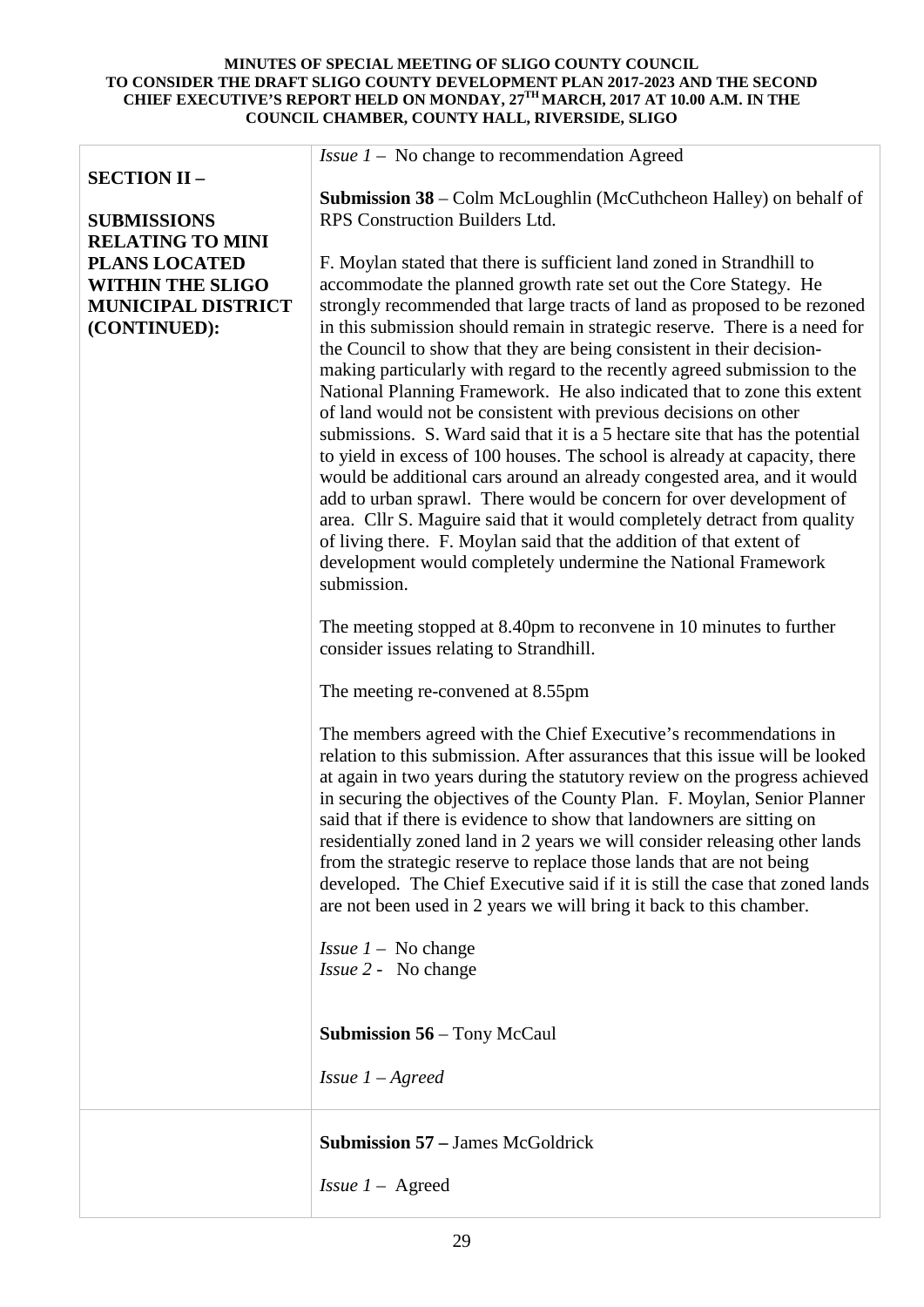| <b>SECTION II -</b>                                                                              | <b>Submission 66 – Robin Hurley</b>                                                                                                                                                                                |
|--------------------------------------------------------------------------------------------------|--------------------------------------------------------------------------------------------------------------------------------------------------------------------------------------------------------------------|
| <b>SUBMISSIONS</b><br><b>RELATING TO MINI</b><br><b>PLANS LOCATED</b><br><b>WITHIN THE SLIGO</b> | Issue $1$ – no change to recommendation Agreed                                                                                                                                                                     |
|                                                                                                  | <b>Submission 67</b> – Jim Sheridan Architectural Services on behalf of Ciaran<br>Carty                                                                                                                            |
| <b>MUNICIPAL DISTRICT</b><br>(CONTINUED):                                                        | <i>Issue</i> $1 -$ Agreed<br>The Chief Executive's recommendations A and B in relation to this<br>submission were agreed.                                                                                          |
|                                                                                                  | <b>Submission 72 – DAT Property Development Ltd</b>                                                                                                                                                                |
|                                                                                                  | <i>Issue</i> $1 -$ Agreed                                                                                                                                                                                          |
| <b>SUBMISSION NO. 77:</b>                                                                        | <b>Submission 77</b> – Peigin Doyle and others                                                                                                                                                                     |
|                                                                                                  | <i>Issue <math>1 -</math></i> Agreed<br>Issue 2 - Agreed<br>Issue 3 - Agreed<br><i>Issue 4</i> – Agreed<br><i>Issue</i> $5 -$ Agreed<br><i>Issue</i> $6 -$ Agreed<br><i>Issue</i> $7 -$ Agreed<br>Issue 8 - Agreed |
|                                                                                                  | The members agreed with the Chief Executive's recommendations A and<br>B in relation to this submission.                                                                                                           |
|                                                                                                  | <b>Submission 93</b> – Adrian Kenny                                                                                                                                                                                |
|                                                                                                  | <i>Issue <math>1 -</math></i> Agreed<br><i>Issue 2 - Agreed</i>                                                                                                                                                    |
|                                                                                                  | <b>Submission 117</b> – David McCoy & Mick McEnroe on behalf of<br><b>Strandhill Development Association</b>                                                                                                       |
|                                                                                                  | <i>Issue <math>1 -</math></i> Agreed<br>Issue 2 - Agreed<br>Issue 3 - Agreed<br><i>Issue 4</i> – Agreed<br><i>Issue</i> $5 -$ Agreed<br><i>Issue</i> $6 -$ Agreed                                                  |
|                                                                                                  | The Members agreed with the Chief Executive's recommendation in<br>relation to this submission.                                                                                                                    |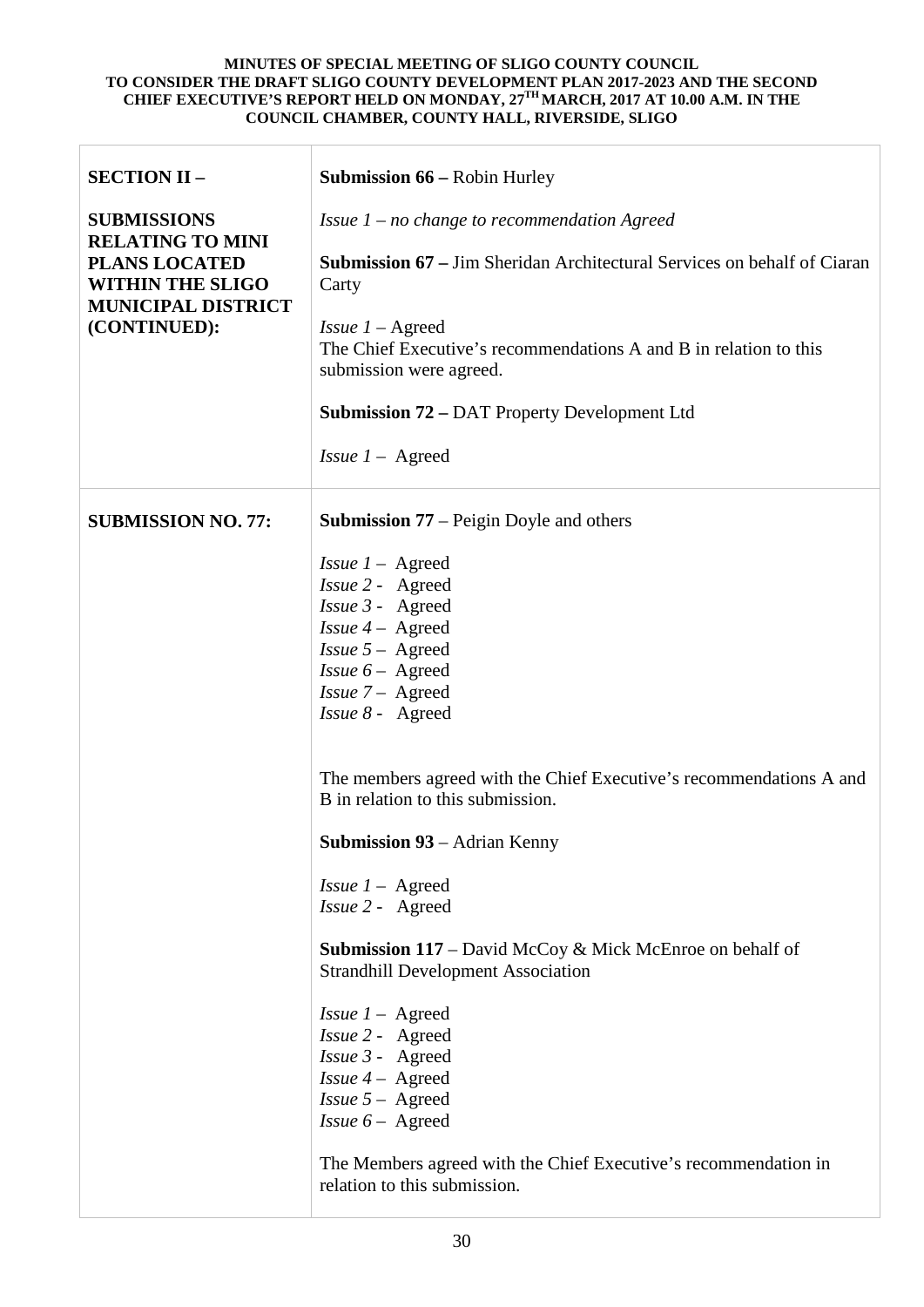|                                                                       | <b>Submission 123</b> – Robbie Henneberry on behalf of Strandhill Golf Club                              |
|-----------------------------------------------------------------------|----------------------------------------------------------------------------------------------------------|
|                                                                       | <i>Issue</i> $1 -$ Agreed                                                                                |
|                                                                       | The members agreed with the Chief Executive's recommendations A and<br>B in relation to this submission. |
|                                                                       | <b>Submission 126 – Michael Connolly</b>                                                                 |
|                                                                       | <i>Issue <math>1 - No change</math> Agreed.</i>                                                          |
|                                                                       |                                                                                                          |
|                                                                       |                                                                                                          |
| <b>SECTION III CHIEF</b>                                              | <b>Chapter 18 – Riverstown Mini-Plan</b>                                                                 |
| <b>EXECUTIVE'S</b><br><b>SUPPLEMENTARY</b>                            | CESR 18-1 Agreed                                                                                         |
| <b>RECOMMENDATIONS</b><br>(CESR) REGARDING<br><b>MODIFICATIONS TO</b> | <b>Chapter 19 – Tourlestraun Mini-Plan</b>                                                               |
| <b>VOLUME 2 MINI-</b><br><b>PLANS</b>                                 | CESR 19-1 Agreed                                                                                         |
|                                                                       | CESR 19-2 Agreed                                                                                         |
|                                                                       | <b>Chapter 29 – Mullaghmore Mini-Plan</b>                                                                |
|                                                                       | <b>CESR 29-1</b><br>Agreed                                                                               |
|                                                                       | CESR 29-2 Agreed                                                                                         |
|                                                                       | <b>Corrections to Volume 2</b>                                                                           |
|                                                                       | The members agreed with the Corrections a, b, c $\&$ d to Volume 2.                                      |
|                                                                       | Volume 2 Finished.                                                                                       |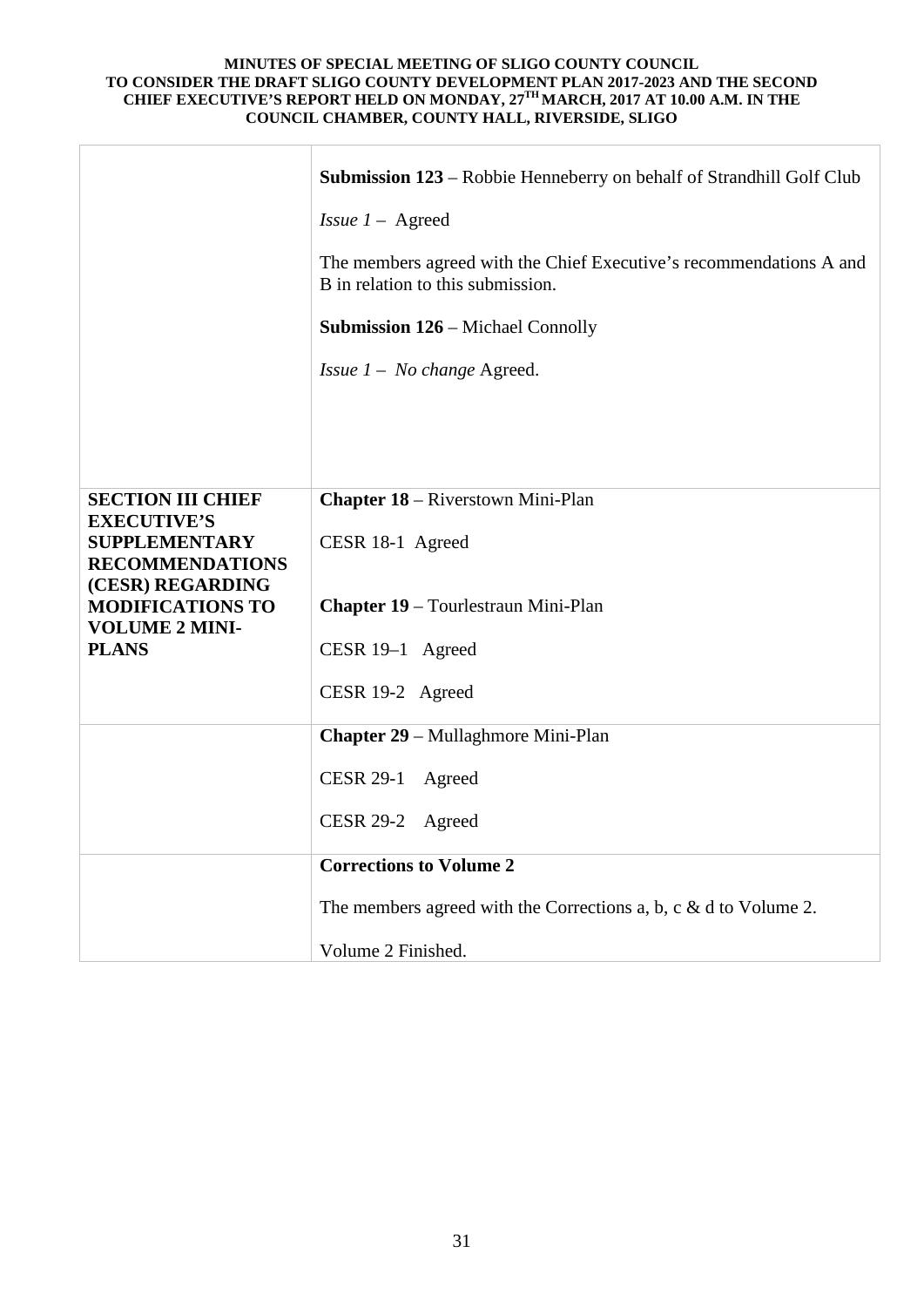| VOLUME 3-                   | <b>RPS SUBMISSION NO.1:</b>                                               |
|-----------------------------|---------------------------------------------------------------------------|
| <b>RESPONSES TO</b>         | The members agreed with the Chief Executive's recommendations in          |
| <b>SUBMISSIONS</b>          | relation to this submission. No change to CDP RPS no. 90 - Thatched       |
| <b>RELATING TO THE</b>      | cottage, Cabragh (Tireragh Barony), Easkey.                               |
|                             |                                                                           |
| <b>RECORD OF</b>            |                                                                           |
| <b>PROTECTED</b>            |                                                                           |
| <b>STRUCTURES (R.P.S.):</b> | <b>RPS SUBMISSION NO.4:</b>                                               |
|                             | Issue No. 1                                                               |
| <b>SUBMISSIONS</b>          | The members agreed with the Chief Executive's recommendations in          |
| <b>RELATING TO</b>          | relation to this submission. No change to CDP RPS no. 275 $\&$ 341.       |
| <b>STRUCTURES WITHIN</b>    |                                                                           |
| <b>THE BALLYMOTE-</b>       | Issue No. 2                                                               |
| <b>TOBERCURRY</b>           |                                                                           |
|                             | The members agreed with the Chief Executive's recommendations in          |
| <b>MUNICIPAL DISTRICT</b>   | relation to this submission. No change to CDP RPS no. 292.                |
|                             |                                                                           |
|                             |                                                                           |
|                             | <b>RPS SUBMISSION NO.5:</b>                                               |
|                             | The members agreed with the Chief Executive's recommendations in          |
|                             | relation to this submission. No change to CDP RPS no. 71.                 |
|                             |                                                                           |
|                             |                                                                           |
|                             |                                                                           |
|                             | <b>RPS SUBMISSION NO.11:</b>                                              |
|                             | The members agreed with the Chief Executive's recommendations in          |
|                             | relation to this submission. No change to CDP RPS no. 139 – Roslea        |
|                             | Cottage, Easkey, Co. Sligo                                                |
|                             |                                                                           |
|                             |                                                                           |
|                             | <b>RPS SUBMISSION NO.12:</b>                                              |
|                             | <b>Dermott McDermott</b>                                                  |
|                             | CDP RPS No. 214 - Church View, Gorteen                                    |
|                             |                                                                           |
|                             |                                                                           |
|                             | <b>Issue 1</b> – no change had been recommended                           |
|                             |                                                                           |
|                             | Proposed by Cllr. K. Henry                                                |
|                             | <b>Seconded by Cllr. P. Taylor</b>                                        |
|                             |                                                                           |
|                             | <b>AND AGREED</b>                                                         |
|                             |                                                                           |
|                             | "To remove RPS 214 Church View, Gurteen from list of protected            |
|                             | structures (Submission no. 12)."                                          |
|                             |                                                                           |
|                             | Cllr. D. Bree abstained from this resolution.                             |
|                             |                                                                           |
|                             |                                                                           |
|                             |                                                                           |
|                             | <b>RPS SUBMISSION NO. 14:</b>                                             |
|                             | The members agreed with the Chief Executive's recommendations in          |
|                             | relation to this submission. No change to the CDP R.P.S. no. $354 - St$ . |
|                             | Joseph's (Rockfield) Church RC.                                           |
|                             |                                                                           |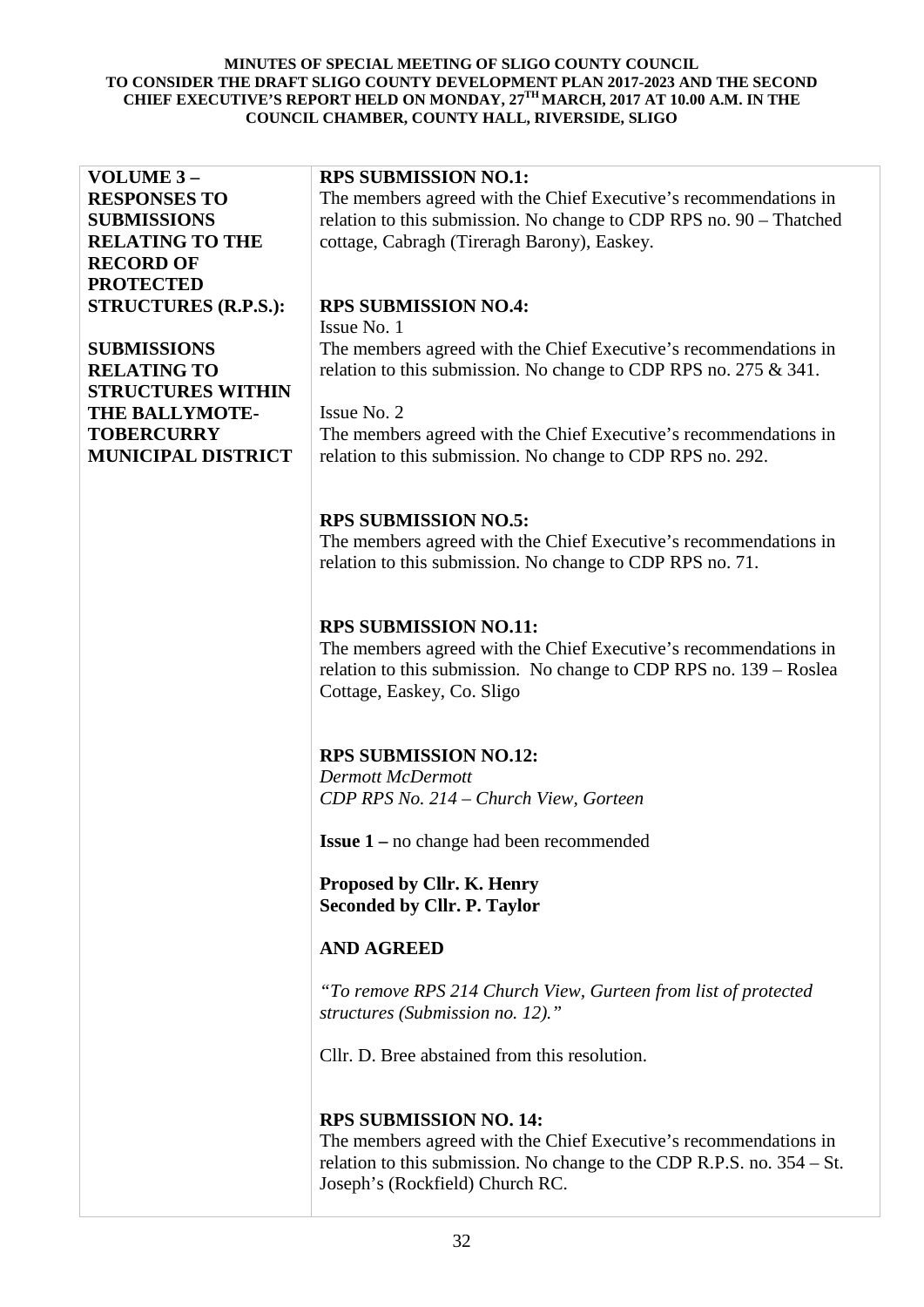| VOLUME 3-<br><b>RESPONSES TO</b><br><b>SUBMISSIONS</b><br><b>RELATING TO THE</b><br><b>RECORD OF</b><br><b>PROTECTED</b> | <b>RPS SUBMISSION NO. 16:</b><br>The members agreed with the Chief Executive's recommendations in<br>relation to this submission. No change to the CDP R.P.S. no. 281 –<br>Aclare Pharmacy, Aclare.                         |
|--------------------------------------------------------------------------------------------------------------------------|-----------------------------------------------------------------------------------------------------------------------------------------------------------------------------------------------------------------------------|
| <b>STRUCTURES (R.P.S.):</b><br><b>SUBMISSIONS</b><br><b>RELATING TO</b><br><b>STRUCTURES WITHIN</b>                      | <b>RPS SUBMISSION NO. 17:</b><br>The members agreed with the Chief Executive's recommendations in<br>relation to this submission. To delete this structure CDP RPS 277 –<br>Lisconny House Servants Quarter from the R.P.S. |
| <b>THE BALLYMOTE-</b><br><b>TOBERCURRY</b><br><b>MUNICIPAL DISTRICT</b>                                                  | <b>RPS</b> Submission no. 18:<br>Patrick Kilcullen<br>CDP RPS no. 112 – Single-storey cottage, Main Street, Enniscrone                                                                                                      |
|                                                                                                                          | <b>Issue 1</b> – no change had been recommended                                                                                                                                                                             |
|                                                                                                                          | Proposed by Cllr. J. Queenan<br><b>Seconded by Cllr. D. Mulvey</b>                                                                                                                                                          |
|                                                                                                                          | <b>AND AGREED</b>                                                                                                                                                                                                           |
|                                                                                                                          | "To exclude the following structure from RPS<br>RPS no. 112 Submission 18."                                                                                                                                                 |
|                                                                                                                          | Cllr. D. Bree abstained from this resolution.                                                                                                                                                                               |
|                                                                                                                          | <b>RPS SUBMISSION NO.19:</b><br><b>Paul Williams</b><br>CDP RPS no. 105 - Former Carrowcrory National School                                                                                                                |
|                                                                                                                          | <b>Issue 1</b> – no change had been recommended                                                                                                                                                                             |
|                                                                                                                          | Proposed by Cllr. K. Henry<br><b>Seconded by Cllr. P. Taylor</b>                                                                                                                                                            |
|                                                                                                                          | <b>AND AGREED</b>                                                                                                                                                                                                           |
|                                                                                                                          | "To remove RPS 105 Carrowcrory National School from list of protected<br>structures (Submission 19)."                                                                                                                       |
|                                                                                                                          | Proposed by Cllr. C. MacManus<br><b>Seconded by Cllr. T. Healy</b>                                                                                                                                                          |
|                                                                                                                          | <b>AND AGREED</b>                                                                                                                                                                                                           |
|                                                                                                                          | "To remove CDP RPS no. 105 from the list of protected structures (RPS                                                                                                                                                       |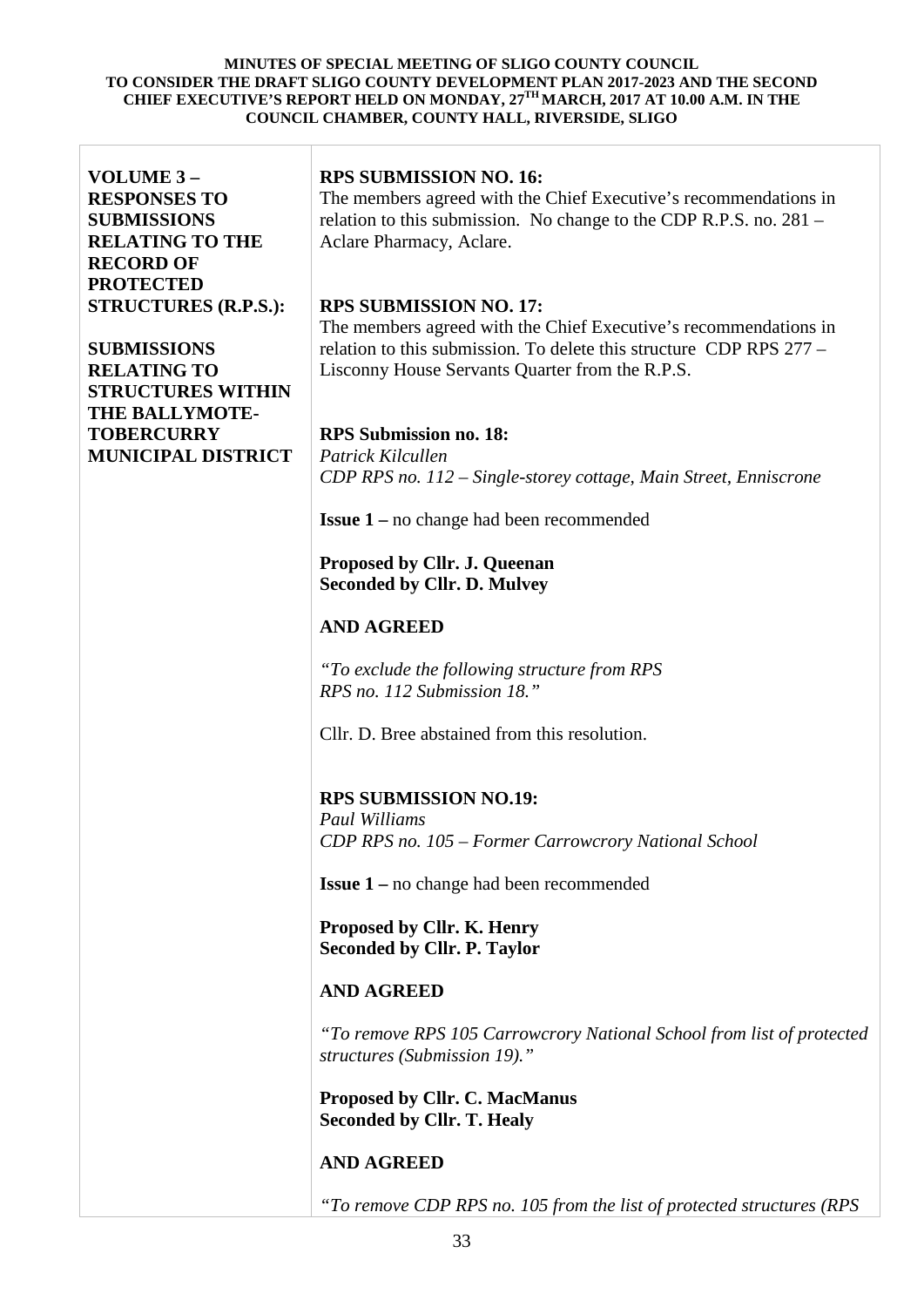**VOLUME 3 – RESPONSES TO SUBMISSIONS RELATING TO THE RECORD OF PROTECTED STRUCTURES (R.P.S.):**

**SUBMISSIONS RELATING TO STRUCTURES WITHIN THE BALLYMOTE-TOBERCURRY MUNICIPAL DISTRICT**

*Submission no. 19) as this building is of no significant historical interest".*

# **RPS SUBMISSION NO.20:**

*Rita Flannery* Proposed protected structure P-24 Springmount, Tubbercurry

**Issue 1 –** no change had been recommended

## **Proposed by Cllr. M. Gormley Seconded by Cllr. M. Clarke**

# **AND AGREED**

*"Recognising that property at Springmount, Tubbercurry is no longer of significant importance, I propose that the structure P-24 be deleted from the list of Protected Structures".*

## **RPS SUBMISSION NO. 23:**

The members agreed with the Chief Executive's recommendations in relation to this submission. No change to the Proposed additions and deletions document for Proposed protected structure P-21- Former Easkey Barracks.

## **RPS SUBMISSION NO. 24:**

The members agreed with the Chief Executive's recommendations in relation to this submission. No change to the CDP R.P.S. no. 209 – Limestone farm building, Easkey

## **RPS SUBMISSION NO.25:**

*Michael Conmy, Plan Design Associates on behalf of Desmond Clarke* 

Proposed protected structure P-22 – St. Mary's Church, Enniscrone

**Issue 1 –** no change had been recommended

**Proposed by Cllr. M. Clarke Seconded by Cllr. D. Mulvey**

## **AND AGREED**

*"To exclude the following structure from RPS P22 – St. Mary's Church, Main Street, Enniscrone".*

Cllrs. D. Bree and S. Maguire abstained from this resolution.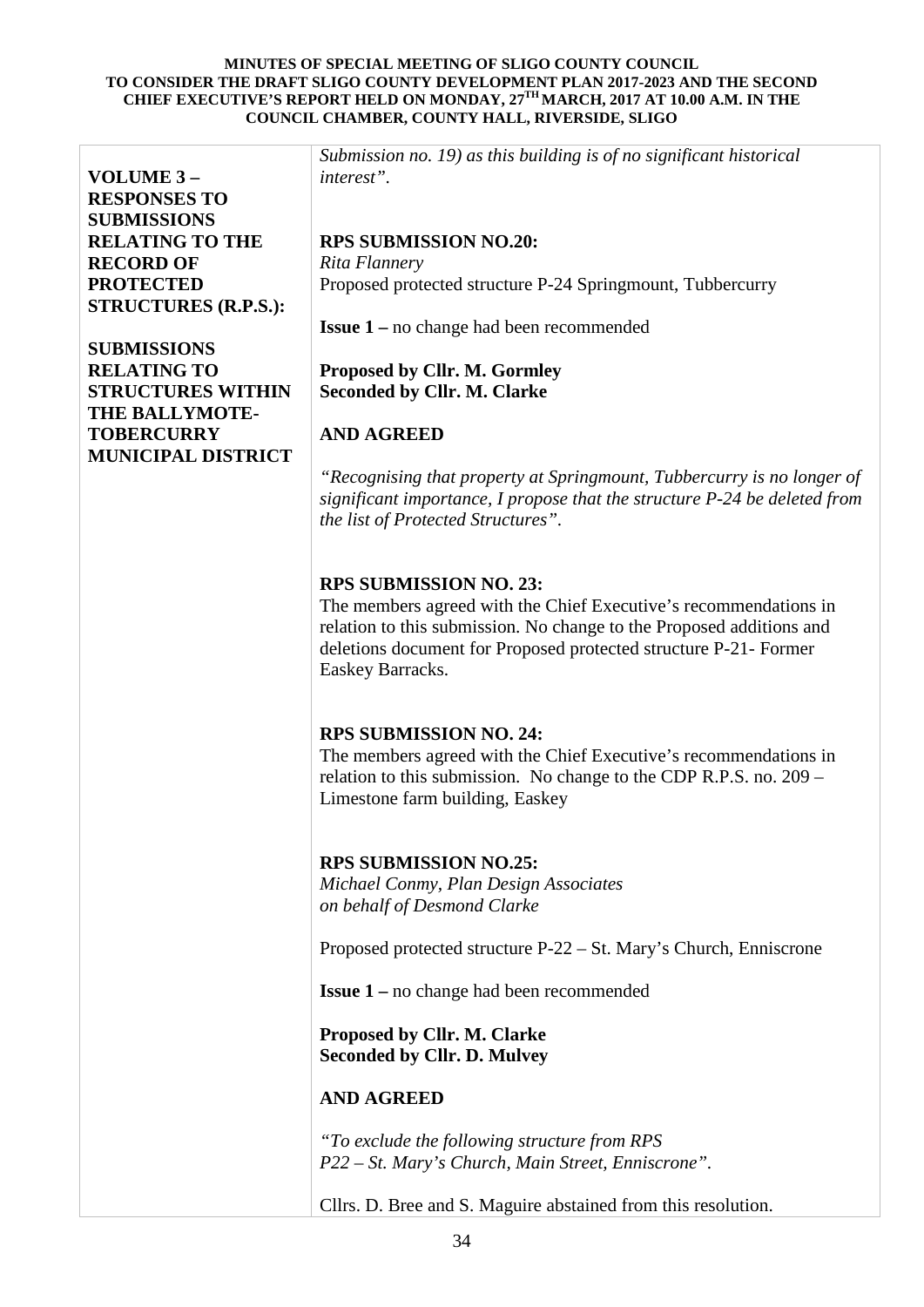| VOLUME 3-<br><b>RESPONSES TO</b><br><b>SUBMISSIONS</b><br><b>RELATING TO THE</b><br><b>RECORD OF</b><br><b>PROTECTED</b><br><b>STRUCTURES (R.P.S.):</b><br><b>SUBMISSIONS</b><br><b>RELATING TO</b> | <b>RPS SUBMISSION NO.27:</b><br>John Doddy-CDP RPS no. 53 – Doddy's shop and house<br><b>Issue 1</b> – no change had been recommended<br>Proposed by Cllr. K. Henry<br><b>Seconded by Cllr. P. Taylor</b><br><b>AND AGREED</b>             |
|-----------------------------------------------------------------------------------------------------------------------------------------------------------------------------------------------------|--------------------------------------------------------------------------------------------------------------------------------------------------------------------------------------------------------------------------------------------|
| <b>STRUCTURES WITHIN</b><br>THE BALLYMOTE-<br><b>TOBERCURRY</b><br><b>MUNICIPAL DISTRICT</b>                                                                                                        | To remove RPS no. 53 Doddy's Shop and House, Ballymote from list of<br>protected structures (Submission 27) Page 14".<br>Cllr. Bree abstained from this resolution.                                                                        |
|                                                                                                                                                                                                     | <b>RPS SUBMISSION NO.29:</b><br>Roger Maye-CDP RPS no. 391 - House                                                                                                                                                                         |
|                                                                                                                                                                                                     | <b>Proposed by Cllr. J. Queenan</b><br><b>Seconded by Cllr. D. Mulvey</b>                                                                                                                                                                  |
|                                                                                                                                                                                                     | <b>AND AGREED</b><br>"To exclude the following structure from RPS<br>RPS no. 391 Enniscrone<br>Submission page 14".                                                                                                                        |
|                                                                                                                                                                                                     | <b>RPS SUBMISSION NO. 30</b><br>The members agreed with the Chief Executive's recommendations in<br>relation to this submission. No change to CDP RPS no. 142 St. Mary's<br>Church, Dromore West.                                          |
|                                                                                                                                                                                                     | <b>RPS SUBMISSION NO. 32</b><br>The members agreed with the Chief Executive's recommendations in<br>relation to this submission. No change to the CDP RPS no. $62 -$<br>Bunnanaddan Mill                                                   |
|                                                                                                                                                                                                     | <b>RPS SUBMISSION NO. 33:</b><br>The members agreed with the Chief Executive's recommendations in<br>relation to this submission. No change to the Proposed additions and<br>deletions document for P28 - Old Emlaghfad Church, Ballymote. |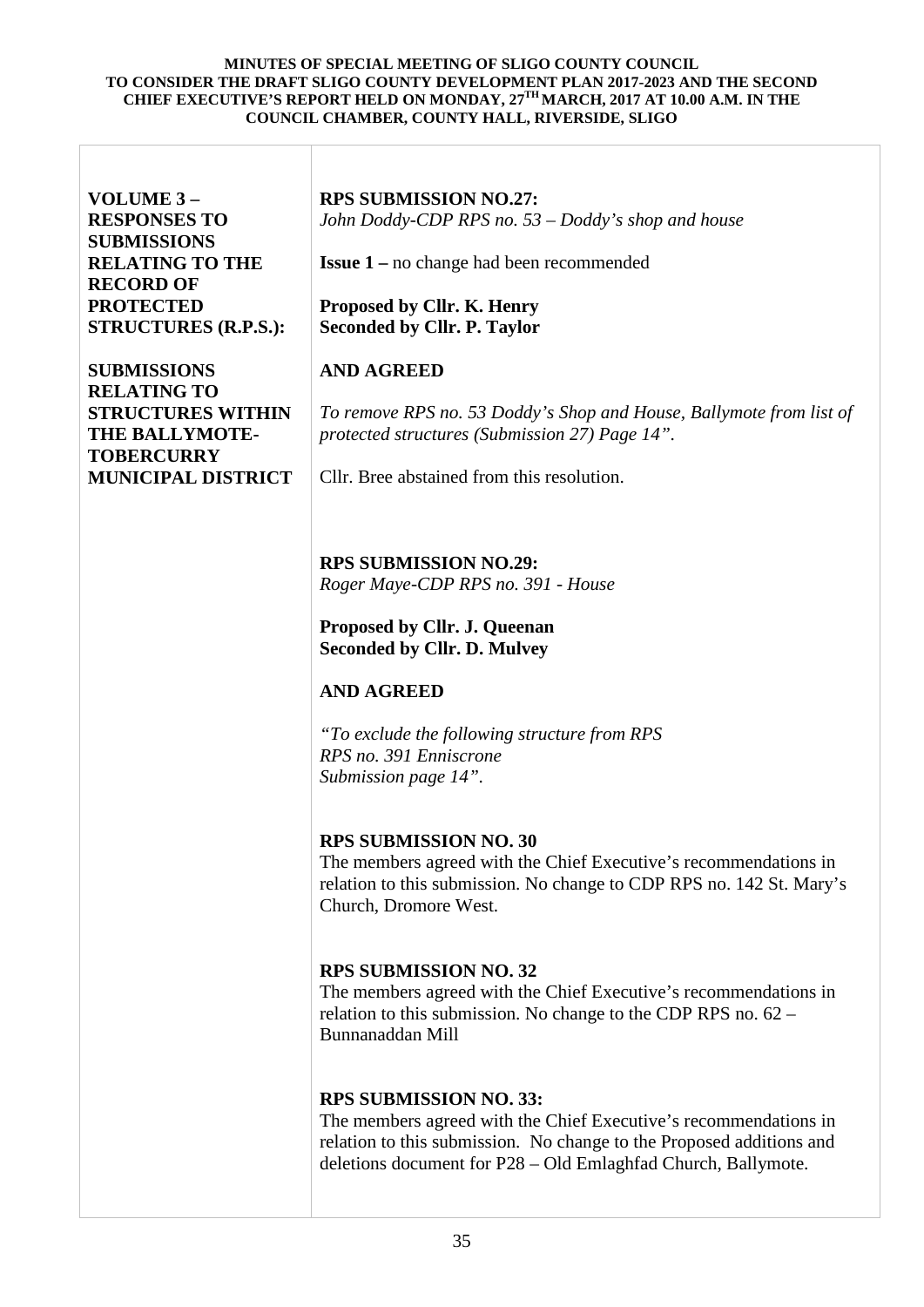| VOLUME 3-<br><b>RESPONSES TO</b><br><b>SUBMISSIONS</b><br><b>RELATING TO THE</b><br><b>RECORD OF</b><br><b>PROTECTED</b><br><b>STRUCTURES (R.P.S.):</b><br><b>SUBMISSIONS</b><br><b>RELATING TO</b><br><b>STRUCTURES WITHIN</b><br>THE BALLYMOTE-<br><b>TOBERCURRY</b><br><b>MUNICIPAL DISTRICT</b> | <b>RPS SUBMISSION NO.37:</b><br>David McMunn on behalf of William McMunn<br>Proposed protected structure P-23 South Lodge, Enniscrone<br><b>Issue 1</b> – no change had been recommended<br>Proposed by Cllr. J. Queenan<br><b>Seconded by Cllr. D. Mulvey</b><br><b>AND AGREED</b><br>"To exclude the following house from RPS Record of Protected Structure<br>Submission 37 P-23 The South Lodge, Enniscrone".                                                                                                                                                                                                                                                                                                                                                                                                                                                                                                                                                                  |
|-----------------------------------------------------------------------------------------------------------------------------------------------------------------------------------------------------------------------------------------------------------------------------------------------------|------------------------------------------------------------------------------------------------------------------------------------------------------------------------------------------------------------------------------------------------------------------------------------------------------------------------------------------------------------------------------------------------------------------------------------------------------------------------------------------------------------------------------------------------------------------------------------------------------------------------------------------------------------------------------------------------------------------------------------------------------------------------------------------------------------------------------------------------------------------------------------------------------------------------------------------------------------------------------------|
|                                                                                                                                                                                                                                                                                                     | <b>RPS SUBMISSION NO.39:</b><br>Michael Conmy (PlanDesign Associates) on behalf of Reverend Noel<br>Regan<br>CDP RPS no. 213 - Thatched cottage, Ballintrillick<br><b>Issue 1</b> – no change had been recommended<br>Proposed by Cllr. S. Kilgannon<br><b>Seconded by Cllr. T.MacSharry</b><br><b>AND AGREED</b><br>"RPS Submission no. 39 that this thatched cottage at Ballintrillick be<br>removed from the list of Protected Structures".<br>Proposed by Cllr. M. Casserly<br><b>Seconded by Cllr. M. Clarke</b><br><b>AND AGREED</b><br>"Protected Structure at Gorteen, Ballintrillick – 213<br>To delist that structure at Gorteen, Ballintrillick, Co. Sligo".<br>Proposed by Cllr. M. Baker<br><b>Seconded by Cllr. H. Keaney</b><br><b>AND AGREED</b><br>"To remove RPS 213 - Thatched cottage Ballintrillick from Record of<br>Protected Structures (Submission 39)."<br><b>RPS SUBMISSION NO.44:</b><br>Dermot Freeman-CDP RPS no. 328 - Thatched cottage, Parke Td., |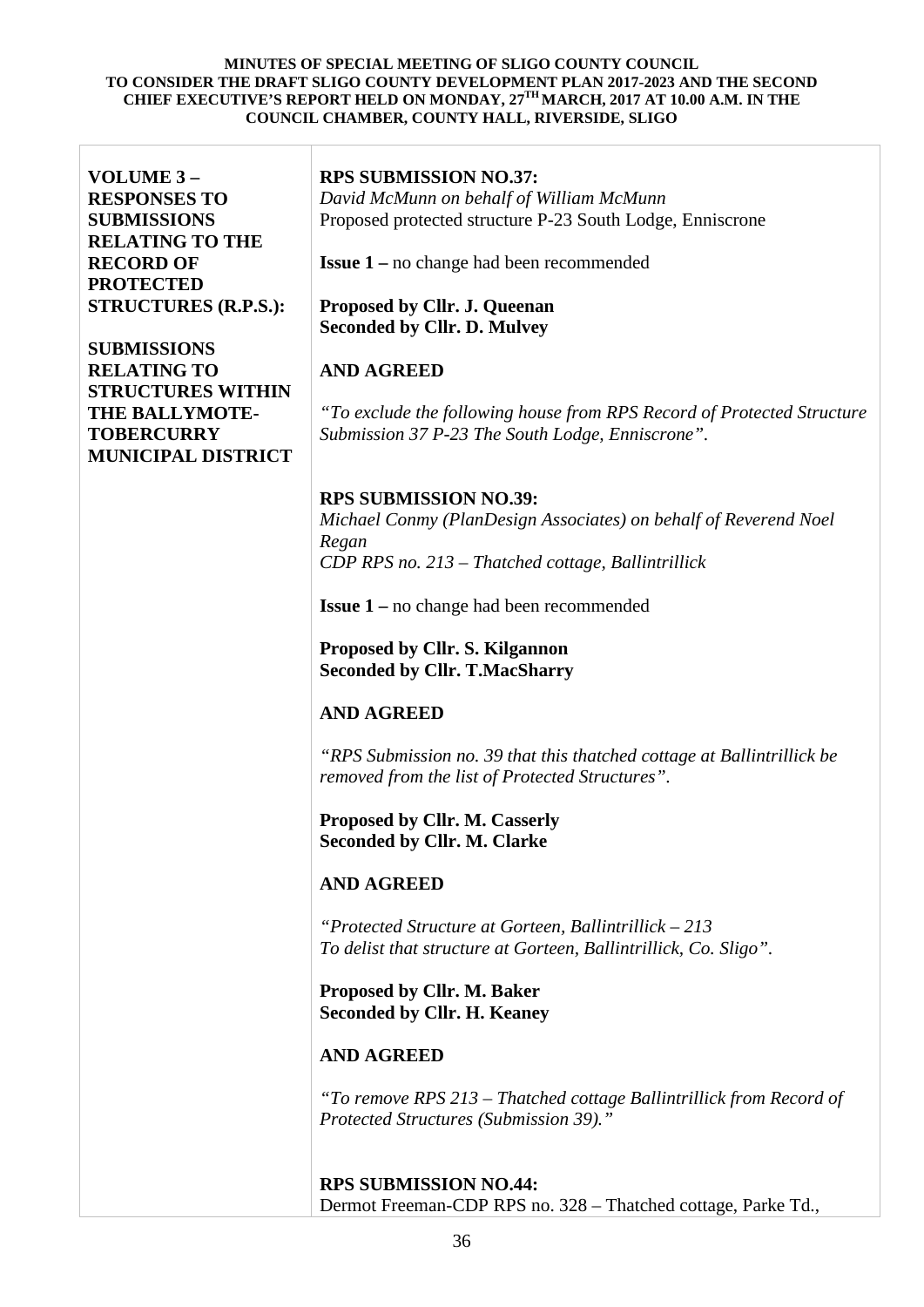|                             | Enniscrone                                                                                                                                                                                                                                                 |
|-----------------------------|------------------------------------------------------------------------------------------------------------------------------------------------------------------------------------------------------------------------------------------------------------|
| VOLUME 3-                   |                                                                                                                                                                                                                                                            |
| <b>RESPONSES TO</b>         | <b>Issue 1</b> – no change had been recommended                                                                                                                                                                                                            |
| <b>SUBMISSIONS</b>          |                                                                                                                                                                                                                                                            |
| <b>RELATING TO THE</b>      | Proposed by Cllr. J. Queenan                                                                                                                                                                                                                               |
| <b>RECORD OF</b>            | <b>Seconded by Cllr. D. Mulvey</b>                                                                                                                                                                                                                         |
| <b>PROTECTED</b>            |                                                                                                                                                                                                                                                            |
| <b>STRUCTURES (R.P.S.):</b> | <b>AND AGREED</b>                                                                                                                                                                                                                                          |
|                             | "To exclude the outbuildings from RPS Record of Protected Structures -<br>Submission 44 RPS no. 328 Parke, Enniscrone".                                                                                                                                    |
|                             | <b>RPS SUBMISSION NO. 47:</b><br>The members agreed with the Chief Executive's recommendations in<br>relation to this submission. No change to CDP RPS no. $2 -$ Achonry<br>Parochial Hall.                                                                |
|                             | <b>RPS SUBMISSION NO. 2</b><br>The members agreed with the Chief Executive's recommendations in<br>relation to this submission.<br>A. Amend the entry for CDP RPS no. 137 – Clogherevagh House and<br>Gate Lodge<br>B. Add Holywell Gate Lodge to the RPS. |
|                             | <b>RPS SUBMISSION NO. 3</b><br>The members agreed with the Chief Executive's recommendations in<br>relation to this submission. No change to CDP RPS no. 357 – Blackrock<br>Lighthouse                                                                     |
|                             | <b>RPS SUBMISSION NO. 6</b><br>The members agreed with the Chief Executive's recommendations in<br>relation to this submission. No change to SEDP RPS no. $270 - 16$ Wolfe<br>Tone Street, Sligo.                                                          |
|                             | <b>RPS SUBMISSION NO.7:</b><br>Michael Mullaney-SEDP RPS no. 162 – 1 Teeling Street, Sligo                                                                                                                                                                 |
|                             | <b>Issue 1</b> – no change had been recommended                                                                                                                                                                                                            |
|                             | <b>Proposed by Cllr. T. MacSharry</b><br>Seconded by Cllr. R. O'Grady                                                                                                                                                                                      |
|                             | <b>AND AGREED</b>                                                                                                                                                                                                                                          |
|                             | "Re. RPS 162 submission No. 7                                                                                                                                                                                                                              |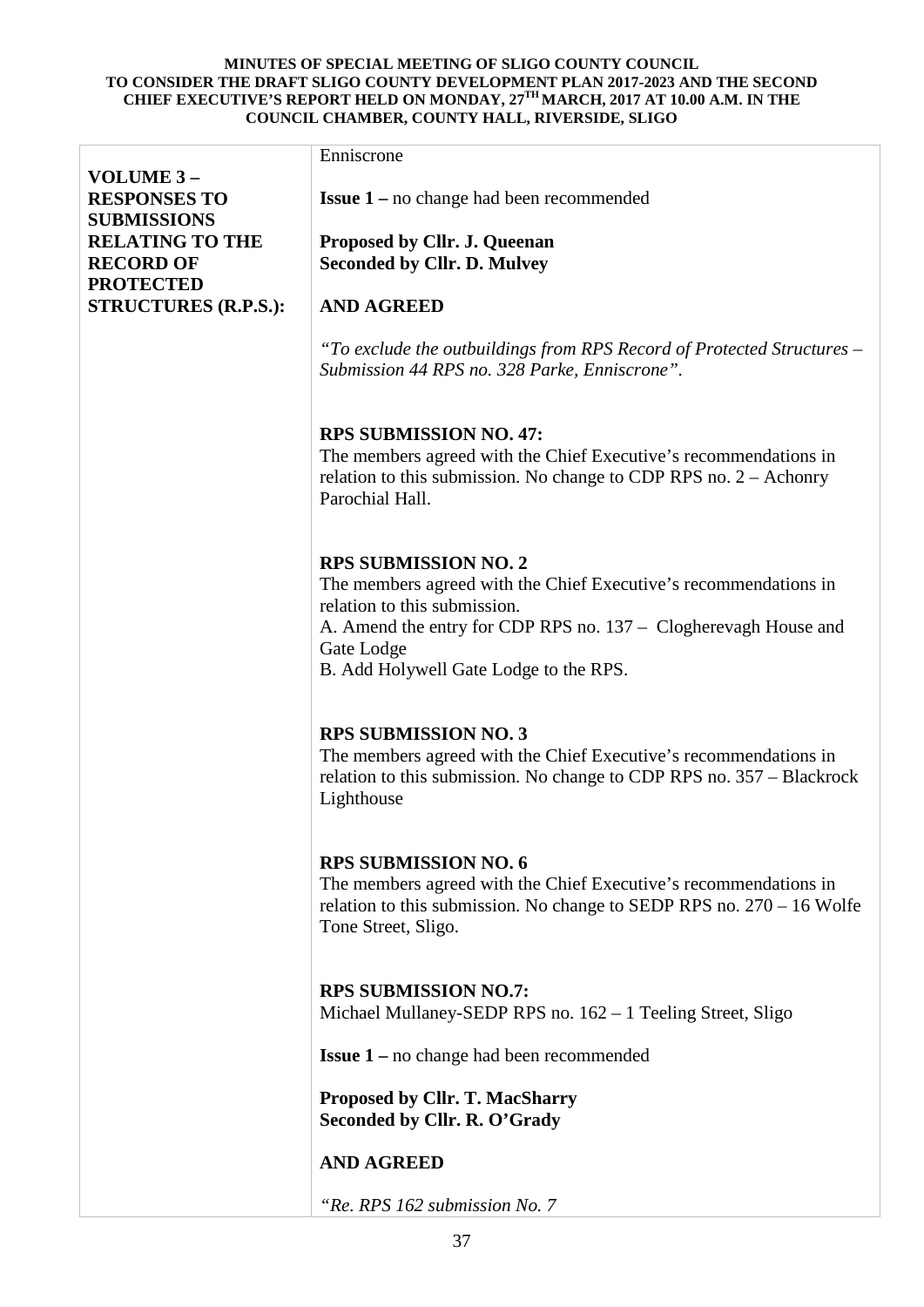| VOLUME 3-<br><b>RESPONSES TO</b>                                          | Propose that the facade only of this building at 1 Teeling Street, Sligo be<br>included on the RPS for the county".                                                                                                                                                       |
|---------------------------------------------------------------------------|---------------------------------------------------------------------------------------------------------------------------------------------------------------------------------------------------------------------------------------------------------------------------|
| <b>SUBMISSIONS</b>                                                        |                                                                                                                                                                                                                                                                           |
| <b>RELATING TO THE</b><br><b>RECORD OF</b><br><b>PROTECTED</b>            | <b>RPS SUBMISSION NO.8:</b><br>Tamlyn McHugh (building on the corner of Lower Quay Street)                                                                                                                                                                                |
| <b>STRUCTURES (R.P.S.):</b>                                               | <b>Issue 1</b> – no change had been recommended                                                                                                                                                                                                                           |
| <b>SUBMISSIONS</b><br><b>RELATING TO</b>                                  | Proposed by Cllr. D. Bree<br><b>Seconded by Cllr. M. Casserly</b>                                                                                                                                                                                                         |
| <b>STRUCTURES WITHIN</b><br><b>THE SLIGO</b><br><b>MUNICIPAL DISTRICT</b> | "That the building (Submission no. 8) be included in the Record of<br>Protected Structures".                                                                                                                                                                              |
|                                                                           | A vote resulted as follows:                                                                                                                                                                                                                                               |
|                                                                           | FOR: Cllrs. Baker, Bree, Casserly, Healy, Keaney, MacManus and<br>$O'$ Grady $(7)$                                                                                                                                                                                        |
|                                                                           | AGAINST: Cllrs. Clarke, Henry, Kilgannon, Mulvey, O'Grady,<br>Queenan and Taylor (7)                                                                                                                                                                                      |
|                                                                           | As the vote result was 7 for and 7 against, the Cathaoirleach used his<br>casting vote as "for" and the resolution was deemed to have been<br>carried.                                                                                                                    |
|                                                                           | <b>RPS SUBMISSION NO. 9:</b><br>The members agreed with the Chief Executive's recommendations in<br>relation to this submission. No change to SEDP RPS no. 87 – House,<br>John Street, Sligo.                                                                             |
|                                                                           | <b>RPS SUBMISSION NO. 10:</b><br>The members agreed with the Chief Executive's recommendations in<br>relation to this submission. No change to the Proposed additions and<br>deletions document for Proposed protected structures P-2 and P-3 – Wine<br>Street, Sligo     |
|                                                                           | <b>RPS SUBMISSION NO. 13:</b><br>The members agreed with the Chief Executive's recommendations in<br>relation to this submission. No change to the Proposed additions and<br>deletions document for Proposed protected structures P-9 - Farmhouse,<br>Lower Rosses Point. |
|                                                                           | <b>RPS SUBMISSION NO. 15:</b><br>The members agreed with the Chief Executive's recommendations in                                                                                                                                                                         |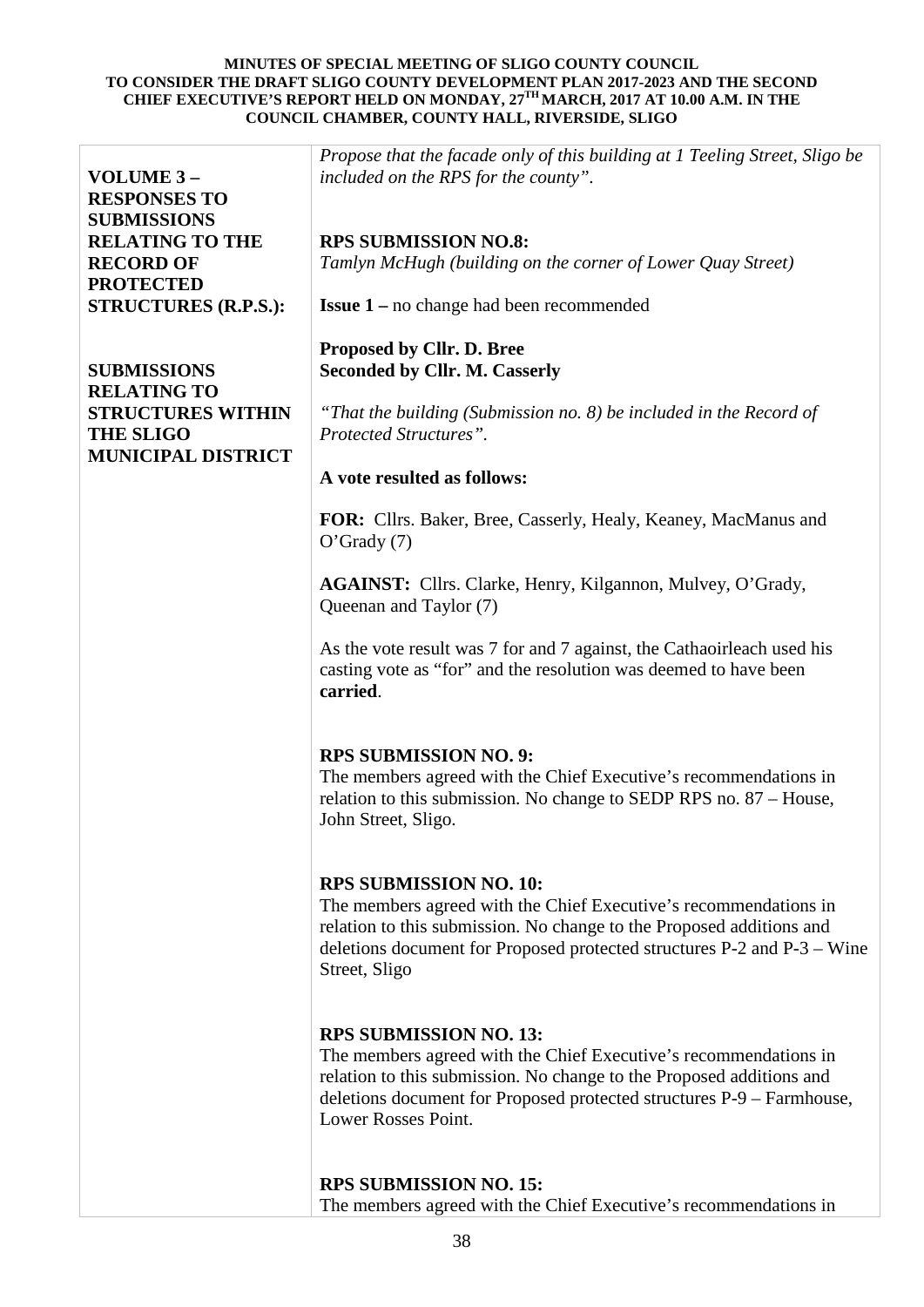| VOLUME 3-<br><b>RESPONSES TO</b><br><b>SUBMISSIONS</b><br><b>RELATING TO THE</b><br><b>RECORD OF</b><br><b>PROTECTED</b><br><b>STRUCTURES (R.P.S.):</b> | relation to this submission. No change to SEDP RPS no. 113 - Wehrly<br>Brothers, O'Connell Street, Sligo.<br><b>RPS SUBMISSION NO. 21:</b><br>The members agreed with the Chief Executive's recommendations in<br>relation to this submission. No change to CDP RPS no. 364 – Streedagh<br>House Gate Lodge.                                                                                                                                                                                                                                                                                                                                                                                                                                                                                                                                                                                                                                                                                                                                                                                                                                                                                                                                                                                                                                                                                                                       |
|---------------------------------------------------------------------------------------------------------------------------------------------------------|------------------------------------------------------------------------------------------------------------------------------------------------------------------------------------------------------------------------------------------------------------------------------------------------------------------------------------------------------------------------------------------------------------------------------------------------------------------------------------------------------------------------------------------------------------------------------------------------------------------------------------------------------------------------------------------------------------------------------------------------------------------------------------------------------------------------------------------------------------------------------------------------------------------------------------------------------------------------------------------------------------------------------------------------------------------------------------------------------------------------------------------------------------------------------------------------------------------------------------------------------------------------------------------------------------------------------------------------------------------------------------------------------------------------------------|
| <b>SUBMISSIONS</b><br><b>RELATING TO</b><br><b>STRUCTURES WITHIN</b><br><b>THE SLIGO</b><br><b>MUNICIPAL DISTRICT</b>                                   | <b>RPS SUBMISSION NO.22:</b><br>The members agreed with the Chief Executive's recommendations in<br>relation to issue no. 1 of this submission. No change to CDP RPS no.<br>283 Lissadell House.<br>The members agreed with the Chief Executive's recommendations in<br>relation to issue no. 2 of this submission. No change to CDP RPS no. 283<br>Lissadell House.<br>The members agreed with the Chief Executive's recommendations in<br>relation to issue no. 3 of this submission.<br>A. Amend CDP RPS no. 283 by deleting the NIAH registration number<br>B. Add a new item to the RPS:<br>Former saw mill 1870-1910, NIAH Reg. No. 32400804<br><b>RPS SUBMISSION NO. 26:</b><br>Chris and Lynne Jermyn<br>SEPD RPS No. 294 – Rathbraughan House<br><i>Issue <math>1</math> – no change recommended.</i><br>The members agreed with the Chief Executive's recommendations in<br>relation to this submission.<br><b>RPS SUBMISSION NO.28:</b><br>The members agreed with the Chief Executive's recommendations in<br>relation to this submission. No change to the Proposed additions and<br>deletions document for Proposed protected structures P-9 – Farmhouse,<br><b>Lower Rosses Point</b><br><b>RPS SUBMISSION NO. 31:</b><br>The members agreed with the Chief Executive's recommendations in<br>relation to this submission. Retain CDP RPS no. 336 on the RPS and<br>amend entry by replacing house to two cottages. |
|                                                                                                                                                         | <b>RPS SUBMISSION NO.34:</b><br>The members agreed with the Chief Executive's recommendations in                                                                                                                                                                                                                                                                                                                                                                                                                                                                                                                                                                                                                                                                                                                                                                                                                                                                                                                                                                                                                                                                                                                                                                                                                                                                                                                                   |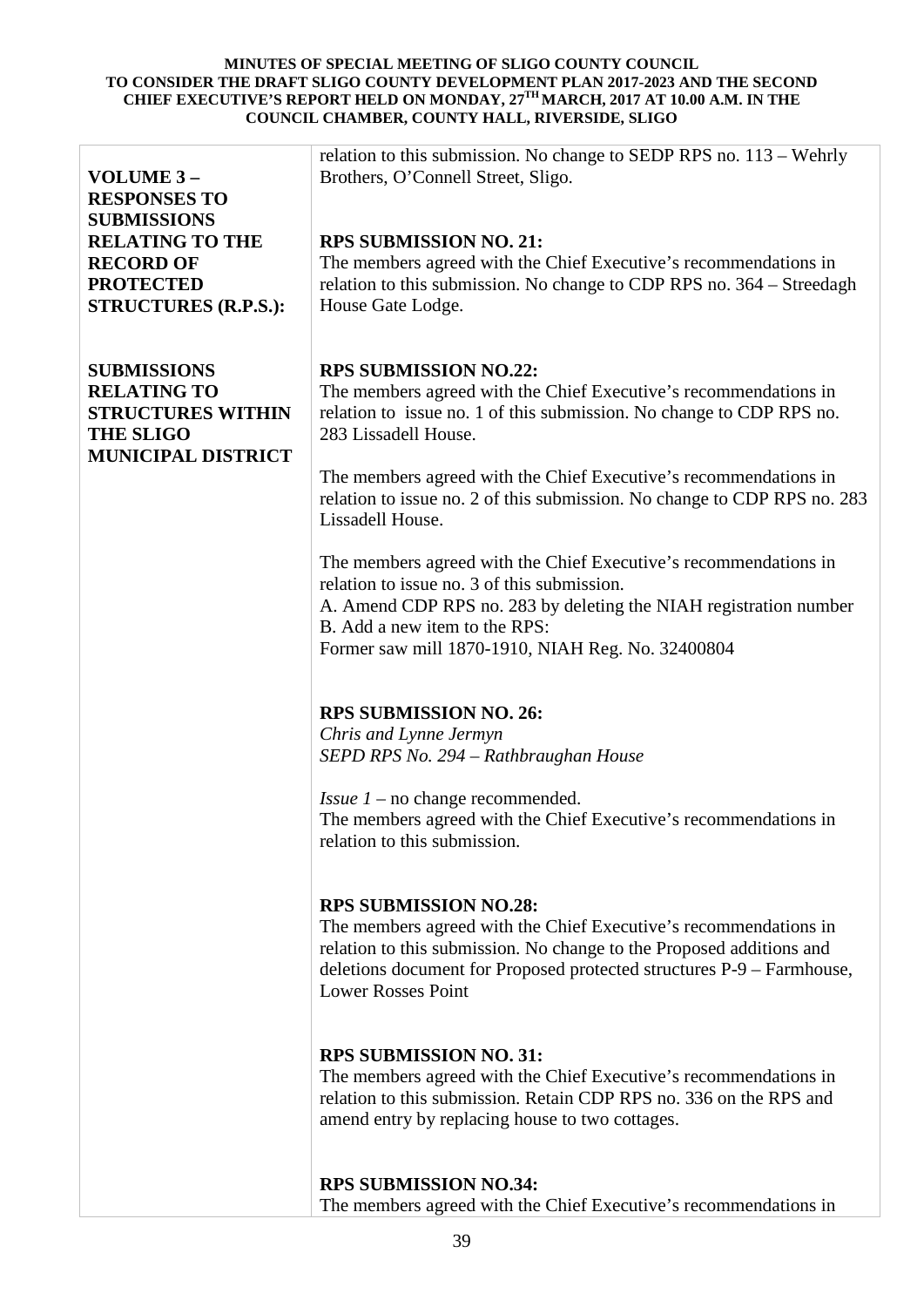| VOLUME 3-<br><b>RESPONSES TO</b><br><b>SUBMISSIONS</b>                                                                | relation to this submission from An Taisce but made a commitment to<br>look at buildings identified the next time.                                                                                                                                                                   |  |
|-----------------------------------------------------------------------------------------------------------------------|--------------------------------------------------------------------------------------------------------------------------------------------------------------------------------------------------------------------------------------------------------------------------------------|--|
| <b>RELATING TO THE</b><br><b>RECORD OF</b><br><b>PROTECTED</b><br><b>STRUCTURES (R.P.S.):</b>                         | <b>RPS SUBMISSION NO.35:</b><br>The members agreed with the Chief Executive's recommendations in<br>relation to this submission. No change to SEDP RPS no. 118                                                                                                                       |  |
| <b>SUBMISSIONS</b><br><b>RELATING TO</b><br><b>STRUCTURES WITHIN</b><br><b>THE SLIGO</b><br><b>MUNICIPAL DISTRICT</b> | <b>RPS SUBMISSION NO.36:</b><br>The members agreed with the Chief Executive's recommendations in<br>relation to this submission. No change to the Proposed additions and<br>deletions document for Proposed protected structures $P-4-39$ High<br>Street, Sligo.                     |  |
|                                                                                                                       | <b>RPS SUBMISSION NO.38:</b><br>The members agreed with the Chief Executive's recommendations in<br>relation to this submission. No change to SEDP RPS no. 174 and 175 –<br>Temple Street, Sligo.                                                                                    |  |
|                                                                                                                       | <b>RPS SUBMISSION NO.40:</b><br>The members agreed with the Chief Executive's recommendations in<br>relation to issue 1 of this submission. No change to CDP RPS.<br>The members agreed with the Chief Executive's recommendations in<br>relation to issue no. 2 of this submission. |  |
|                                                                                                                       | <b>RPS SUBMISSION NO.42:</b><br>The members agreed with the Chief Executive's recommendations in<br>relation to this submission.                                                                                                                                                     |  |
|                                                                                                                       | <b>RPS SUBMISSION NO.43:</b><br>The members agreed with the Chief Executive's recommendations in<br>relation to this submission. It was agreed to re-issue Notices in respect of<br>no. 12 and no. 14 Wolfe Tone Street to both Louis and Sheila Doherty.                            |  |
|                                                                                                                       | <b>RPS SUBMISSION NO.45:</b><br>The members agreed with the Chief Executive's recommendations in<br>relation to issue this submission.                                                                                                                                               |  |
|                                                                                                                       | <b>RPS SUBMISSION NO.46:</b><br>The members agreed with the Chief Executive's recommendations in<br>relation to this submission.                                                                                                                                                     |  |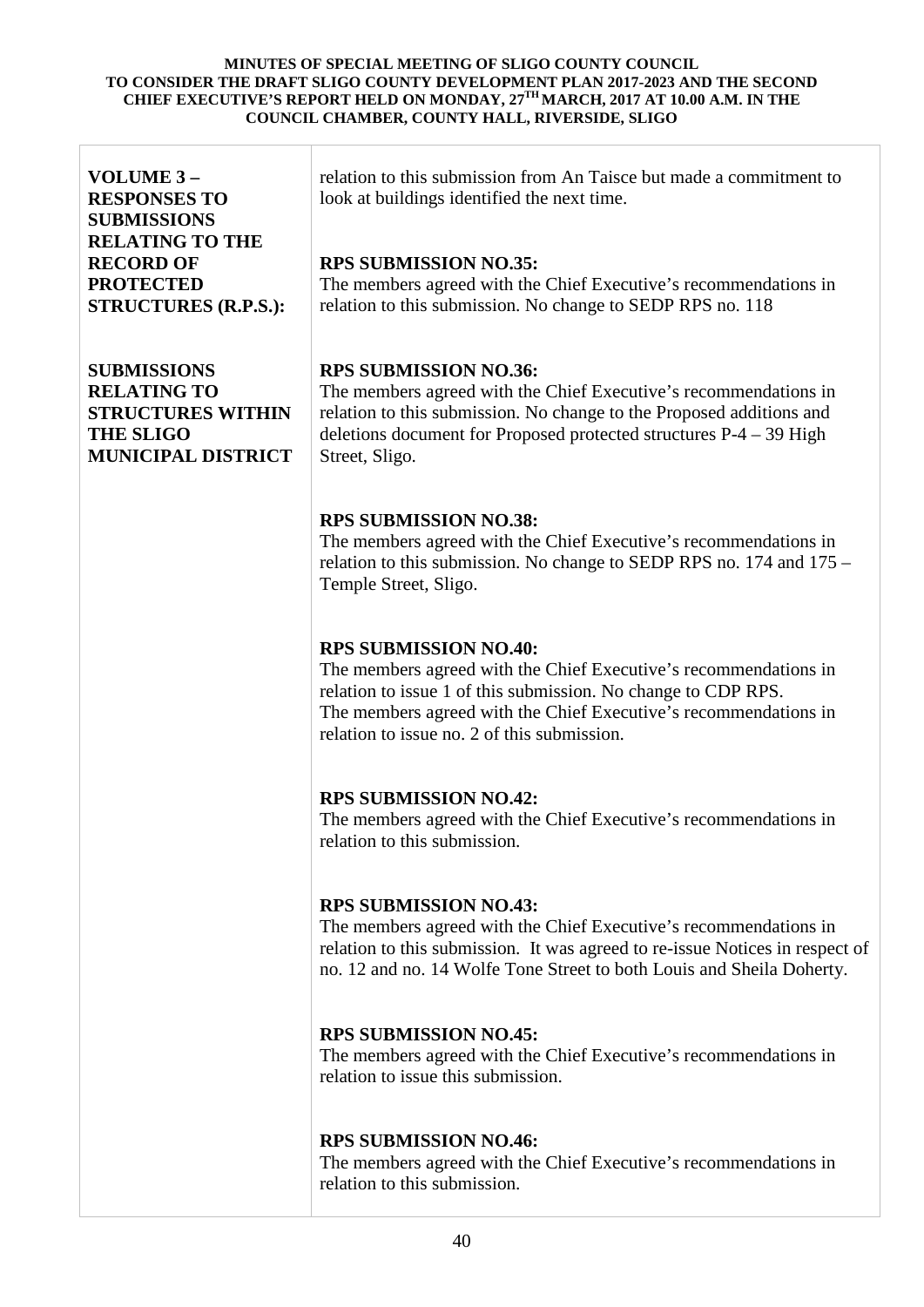| VOLUME 3-<br><b>RESPONSES TO</b><br><b>SUBMISSIONS</b><br><b>RELATING TO THE</b><br><b>RECORD OF</b><br><b>PROTECTED</b><br><b>STRUCTURES (R.P.S.):</b> | <b>RPS SUBMISSION NO.48:</b><br>John Monahan, Rosses Point Development Association<br><b>Issue 1</b> – no change had been recommended<br>Proposed by Cllr. D. Bree<br>Seconded by Cllr. G. O'Boyle                       |
|---------------------------------------------------------------------------------------------------------------------------------------------------------|--------------------------------------------------------------------------------------------------------------------------------------------------------------------------------------------------------------------------|
|                                                                                                                                                         | <b>AND AGREED</b>                                                                                                                                                                                                        |
| <b>SUBMISSIONS</b><br><b>RELATING TO</b><br><b>STRUCTURES WITHIN</b><br><b>THE SLIGO</b><br><b>MUNICIPAL DISTRICT</b>                                   | "That the Pilot House (along coastal walk, south of Jackson's Pier) as<br>referred to in the submission received from the Rosses Point<br>Development Association be included in the Record of Protected<br>Structures". |
|                                                                                                                                                         | Proposed by Cllr. D. Bree<br>Seconded by Cllr. G. O'Boyle                                                                                                                                                                |
|                                                                                                                                                         | <b>AND AGREED</b>                                                                                                                                                                                                        |
|                                                                                                                                                         | "That the Pilot House (North of Co. Sligo Golf Club House) as referred<br>to in the submission received from the Rosses Point Development<br>Association be included in the Record of Protected Structures".             |
|                                                                                                                                                         | <b>RPS SUBMISSION NO.49:</b><br>The members agreed with the Chief Executive's recommendations in<br>relation to this submission.                                                                                         |
|                                                                                                                                                         | <b>EARLY RPS SUBMISSION NO.E-1</b>                                                                                                                                                                                       |
|                                                                                                                                                         | The members agreed with the Chief Executive's recommendations in<br>relation to this submission.                                                                                                                         |
|                                                                                                                                                         | <b>LATE RPS SUBMISSION NO. L-1</b>                                                                                                                                                                                       |
|                                                                                                                                                         | The members agreed with the Chief Executive's recommendations in<br>relation to this submission.                                                                                                                         |
|                                                                                                                                                         | <b>LATE RPS SUBMISSION NO. L-2</b>                                                                                                                                                                                       |
|                                                                                                                                                         | The members agreed with the Chief Executive's recommendations in<br>relation to this submission.                                                                                                                         |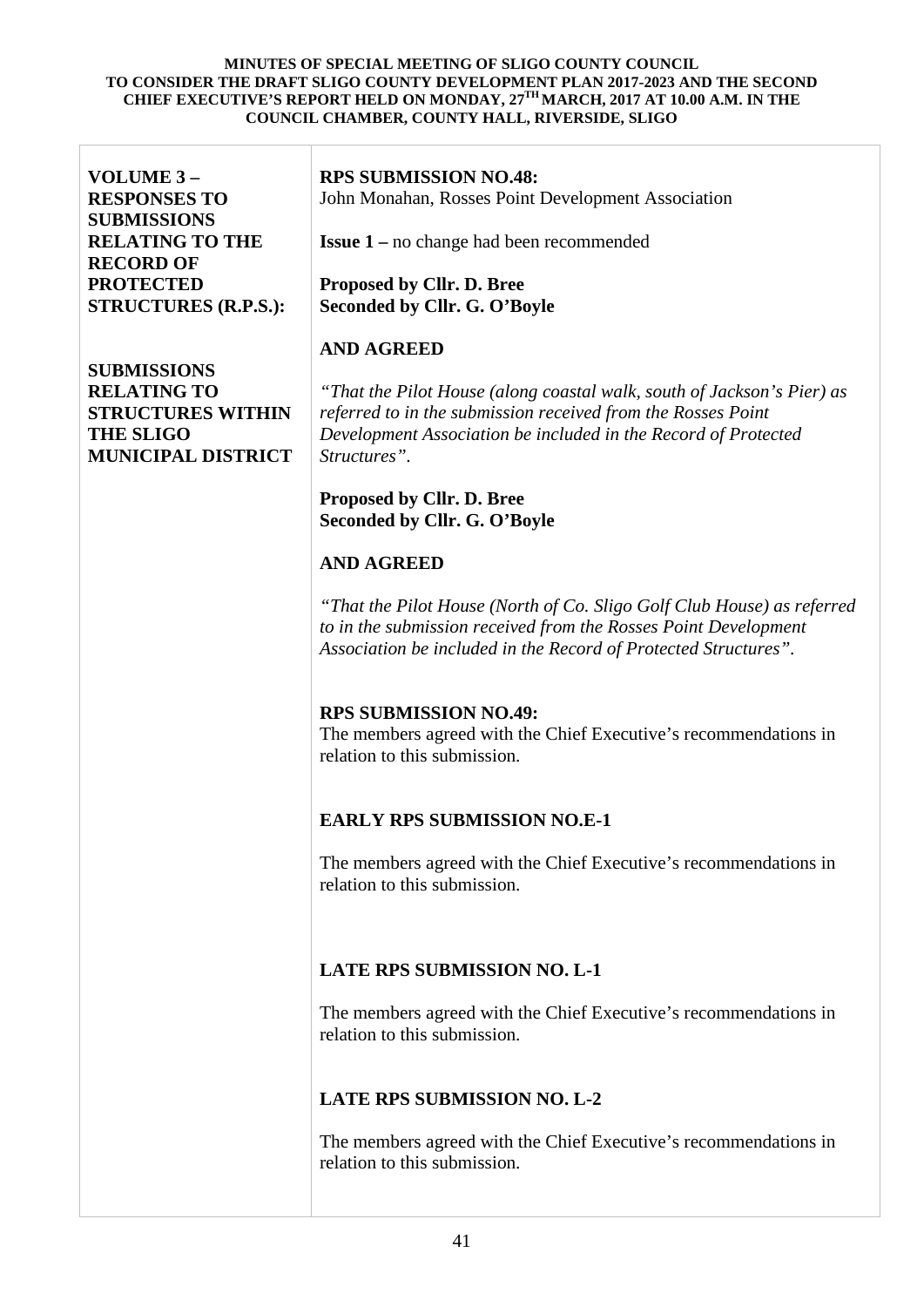| VOLUME 3-<br><b>RESPONSES TO</b><br><b>SUBMISSIONS</b>               | Proposed by Cllr. M. Baker<br>Seconded by Cllr. R. O'Grady                                                                              |  |
|----------------------------------------------------------------------|-----------------------------------------------------------------------------------------------------------------------------------------|--|
| <b>RELATING TO THE</b>                                               | <b>AND AGREED</b>                                                                                                                       |  |
| <b>RECORD OF</b><br><b>PROTECTED</b><br><b>STRUCTURES (R.P.S.):</b>  | "To remove RPS 229 building on Wine Street from Record of Protected<br>Structures".                                                     |  |
|                                                                      | A vote resulted as follows:                                                                                                             |  |
| <b>SUBMISSIONS</b><br><b>RELATING TO</b><br><b>STRUCTURES WITHIN</b> | FOR: Cllrs. Baker, Clarke, Gormley, Henry, Kilgannon, Mulvey,<br>O'Grady, Queenan and Taylor (9)                                        |  |
| <b>THE SLIGO</b><br><b>MUNICIPAL DISTRICT</b>                        | <b>AGAINST:</b> Cllrs. Bree, Healy, Keaney, MacManus and O'Boyle (5).                                                                   |  |
|                                                                      | <b>ABSTAINED:</b> Cllr. Casserly (1)                                                                                                    |  |
|                                                                      |                                                                                                                                         |  |
|                                                                      |                                                                                                                                         |  |
|                                                                      | Proposed protected structure P-25 Glenburne House                                                                                       |  |
|                                                                      | Proposed by Cllr. M. Clarke<br><b>Seconded by Cllr. D. Mulvey</b>                                                                       |  |
|                                                                      | "To exclude the following house $P-25$ – Glenburne House – from RPS".                                                                   |  |
|                                                                      | A vote resulted as follows:                                                                                                             |  |
|                                                                      |                                                                                                                                         |  |
|                                                                      | FOR:<br>Cllrs. Baker, Casserly, Clarke, Gormley, Henry, Kilgannon,<br>Mulvey, O'Grady, Queenan and Taylor (10)                          |  |
|                                                                      | <b>AGAINST:</b> Cllrs. Bree, Healy, Keaney, MacManus and O'Boyle (5)                                                                    |  |
|                                                                      | The motion was deemed to be <b>carried.</b>                                                                                             |  |
|                                                                      |                                                                                                                                         |  |
|                                                                      |                                                                                                                                         |  |
|                                                                      | Proposed protected structure P-26 Ballymeeny Armstrong                                                                                  |  |
|                                                                      | Proposed by Cllr. M. Clarke<br><b>Seconded by Cllr. D. Mulvey</b>                                                                       |  |
|                                                                      | "To exclude the following houses from the RPS - Ballymeeny Armstrong<br>$P-26$ ".                                                       |  |
|                                                                      | A vote resulted as follows:                                                                                                             |  |
|                                                                      | <b>FOR:</b><br>Cllrs. Baker, Casserly, Clarke, Gormley, Henry, Keaney,<br>Kilgannon, MacManus, Mulvey, O'Grady, Queenan and Taylor (12) |  |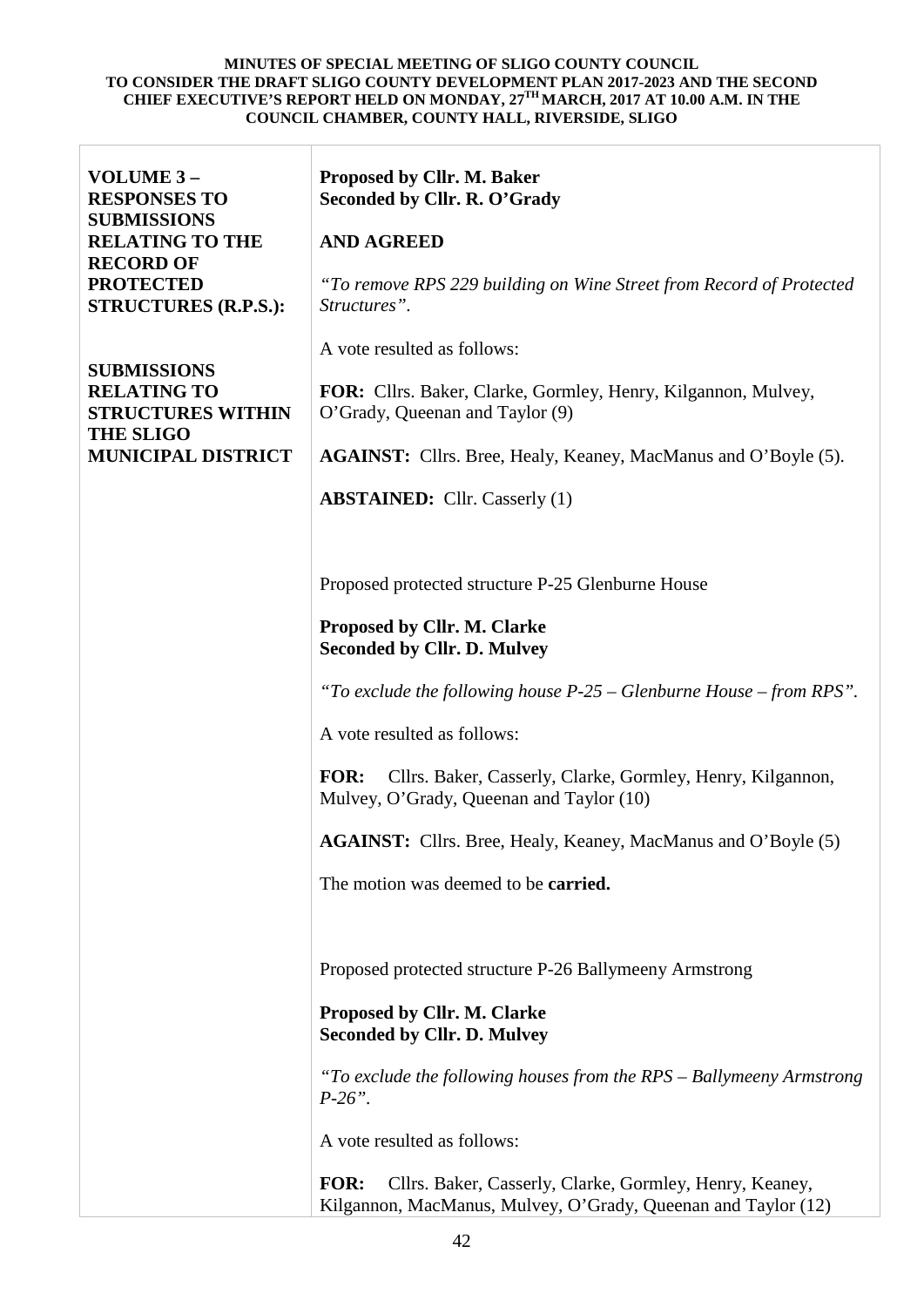| VOLUME 3-<br><b>RESPONSES TO</b><br><b>SUBMISSIONS</b><br><b>RELATING TO THE</b><br><b>RECORD OF</b><br><b>PROTECTED</b><br><b>STRUCTURES (R.P.S.):</b> | <b>AGAINST:</b> Cllrs. Healy and O'Boyle (2)<br><b>ABSTAINED:</b> Cllr. D. Bree (1)<br>The motion was deemed to be <b>carried.</b>                                                                                                                                                                                                             |
|---------------------------------------------------------------------------------------------------------------------------------------------------------|------------------------------------------------------------------------------------------------------------------------------------------------------------------------------------------------------------------------------------------------------------------------------------------------------------------------------------------------|
| <b>SUBMISSIONS</b><br><b>RELATING TO</b><br><b>STRUCTURES WITHIN</b><br><b>THE SLIGO</b><br><b>MUNICIPAL DISTRICT</b>                                   | <b>Proposed by Cllr. M. Gormley</b><br><b>Seconded by Cllr. P. Taylor</b><br>"Noting that Kesh Church No. 206 is not included in the NIAH. This<br>Council resolves to remove it from the Record of Protected Structures".<br>A vote resulted as follows:                                                                                      |
|                                                                                                                                                         | FOR: Cllrs. Baker, Casserly, Clarke, Gormley, Henry, Kilgannon,<br>Mulvey, Queenan and Taylor (9)<br><b>AGAINST:</b> Cllrs. Healy, Keaney, O'Boyle and O'Grady (4)<br><b>ABSTAINED:</b> Cllrs. Bree and MacManus (2)<br>The resolution was deemed to have been <b>carried.</b>                                                                 |
|                                                                                                                                                         | RPS SUBMISSION NO 11 WAS DISCUSSED AGAIN:<br>Proposed by Councillor M. Clarke,<br><b>Seconded by Councillor J. Queenan</b><br><b>AND AGREED</b><br>"That this house is excluded from the protected structures CDP RPS No<br>139 Roslea Cottage Easkey"<br>The members agreed to delete CDP RPS no. 139 - Roslea Cottage,<br>Easkey, Co. Sligo. |
| <b>SUBMISSIONS</b><br><b>RECEIVED BEFORE OR</b><br><b>AFTER THE PUBLIC</b>                                                                              | <b>RPS SUBMISSION NO. 29 WAS DISCUSSED AGAIN</b><br><b>RPS Submission no. 29 – Roger Maye</b><br>CDP RPS no. 391 - House<br><b>Proposed by Cllr. J. Queenan</b><br><b>Seconded by Cllr. D. Mulvey</b><br><b>AND AGREED</b><br>"To exclude the following structure from RPS<br>RPS no. 391 Enniscrone                                           |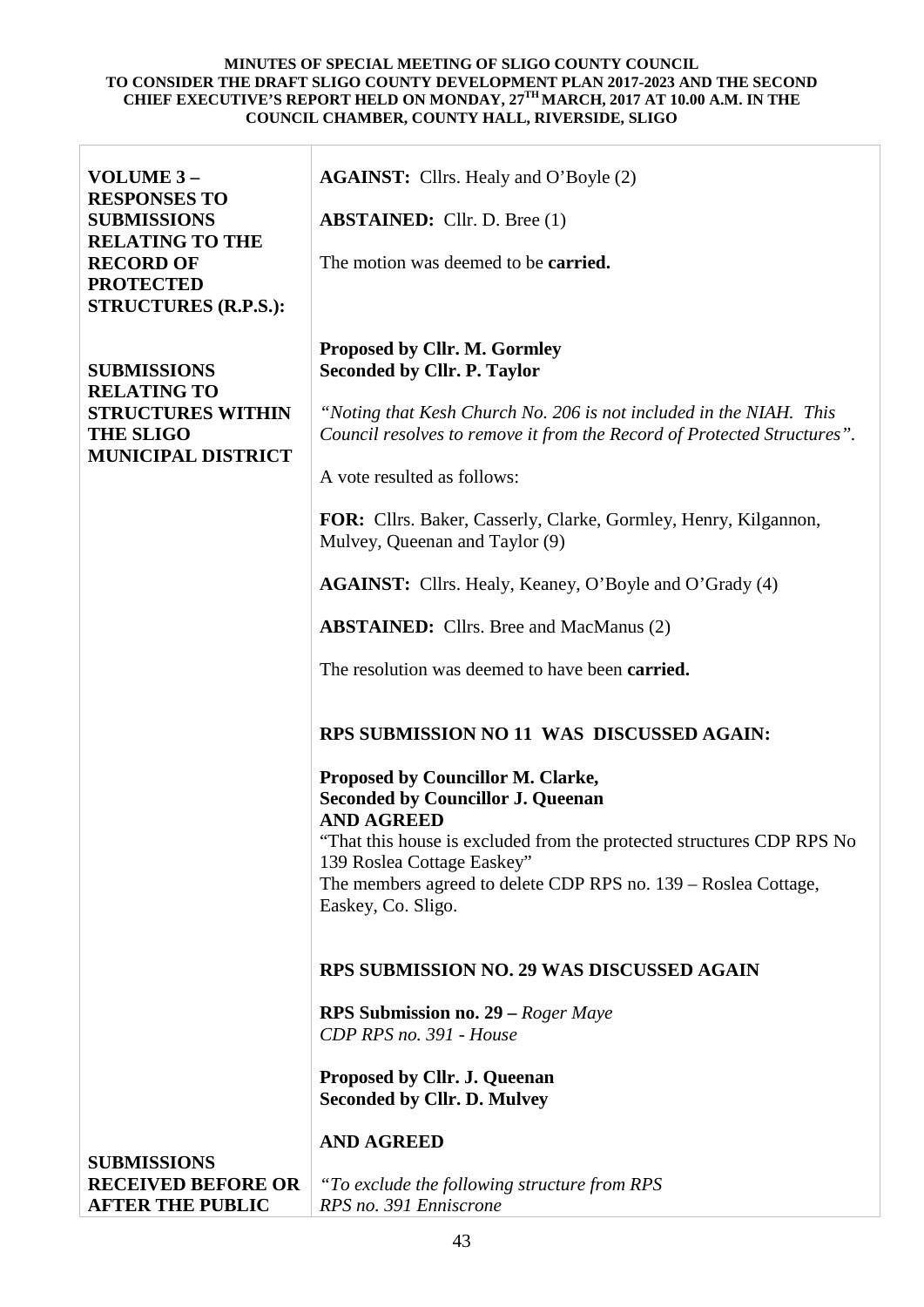| <b>CONSULTATION</b><br><b>PERIOD</b> | Submission page 14".                                                                                                                                    |      |
|--------------------------------------|---------------------------------------------------------------------------------------------------------------------------------------------------------|------|
|                                      | RPS SUBMISSION NO. 26 WAS DISCUSSED AGAIN:                                                                                                              |      |
|                                      | <b>Submission 26</b> – <i>Chris and Lynne Jermyn</i><br>SEPD RPS No. 294 - Rathbraughan House                                                           |      |
|                                      | Proposed by Cllr. D. Bree<br>Seconded by Cllr. G. O'Boyle                                                                                               |      |
|                                      | <b>AND AGREED</b>                                                                                                                                       |      |
|                                      | "That Rathbraughan House (RPS 294) be removed from the Record of<br>Protected Structures".                                                              |      |
| <b>ADDITIONAL</b><br><b>MOTIONS</b>  |                                                                                                                                                         |      |
| <b>3 MOTIONS RELATING</b>            | <b>Landscape Characterisation Map</b>                                                                                                                   |      |
| <b>TO</b>                            | <b>Scenic Routes</b>                                                                                                                                    |      |
| <b>LANDSCAPE</b>                     | To delete the following routes from being a scenic route, 46. Coast Road                                                                                |      |
| <b>CHARACTERISATION</b>              | from R-297 at Dromore West to N59 at Beltra $(L-2302 - L2204)$ and 48,                                                                                  |      |
| <b>MAP</b>                           | Deer Road L-6215 from junction with Beltra-Dromore West coastal road<br>L-2204 to sea shore as marked on map attached.                                  |      |
|                                      |                                                                                                                                                         |      |
|                                      | <b>Proposed by: Michael Clarke</b>                                                                                                                      |      |
|                                      | <b>Seconded by: Dara Mulvey</b><br>Lost                                                                                                                 |      |
|                                      | A vote resulted as follows:                                                                                                                             |      |
|                                      | FOR: Cllrs. Baker, Clarke, Gormley, Kilgannon, Mulvey, Queenan and<br>Taylor (7)                                                                        |      |
|                                      | AGAINST: Cllrs. Bree, Healy, Henry, Keaney, MacManus, O'Boyle<br>and O'Grady $(7)$                                                                      |      |
|                                      | As the vote result was 7 for and 7 against, the Cathaoirleach used his<br>casting vote as "against" and the resolution was deemed to have been<br>lost. |      |
|                                      | That the new proposed scenic routes in the Sligo County Council<br>development not be included in this plan.                                            |      |
|                                      | <b>Proposed by: Seamus Kilgannon</b><br><b>Seconded by: Michael Clarke</b>                                                                              | Lost |
|                                      | A vote resulted as follows:                                                                                                                             |      |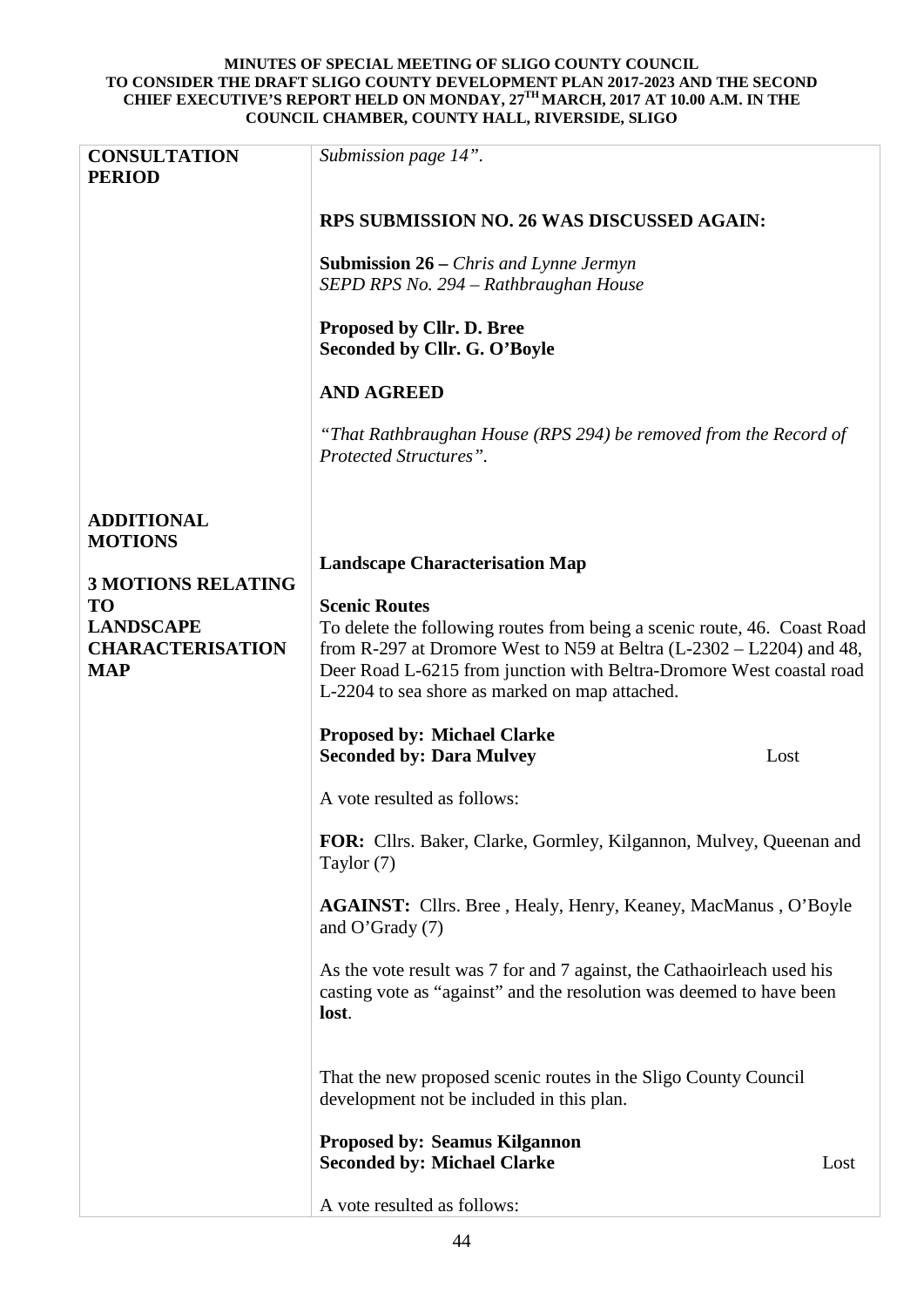|                                         | FOR: Cllrs. Baker, Clarke, Gormley, Kilgannon, Queenan and Taylor<br>(6)                                                                                                                                                                                                                                                                                                                                                                                                                                                                                                            |           |
|-----------------------------------------|-------------------------------------------------------------------------------------------------------------------------------------------------------------------------------------------------------------------------------------------------------------------------------------------------------------------------------------------------------------------------------------------------------------------------------------------------------------------------------------------------------------------------------------------------------------------------------------|-----------|
|                                         | <b>AGAINST:</b> Cllrs. Bree, Healy, Keaney, MacManus, O'Boyle and<br>$O'$ Grady $(6)$                                                                                                                                                                                                                                                                                                                                                                                                                                                                                               |           |
|                                         | <b>ABSTAINED:</b> Cllrs. Henry, Mulvey (2)                                                                                                                                                                                                                                                                                                                                                                                                                                                                                                                                          |           |
|                                         | As the vote result was 6 for and 6 against, the Cathaoirleach used his<br>casting vote as "against" and the resolution was deemed to have been<br>lost.                                                                                                                                                                                                                                                                                                                                                                                                                             |           |
|                                         | That the following scenic route road be deleted from the landscape<br>characterisation map as part o the CDP 2017-23 L6804, Knockadoo                                                                                                                                                                                                                                                                                                                                                                                                                                               |           |
|                                         | <b>Proposed by: Dara Mulvey</b>                                                                                                                                                                                                                                                                                                                                                                                                                                                                                                                                                     |           |
|                                         | <b>Seconded by: Michael Clarke</b>                                                                                                                                                                                                                                                                                                                                                                                                                                                                                                                                                  | Withdrawn |
|                                         | Proposed by Cllr. R. O'Grady<br><b>Seconded by Cllr. S. Kilgannon</b><br><b>AND AGREED</b><br>"Having considered the Draft Sligo County Development Plan 2017-<br>2023 and the Second Chief Executive's Report on submissions and                                                                                                                                                                                                                                                                                                                                                   |           |
|                                         | observations under the Planning and Development Act 2000 (as<br>amended), and taking account of the proper planning and sustainable<br>development of the area, the statutory obligations of the local authority<br>and any relevant policies or objectives for the time being of the<br>Government or of any Minister of the Government, it is hereby agreed to<br>amend the Draft Plan in accordance with the Second Chief Executive's<br>Report, subject to the further amendments proposed and adopted at the<br>Special Meeting of Sligo County Council held on 27 March 2017. |           |
|                                         | It is further considered that the proposed amendments, if made, will be a<br>material alteration of the Draft Plan and it is hereby resolved in<br>accordance with the Planning & Development Act 2000 (as amended),<br>that the proposed amendments be put on public display for a period of<br>not less than 4 weeks."                                                                                                                                                                                                                                                            |           |
| <b>CONCLUSION OF</b><br><b>MEETING:</b> | The meeting concluded at 11.40 p.m.                                                                                                                                                                                                                                                                                                                                                                                                                                                                                                                                                 |           |